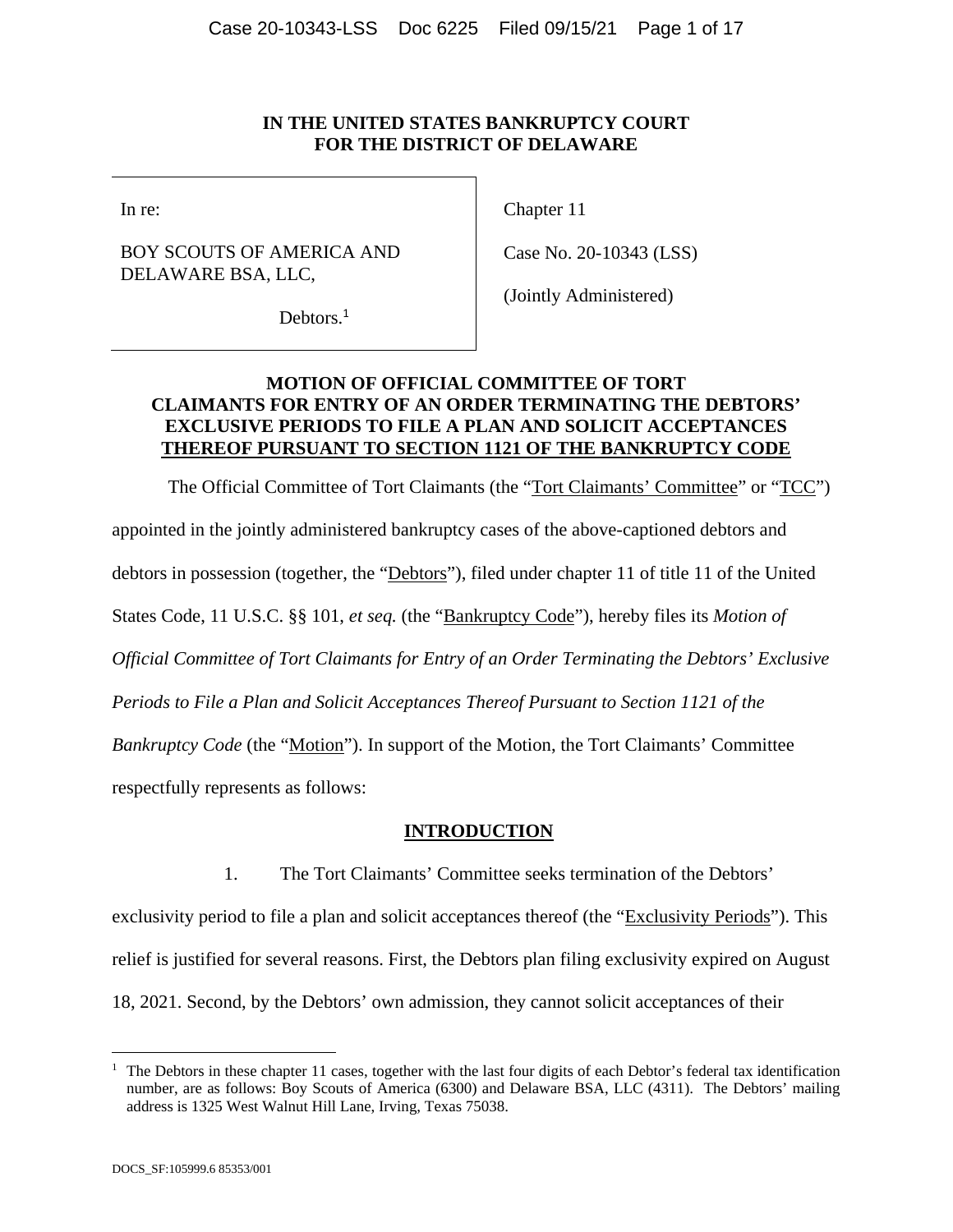#### Case 20-10343-LSS Doc 6225 Filed 09/15/21 Page 2 of 17

recently filed fifth amended plan ("BSA's Fifth Plan")<sup>2</sup> before solicitation exclusivity expires on October 18, 2021. In connection with the BSA's Fifth Plan, the Debtors have proposed a voting deadline of November 16, 2021. The RSA expired by its own terms on August 27, 2021, and the Debtors made no effort with the TCC to maintain the balance of the agreements that everyone worked so hard to achieve. Therefore, the Tort Claimants' Committee should be permitted to file its own proposed plan so that the Tort Claimants' Committee's plan may be solicited at the same time as BSA's Fifth Plan. More than 18 months into the chapter 11 cases, the Debtors' fifth effort at a plan is just as inadequate and flawed as the first four.

2. The Tort Claimants' Committee – the *only* fiduciary to known survivors – is the *only* party in this case that can propose a plan that treats survivors fairly and equitably. Unlike the Boy Scouts, the Local Councils and the "Coalition of Abused Scouts for Justice," the Tort Claimants' Committee will not sell out the survivors for an exit to these bankruptcy cases that will pay, with the most optimistic estimates under BSA's Fifth Plan, an *average* of \$35,000 per survivor. The aggregate settlement amounts in BSA's Fifth Plan may sound like a lot of money but, in the end, the individual survivors are left short. As reflected in BSA's Fifth Plan, the Debtors, FCR, and Coalition's steering committee of plaintiffs' attorneys will not make the demands that are required on insurance carriers so that survivors will be adequately and fairly compensated.

3. The BSA's Fifth Plan includes settlements with Local Councils that leave them with billions of dollars of cash and property in excess of their current need to fulfill their mission of Scouting. The Local Councils assert they will assign their "first named" insurance policies to the trust but no one can explain how that is possible when non-settling insurance

<sup>&</sup>lt;sup>2</sup> Capitalized terms not otherwise defined herein shall have the same meanings as set forth in BSA's Fifth Plan.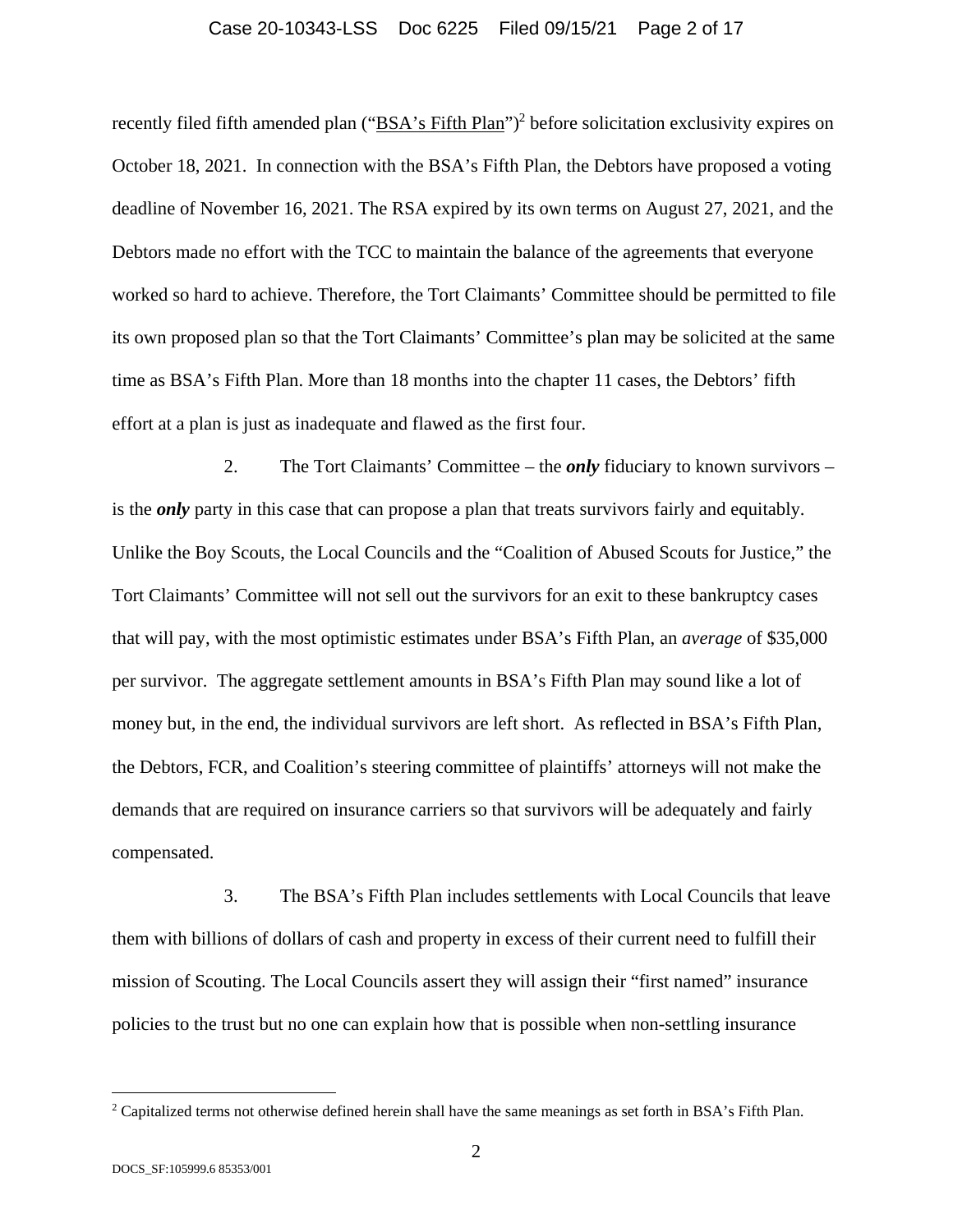#### Case 20-10343-LSS Doc 6225 Filed 09/15/21 Page 3 of 17

carriers will object to an assignment of non-debtor policies. Second, Chartered Organizations are not paying for the broad, non-consensual releases of sexual abuse claims that arise from and after 1976. Instead, the Chartered Organizations are being handed a "get-out-of-jail-free card" in exchange for a transfer of their interests in the Debtors' shared-insurance policies that were purchased by the Boy Scouts. Like the Local Councils, there is no explanation how the Chartered Organizations will assign their independent insurance rights without insurance carrier consent when the Court does not have the power to authorize a transfer of a non-debtor asset. Third, the Boy Scouts and Local Councils paid substantial sums to the insurance carriers in annual premiums for decades to cover the sexual abuse claims. Hartford, the current settling insurer, is paying a small fraction of the coverage it is contractually obligated to provide.

4. The Tort Claimants' Committee's proposed plan does not comport with the now-defunct RSA.<sup>3</sup> The Tort Claimants' Committee originally supported a settlement with the Local Councils because the Boy Scouts and the Coalition publicly confirmed that the primary value for survivors would be recovered through the billions in available insurance coverage. However, over the past few weeks since the expiration of the RSA, the Boy Scouts and the Coalition have changed their course and are now seeking a quick exit from the bankruptcy cases. The road to the exit is paved with inadequate insurance and chartered organization settlements that fail to capture the billions in value they promised would pay the sexual abuse claims of survivors.

<sup>3</sup> On July 1, 2021, the Debtors filed the *Motion for an Order Authorizing Entry into Restructuring Support Agreement* [Docket No. 5466] (the "RSA Motion"). By the RSA Motion, the Debtors, Tort Claimants' Committee, UCC, Coalition, FCR and the Ad Hoc Local Council Committee (together, the "RSA Parties") agreed to work towards the formulation of a plan in accordance with the plan term sheet filed as part of the RSA Motion.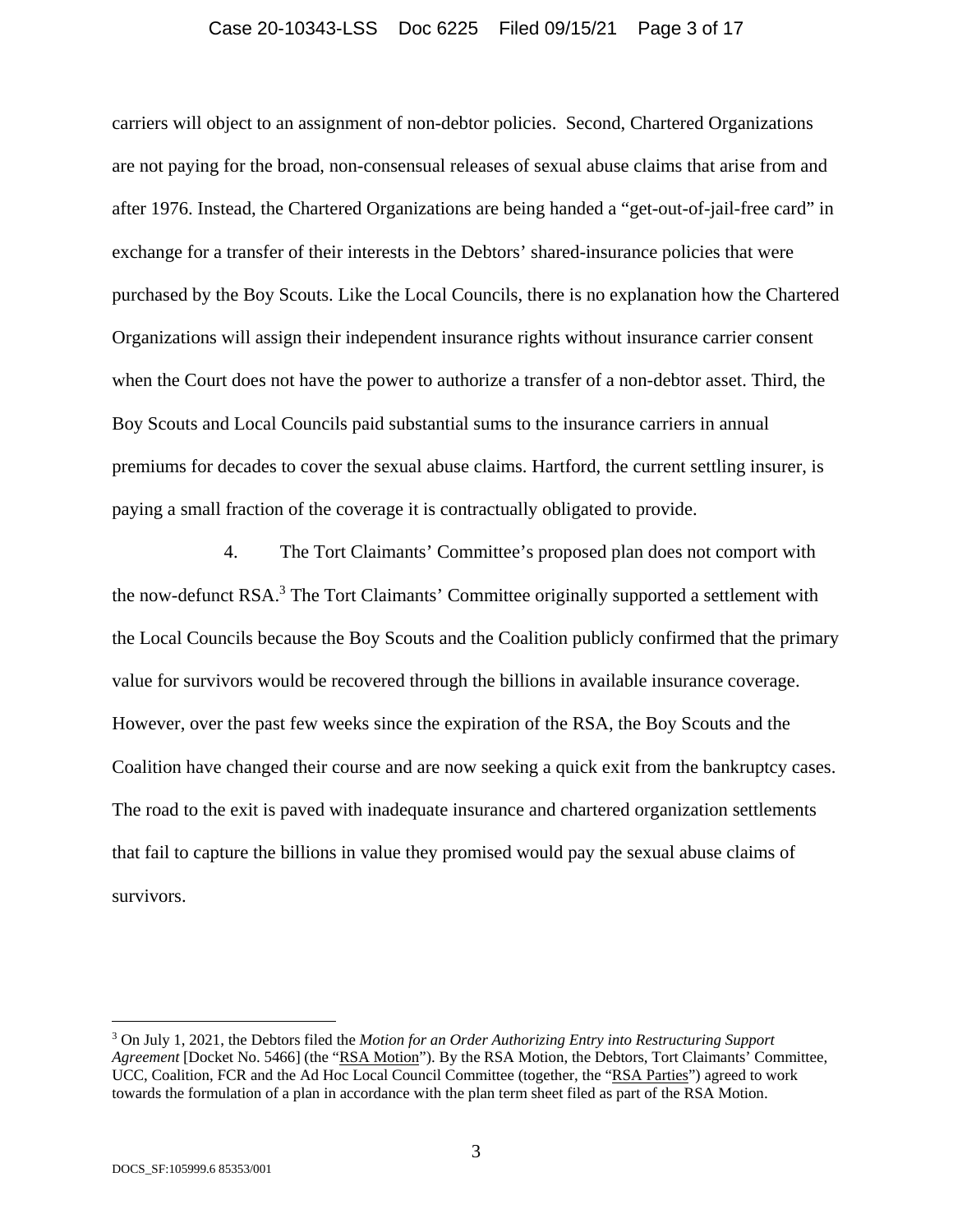#### Case 20-10343-LSS Doc 6225 Filed 09/15/21 Page 4 of 17

5. As set forth in greater detail in the RSA Motion, the RSA Parties had agreed to three intermediate settlements: (a) the Debtors would contribute \$250 million in cash and other assets to the settlement trust for the benefit of survivors: (b) the Local Councils would collectively contribute \$600 million in cash and other assets to the settlement trust for the benefit of survivors; and (c) commercial unsecured creditors would receive a sum in cash, which would be distributed to that constituency in accordance with the waterfall outlined in the RSA Motion.

6. The Tort Claimants' Committee initially was not satisfied with BSA's and the Local Councils' proposed contributions to a plan. The Tort Claimants' Committee commenced an adversary proceeding challenging the alleged restrictions on the Debtors' assets having a value of more than \$650 million. Similarly, the Tort Claimants' Committee conducted extensive diligence regarding the Local Councils' ability to contribute towards a settlement trust in exchange for a release. The Tort Claimants' Committee determined that the Local Councils have the financial wherewithal to contribute several multiples of their contingent \$600 million offer without endangering their mission of Scouting. Critically for the Tort Claimants' Committee, the RSA required the unanimity of the RSA Parties to approve a settlement.

7. The Tort Claimants' Committee entered into the RSA and supported the Debtors' contribution of \$250 million and the Local Councils' contribution of \$600 million because the "primary source of recovery for survivors would come from insurance." The Tort Claimants' Committee's prior concessions with respect the Debtors' and the Local Councils' contributions were premised on putting pressure on the more than two dozen insurance carriers that provided many billions in insurance coverage that could be used to meaningfully compensate survivors. As reflected in BSA's Fifth Plan and discussed herein, the Debtors, FCR (as an estate fiduciary), and the Coalition (not an estate fiduciary) have abandoned that effort and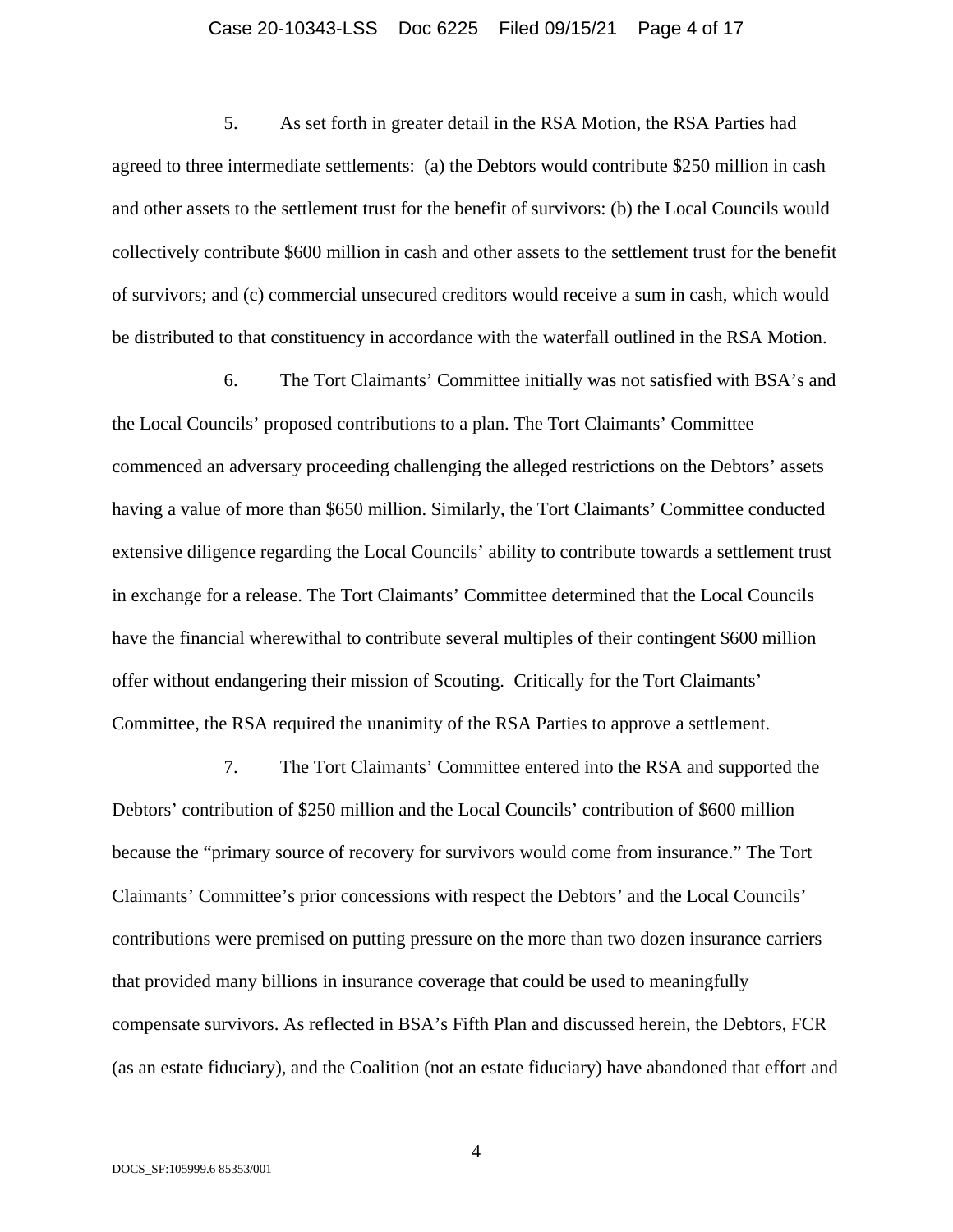#### Case 20-10343-LSS Doc 6225 Filed 09/15/21 Page 5 of 17

are now willing to accept from one of the most significant Boy Scout insurers a small fraction of the value that should be made available to the more than 82,500 survivors who suffered unchecked childhood sexual abuse.

8. The RSA Motion was not approved and the RSA expired by its own terms on August 27, 2021. For the other RSA parties (and the insurers and the Charter Organizations looking for a low-ball deal), the RSA's expiration was a godsend. No longer did they have to deal with the Tort Claimants' Committee (the fiduciary for the survivors) and its demands for fair compensation. Instead, they cut a deal amongst themselves, Hartford and The Church of Jesus Christ of Latter-Day Saints (the "TCJC") that never would pass muster with the Tort Claimants' Committee, who was excluded from the discussions.

9. The Plan includes a \$250 million settlement with TCJC, which had direct involvement in every aspect of the Scouting program for decades. If approved, the proposed settlement, if allocated to the survivors sexually abused by the TCJC, would yield a small fraction of the actual damage given that TCJC is implicated in more than 2,500 childhood sexual abuse claims.

10. Likewise, Hartford is not paying amounts commensurate with its coverage risk. Hartford increased its inadequate offer of \$650 million to an equally subpar offer of \$787 million. Hartford's insurance settlement will not be ear-marked for the holders of claims that implicate Hartford Policies. Instead, the \$787 million will be used to compensate all survivors whether or not they are covered by a Hartford policy, thereby substantially diluting the coverage yielding an average recovery of less than \$10,000 per survivor.

11. Given the defects in BSA's Fifth Plan, the inevitable expiration of the Exclusivity Periods through the passage of time, and the expiration of the RSA and the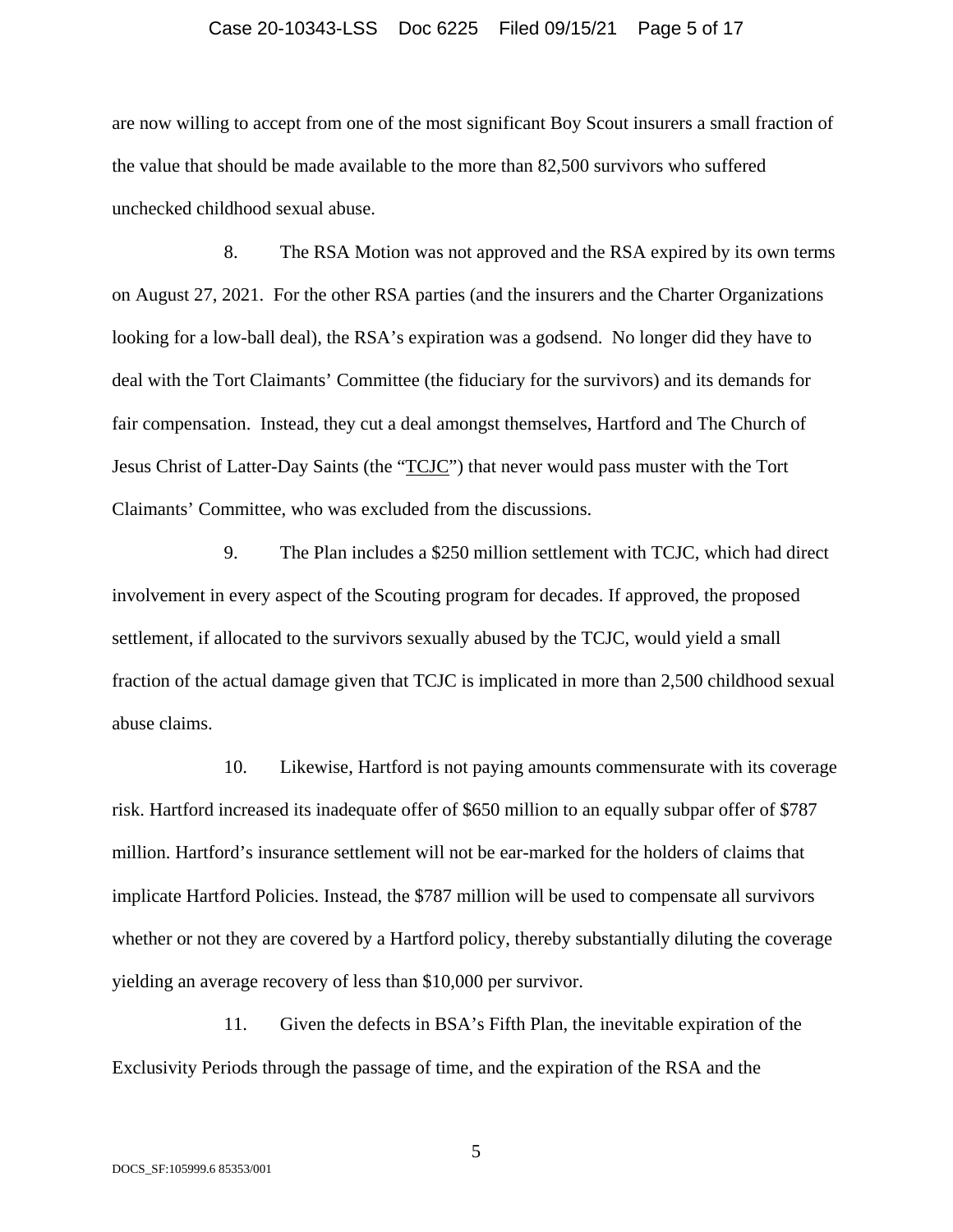agreements that the Debtors, FCR and Coalition are no longer pursuing, the time has come to end the Debtors' plan exclusivity and allow the Tort Claimants' Committee to file its own plan that allows the Debtors to reorganize without fire-sale settlements with insurance companies, Local Councils and Chartered Organizations.

#### **JURISDICTION AND VENUE**

12. Pursuant to sections 157 and 1334 of title 28 of the United States Code, this Court has jurisdiction to consider and grant the relief requested herein. This matter is a core proceeding pursuant to section 157(b) of title 28 of the United States Code. Venue is proper before this Court pursuant to sections 1408 and 1409 of title 28 of the United State Codes. The statutory predicates for the relief requested in this Motion are sections 1121(c) and 1121(d) of the Bankruptcy Code.

#### **RELIEF REQUESTED**

13. The Tort Claimants' Committee requests that the Court enter an order terminating the Debtors' exclusivity periods (the "Exclusive Periods") pursuant to sections 1121(b) and 1121(c) of the Bankruptcy Code and granting the Tort Claimants' Committee such other relief as may be appropriate under the circumstances. The proposed form of order granting this Motion is attached hereto as **Exhibit "A."**

#### **BACKGROUND**

#### **A. The Commencement of the Debtors' Bankruptcy Cases**

14. The Debtors commenced these cases on February 18, 2020 (the "Petition Date"), and they continue to operate their non-profit organization and manage their properties as debtors in possession pursuant to sections 1107(a) and 1108 of the Bankruptcy Code. The chapter 11 cases are being jointly administered for procedural purposes only pursuant to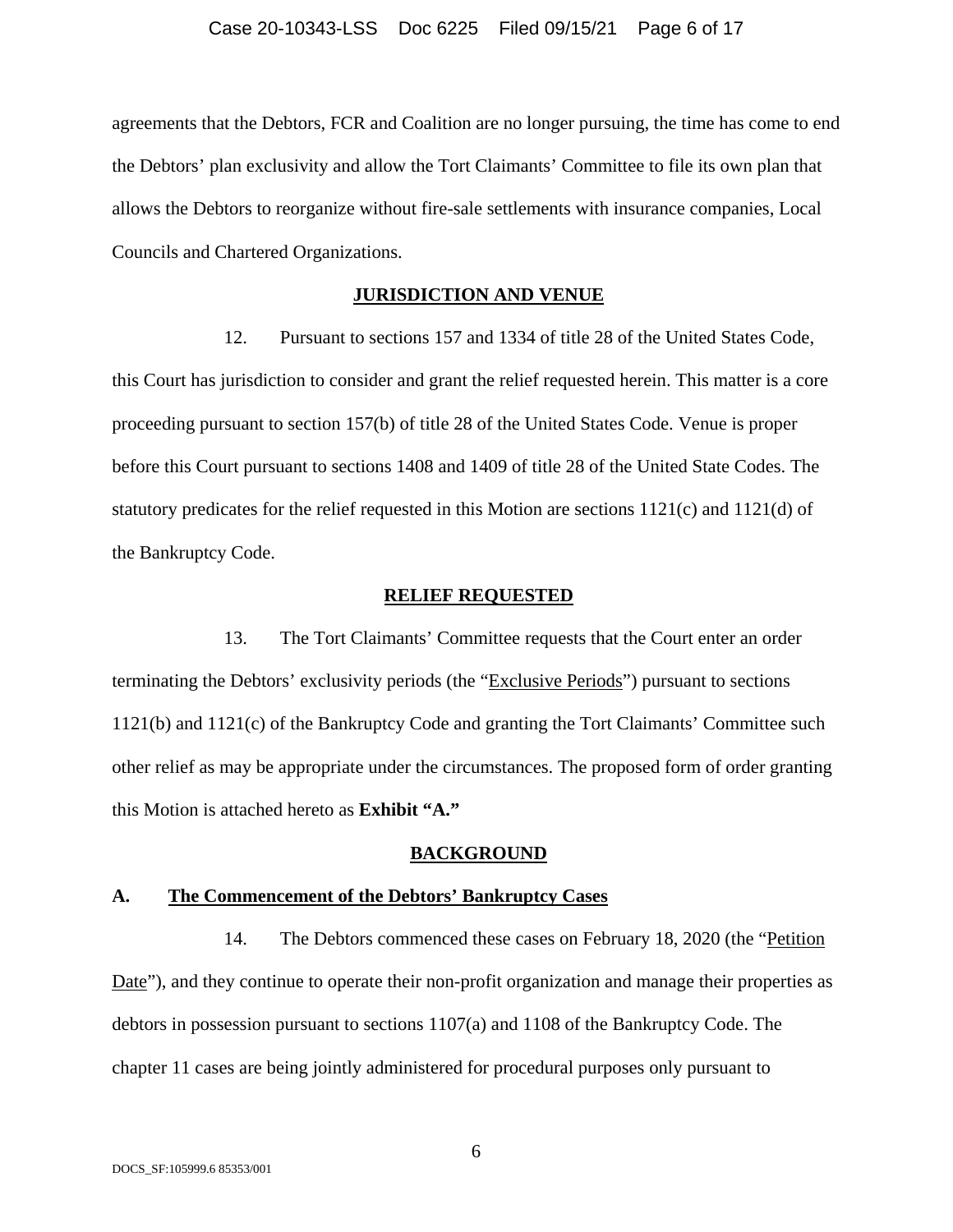Bankruptcy Rule 1015(b) and rule 1015-1 of the Local Rules of Bankruptcy Practice and Procedure of the United States Bankruptcy Court for the District of Delaware (the "Local Rules").

15. On March 5, 2020, the Office of the United States Trustee for the District of Delaware (the "U.S. Trustee") appointed the Tort Claimants' Committee as well as an Official Committee of Unsecured Creditors (the "UCC") pursuant to section 1102 of the Bankruptcy Code. On April 24, 2020, the Court appointed James L. Patton ("FCR") as the representative of the future abuse claimants pursuant to section 105(a) and 1109(b) of the Bankruptcy Code.

## **B. The Debtors' Fifth Amended Plan, Disclosure Statement, and Proposed Plan Solicitation Procedures.**

16. On September 15, 2021, the Debtors filed BSA's Fifth Plan. The Debtors have requested that the Court consider approval of the Disclosure Statement on September, 21, 2021, just six (6) days after the filing of BSA's Fifth Plan, which includes substantial and material changes when compared to the previously-filed version of the Plan.<sup>4</sup>

17. The Court has extended the Exclusive Periods on three occasions at the Debtors' request. The last extension of the Exclusive Periods was coextensive with the maximum 18-month and 20-month extensions of the Exclusive Filing Period and Exclusive Solicitation Period, respectively, that the Court may grant under section 1121(d)(2)(B) of the Bankruptcy Code.

#### **C. The Tort Claimants' Committee Plan**

18. The Tort Claimants' Committee seeks authorization to file the Tort Claimants' Committee Plan (the "TCC Plan") to provide survivors with the option of supporting

<sup>4</sup> These six (6) days include includes a major religious holiday observed by many of the counsel in these cases and a weekend.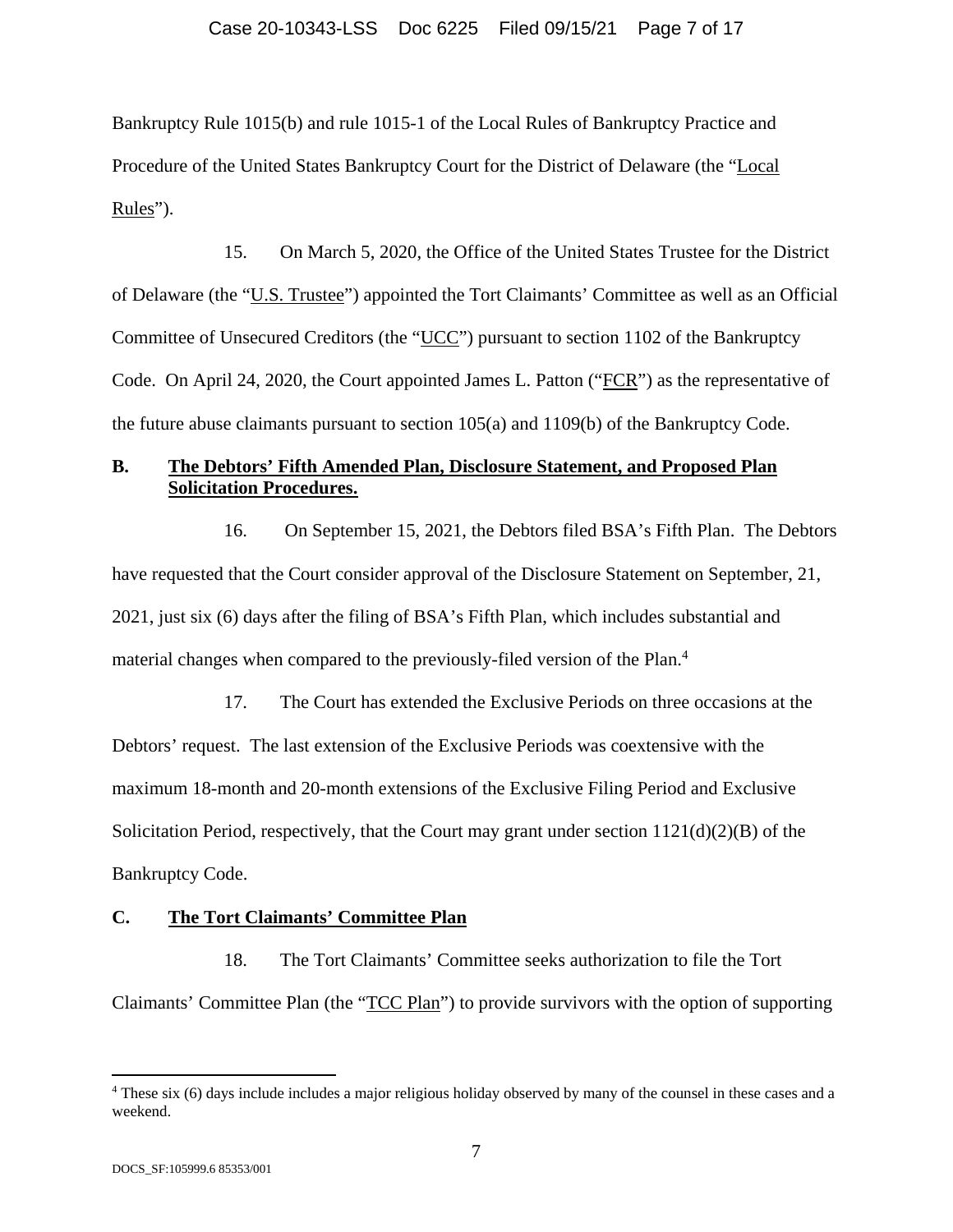#### Case 20-10343-LSS Doc 6225 Filed 09/15/21 Page 8 of 17

a plan that maximizes the recovery for survivors instead of BSA's Fifth Plan that is designed to get the Boy Scouts out of bankruptcy at the expense of survivors. The Tort Claimants' Committee Plan is ready to file, along with a plain-English disclosure statement summary (the "Plan Summary") that compares the Tort Claimants' Committee Plan to BSA's Fifth Plan. Allowing the Tort Claimants' Committee to file the Tort Claimants' Committee Plan now permits the Court to consider approval of the Plan Summary and revise the Debtors' solicitation procedures so that both plans can be solicited at the same time.

19. The principal differences between the TCC Plan and the BSA Fifth Plan are (a) the TCC Plan does not include a fire-sale settlement with Hartford; instead, the TCC Plan will preserve the Hartford policies so that true value can be realized by survivors; (b) the TCC Plan does not include the proposed \$600 million settlement with the Local Councils; instead, if the Local Councils want protection from the childhood sexual abuse claims each Local Council will need to make a substantial contribution that is commensurate with the liability that implicates each Local Council; (c) the TCC Plan will not provide a release for Chartered Organizations unless each such Chartered Organization makes a substantial contribution that is commensurate with the liability that implicates each Chartered Organization; (d) Non-settling insurance carriers will not be insulated by a channeling injunction; instead, the settlement trust, or survivors who have a direct right of action, may sue the non-settling insurance carriers until such carriers have settled with the settlement trust and purchased back their policies in exchange for adequate consideration; (e) any global settlement with an insurance carrier, Local Council, Chartered Organization, or any other party seeking a non-consensual third party release and protection by the channeling injunction will need Court approval; (f) the TCC Plan includes modified TDPs that allow survivors to pursue and liquidate their claims in the tort system,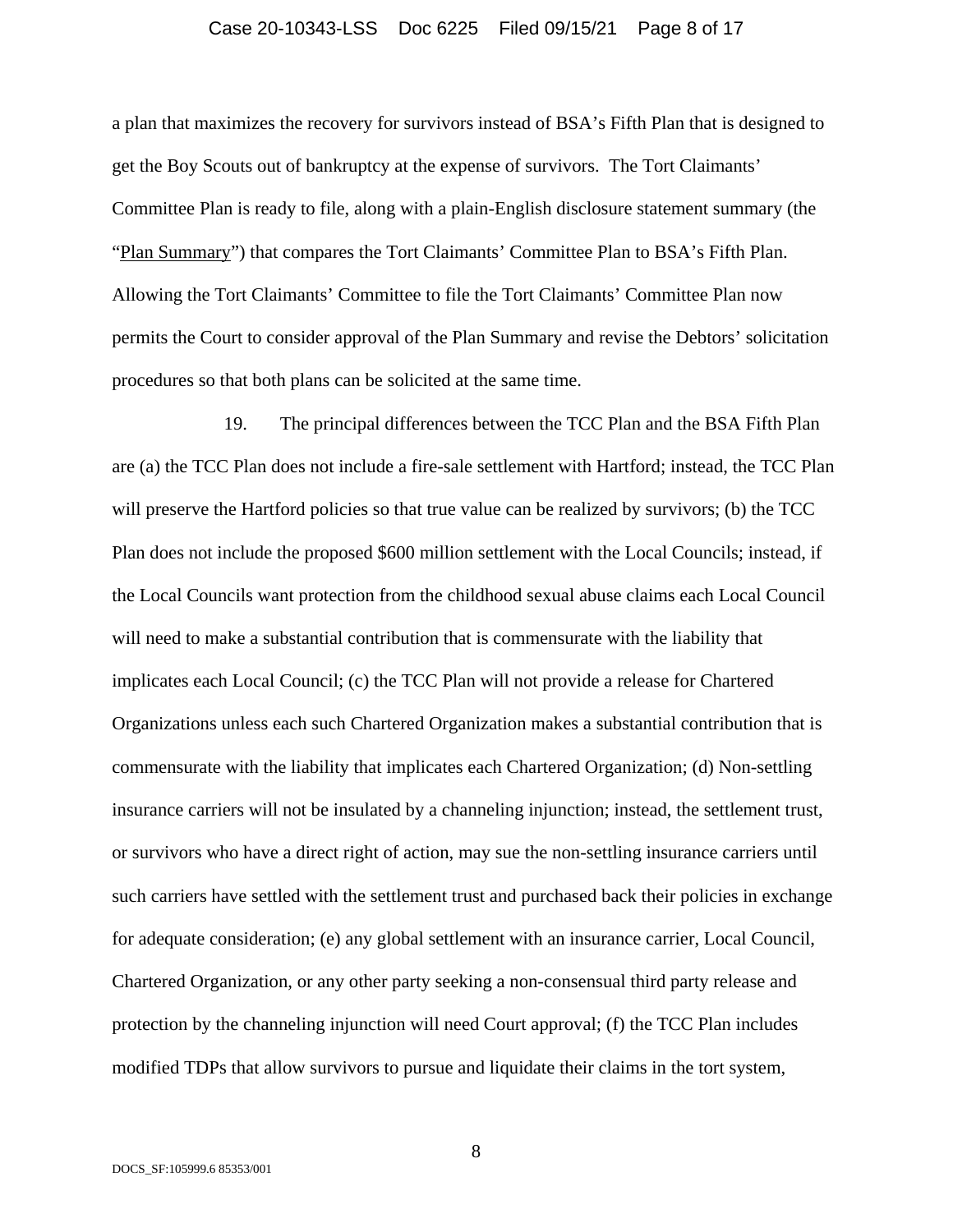enabling them to trigger the payment provisions under the applicable insurance policies; and (g) the settlement trust will be overseen by a disinterested settlement trustee that has experience with

sexual abuse.

## **BASIS FOR RELIEF REQUESTED**

## **A. The Debtors' Exclusive Periods**

20. Section 1121 of the Bankruptcy Code states, in relevant part:

(b) Except as otherwise provided in this section, only the debtor may file a plan until after 120 days after the date of the order for relief under this chapter.

(c) Any party in interest, including . . . a creditors' committee . . . may file a plan if and only if –

 (2) the debtor has not filed a plan before 120 days after the date of the order for relief under this chapter; or

 (3) the debtor has not filed a plan that has been accepted, before 180 days after the date of the order for relief under this chapter, ....

(d)

…

 (1) . . . [O]n request of a party in interest … and after noticing and a hearing, the court may for cause reduce . . . the 120-day period or the 180-day period referred to in this section.

11 U.S.C. § 1121. "This provision curbs the unfair disadvantage to creditors of giving the debtor perpetual exclusive rights to initiate a plan." *Jasik v. C.S. Conrad (In re Jasik)*, 727 F.2d 1379, 1380  $(5<sup>th</sup>$  Cir. 1984).

21. The Debtors filed a plan and disclosure statement on July 2, 2021, in

response to the agreement reached with the RSA Parties. On August 18, 2021, the Court entered an order extending the Debtors' Exclusive Filing Periods through August 18, 2021(which coincided with the statutory limit), and also extended the Debtors' Exclusive Solicitation Period through October 18, 2021 (which coincides with the statutory limit). Inasmuch as BSA's Fifth Plan was filed on September 15, 2021, with a proposed voting deadline of November 16, 2021,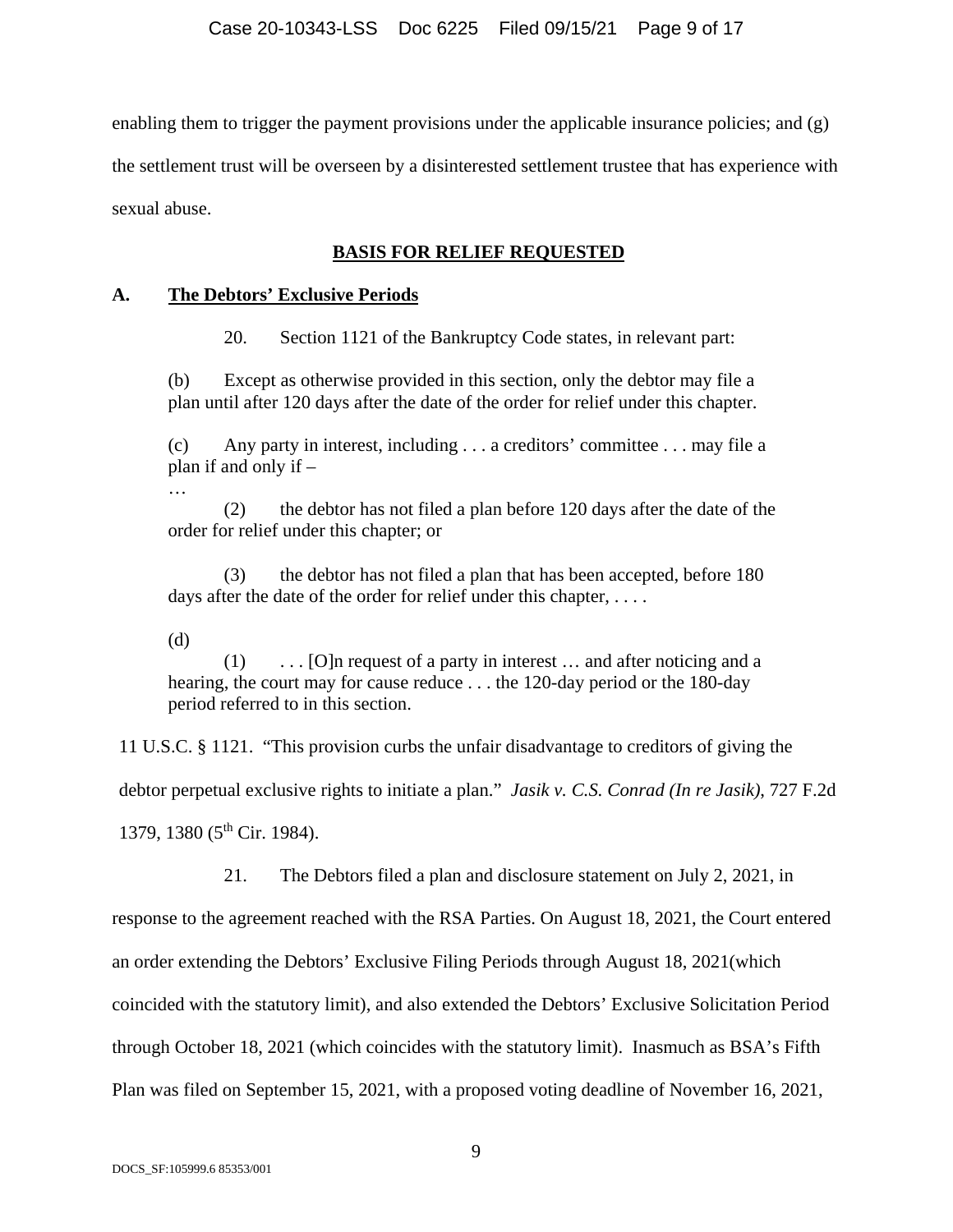#### Case 20-10343-LSS Doc 6225 Filed 09/15/21 Page 10 of 17

the Debtors have acknowledged that they cannot obtain acceptances to their Plan within the Exclusive Solicitation Period. Accordingly, the Tort Claimants' Committee now seeks to file the TCC Plan and Plan Summary which will be confirmable and supported by survivors because it will realize the value that should be made available to 82,500 childhood sexual abuse victims. There is nothing to be gained by requiring the Tort Claimants Committee to wait four weeks to file its plan until the Solicitation Exclusivity Period expires of its own accord.

#### **B. The Court May Terminate Exclusivity for "Cause"**

22. "The exclusivity period affords the debtor the opportunity to negotiate the settlement of its debts by proposing and soliciting support for its plan of reorganization without interference -- in the form of competing plans -- from its creditors or others in interest." *Geriatrics Nursing Home v. First Fidelity Bank, N.A. (In re Geriatrics Nursing Home)*, 187 B.R. 128, 131, (D.N.J. 1995). This right however is not unlimited, and can be subject to abuse.<sup>5</sup> The legislative history of section 1121(d) of the Bankruptcy Code makes clear that a debtor's exclusive right to propose and solicit votes on a plan "should not be employed as a tactical device to put pressure on parties in interest to yield to a plan they consider unsatisfactory." S. Rep. No. 99-764; H.R. Conf. Rep. No. 99-958, *reprinted in* 1986 U.S. Code Cong. & Adm. News 5227; *see also In re All Seasons Indus.*, 121 B.R. 1002, 1006 (Bankr. N.D. Ind. 1990) (denying extension of exclusivity when "such an extension would have the result of continuing to hold creditors hostage to the Chapter 11 process and pressuring them to accept a plan they believe to be unsatisfactory"). <sup>6</sup> Indeed, Congress codified section  $1121(d)$  to place limits on the

<sup>&</sup>lt;sup>5</sup> Congress expressly recognized that chapter 11 debtors had been significantly abusing to their ability to obtain unlimited extensions of the exclusive period when it amended section 1121(d) in 2005. Bankruptcy Abuse Prevention and Consumer Protection Act of 2005.

<sup>&</sup>lt;sup>6</sup> Instead, creditors should be encouraged to take an active role in the reorganization:

Manifestly, it is important that creditors be encouraged to participate in the reorganization process, since the Bankruptcy Code is so structured as to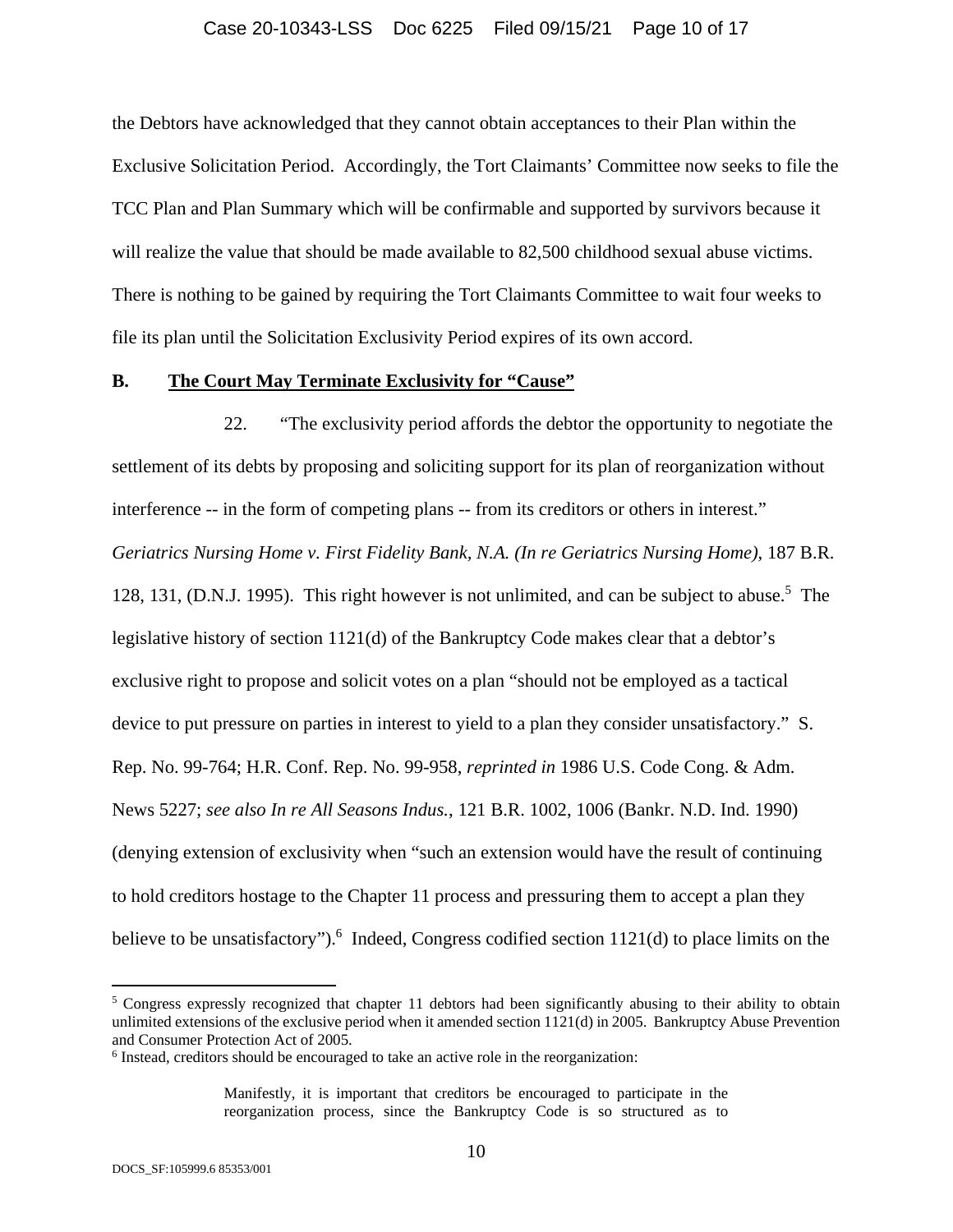#### Case 20-10343-LSS Doc 6225 Filed 09/15/21 Page 11 of 17

debtor's exclusive right to propose a plan in recognition of creditors' interests in the debtor's business. *In re Wash.-St. Tammany Elec. Coop. Inc*., 97 B.R. 852, 855 (Bankr. E.D. La. 1989) ("'Sec. 1121 represents a congressional acknowledgement that creditors, whose money is invested in the enterprise no less than the debtor's, have a right to a say in the future of that enterprise . . . .") (quoting *In re Timbers of Inwood Forest Assoc*., 808 F.2d 363, 372 (5th Cir. 1987)). As a result, section 1121 amended the prior practice under the Bankruptcy Act that gave debtors undue bargaining leverage to extract a settlement out of otherwise unwilling creditors by delay. *See id.*

23. Under that provision of the Bankruptcy Code, the court "may for cause reduce" the Debtors' exclusive period to file and solicit acceptance of a plan. 11 U.S.C. § 1121(d). Although the term "cause" is not defined in the Bankruptcy Code, it is well established that "cause" is a flexible standard designed to balance the competing interests of debtors and their stakeholders. *United States Sav. Ass'n v. Timbers of Inwood Forest Assocs. (In re Timbers of Inwood Forest Assocs., Ltd.)*, 808 F.2d 363, 372 (5th Cir. 1987), *aff'd*, 484 U.S. 365 (1988) (the intent of section 1121 is to "limit the delay that makes creditors the hostages of Chapter 11 debtors"). Ultimately, whether "cause" exists is based on the "facts and circumstances in each individual case" and "the court is granted broad discretion to determine what is sufficient cause." *In re Sharon Steel Corp*., 78 B.R. 762, 763-65 (Bankr. W.D. Pa. 1987). For example, "cause" has been defined in more than one instance as the ability of the movant to provide alternative plan options for creditors of a debtor. *In re Situation Mgmt. Syst.*, 252 B.R. 859, 865 (Bankr. D.

contemplate negotiations and give and take between the debtor and the creditors. It is in this context that knowledgeable creditors should take an active role in determining the course that the reorganization case should take, including an investigation and examination into the conduct of the debtor's affairs and the negotiations necessary for the confirmation of the debtor's plan of reorganization.

*In re Toy & Sports Warehouse Inc.*, 38 B.R. 646, 648 (Bankr. S.D.N.Y. 1984).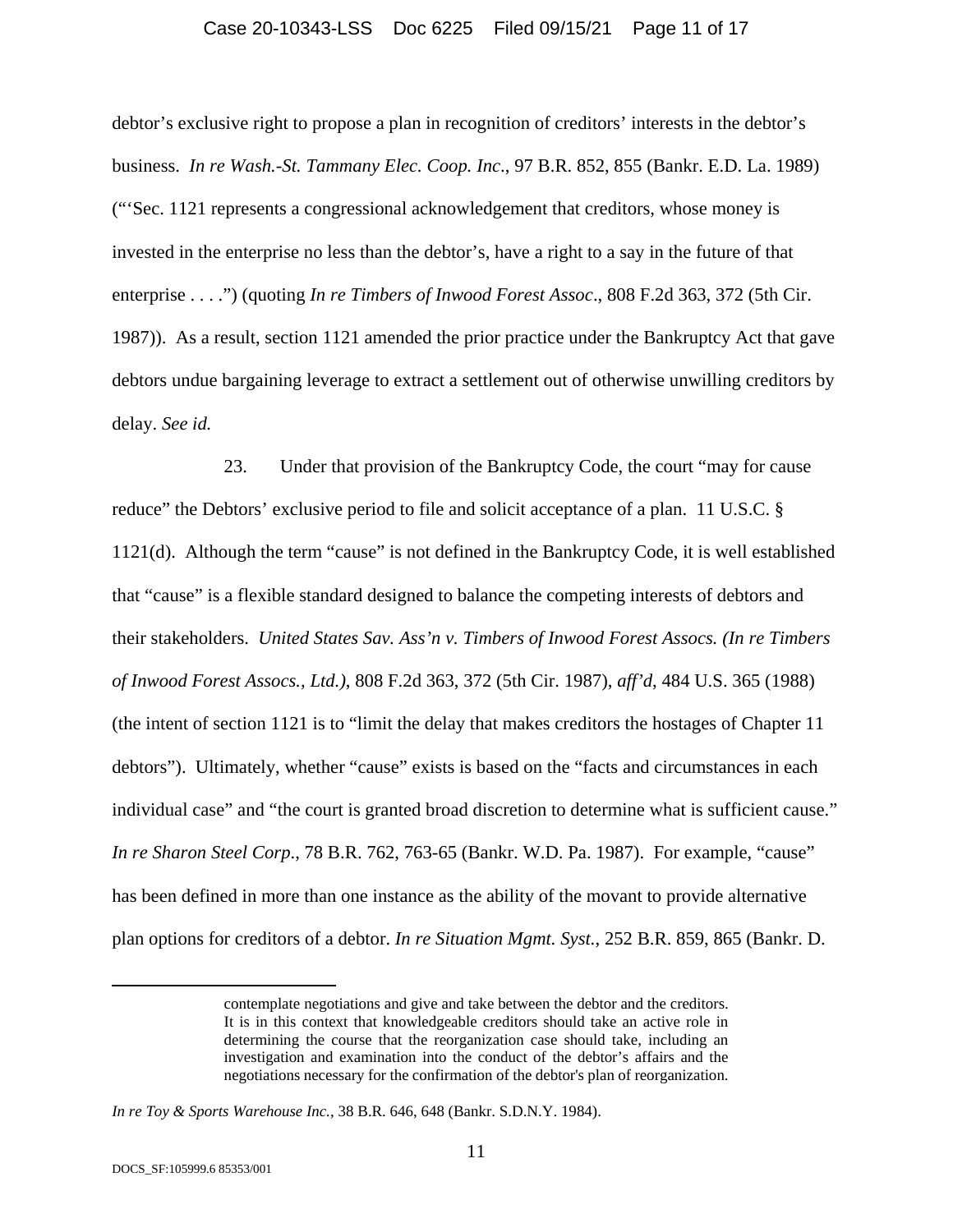#### Case 20-10343-LSS Doc 6225 Filed 09/15/21 Page 12 of 17

Mass. 2000) (terminating exclusivity to give creditors option to choose between competing plans); *In re Dave's Detailing, Inc.*, 2015 Bankr. LEXIS 2528, at \*65 (Bankr. D. Ind. July 30, 2015) ("termination of exclusivity provides an open market for competition in the form of competing plans"). Also, "'[c]ause might include an unusually large or unusually small case, delay by the debtor, or recalcitrance among creditors.'" *Texas Extrusion Corp. v. Lockheed Corp. (In re Texas Extrusion Corp.)*, 844 F.2d 1142, 1161 (5th Cir. 1988) (quoting H.R. Rep. No. 595, 95th Cong., 1st Sess. at 406 (1977), *reprinted in* 1978 U.S. Code Cong. & Admin. News 6362.)

#### **C. Cause Exists to Terminate the Debtors' Exclusivity Periods**

24. Some courts review nine factors when determining whether to terminate the exclusive periods. *See In re Dow Corning Corp.*, 208 B.R. 661, 664 (Bankr. E.D. Mich. 1997) (citing *In re Express One Int'l*, 194 B.R. 98, 100 (Bankr .E.D. Tex. 1996)). These factors are: (a) the size and complexity of the case, (b) the necessity of sufficient time to permit the debtor to negotiate a plan of reorganization and prepare adequate information, (c) the existence of good faith progress toward reorganization, (d) the fact that the debtor is paying its bills as they become due, (e) whether the debtor has demonstrated reasonable prospects for filing a viable plan, (f) whether the debtor has made progress in negotiations with its creditors, (g) the amount of time which has elapsed in the case, (h) whether the debtor is seeking an extension of the exclusive periods in order to pressure creditors to submit to the debtor's reorganization demands, and (i) whether an unresolved contingency exists. *Dow Corning Corp.*, 208 B.R. at 664-65.

25. Many of these factors weigh in favor of terminating the Exclusive Periods in these cases:

> a. *Size and Complexity of the Case*. This factor weighs in favor of terminating the Exclusive Periods because, notwithstanding the size of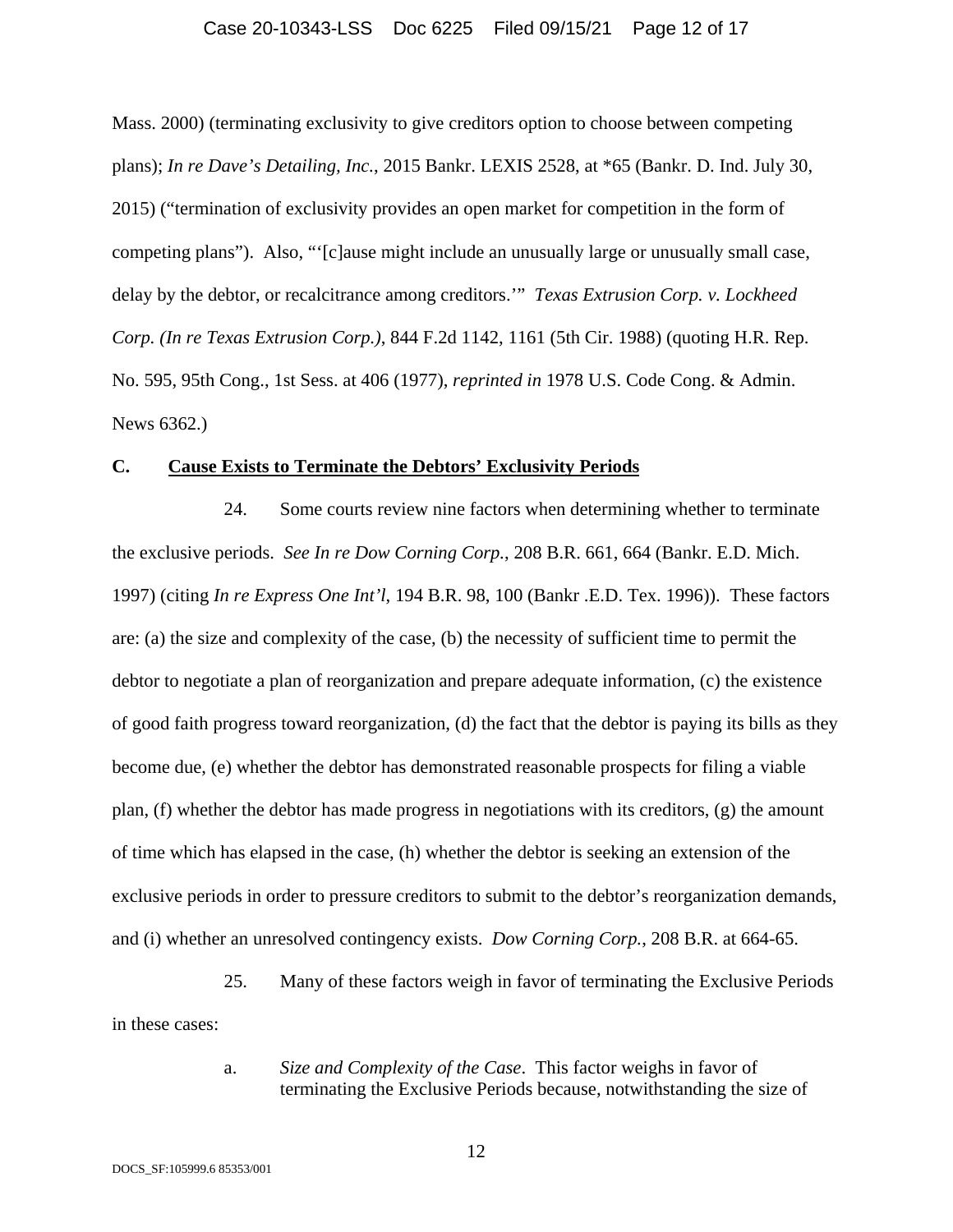their cases, the Debtors already have proposed five iterations of a plan that have received insufficient support to be confirmed by the end of the Exclusive Solicitation Period. Given the Debtors' stated liquidity crises, there is no time to pivot to an alternative plan if BSA's Fifth Plan fails.

- b. *Sufficient Time to Negotiate Plan and Prepare Adequate Information.* This factor weighs in favor of terminating exclusivity. The Debtors, the Tort Claimants' Committee, other survivor representatives, Local Councils, insurers and Charter Organizations have been through over a year of mediation and negotiation without reaching any agreements that are satisfactory to the official fiduciary for survivors. The Debtors have already filed five iterations of their plan and the disputes continue to be such that it will be impossible for the current Plan to be confirmed by the end of the Exclusive Solicitation Period.
- c. *Good-Faith Progress towards Reorganization*. This weighs in favor of terminating the Exclusive Periods. Survivors are the key constituent that must be addressed by any plan. After the Court refused to approve the RSA, the Debtors, Hartford, and Coalition refused to respond to any of the settlement offers made by the Tort Claimants' Committee and formulated BSA's Fifth Plan without any involvement of an estate fiduciary. By failing to obtain support from the official fiduciary to survivors, the Debtors have not made good faith progress. In fact, the recent delays and costs are directly tied to the Debtors' decision to agree to an inadequate settlement with Hartford and TCJC.
- d. *Debtors Paying Bills as They Come Due*. To the best of the Tort Claimants' Committee's knowledge, the Debtors are currently paying their bills on time but as set forth above, the liquidity crisis facing the Debtors weighs in favor of terminating exclusivity.
- e. *Reasonable Prospects for Filing Viable Plan*. The Debtors have already filed five plans. However, the current plan is unacceptable to the Tort Claimants' Committee for the reasons set forth above.
- f. *Debtors' Progress in Negotiations with Creditors*. The sixth factor weighs in favor of terminating the Exclusive Periods because, to date, the Debtors have not made progress in negotiations with the Tort Claimants' Committee. BSA's Fifth Plan was negotiated without any input from the Tort Claimants' Committee. Importantly, the Tort Claimants' Committee sent counteroffers and counterproposals to the Debtors and Hartford and the Tort Claimants' Committee never received a single response.
- g. *Time Elapsed in the Case*. The Debtors' cases have been pending for over eighteen months. They have received their last statutory extension of their Exclusivity Periods and have still be unable to propose a confirmable plan.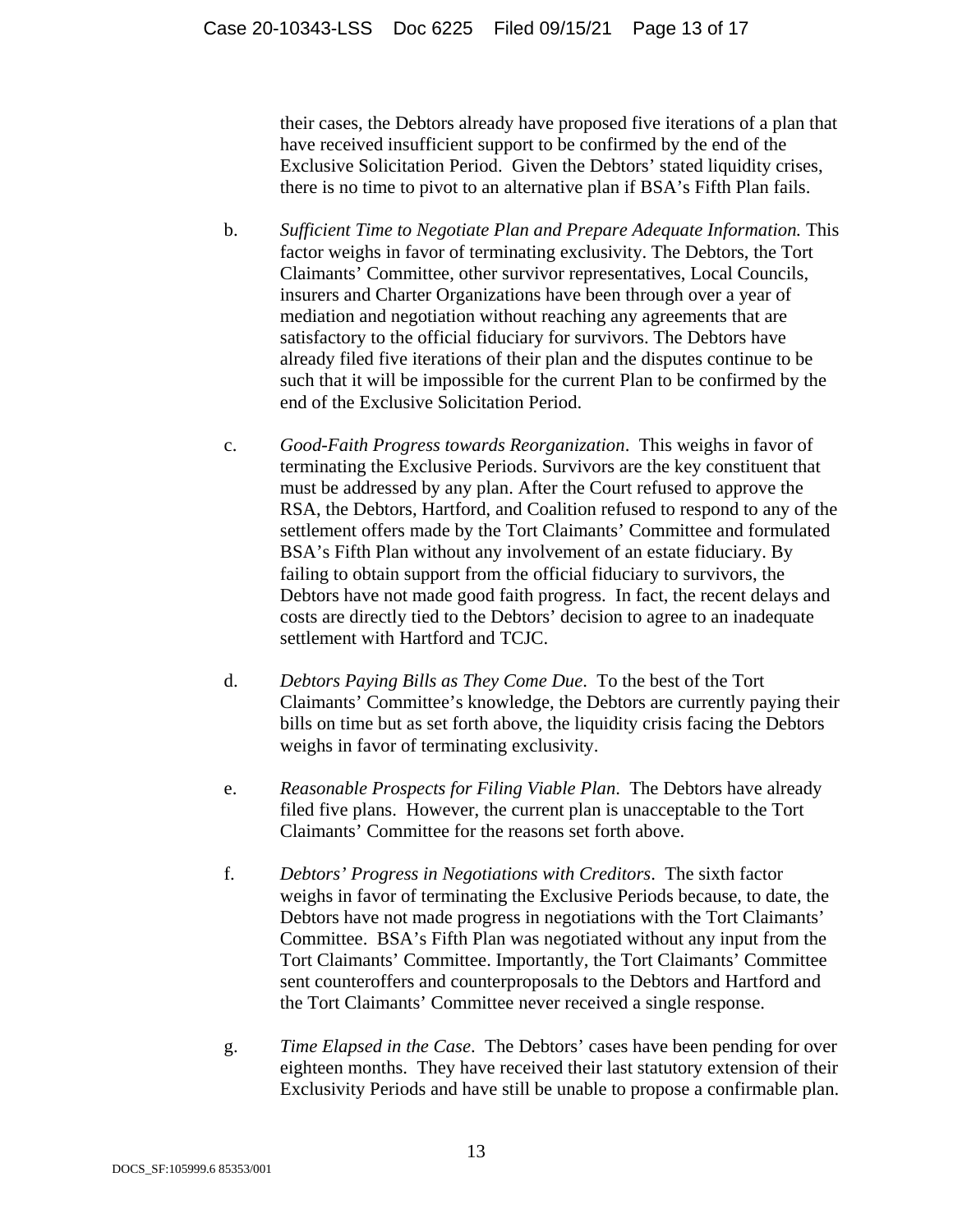- h. *Debtors Seeking Extension of Exclusivity*. The eighth factor does not apply because the Debtors have received their last statutory extension of their Exclusivity Periods.
- i. *Existence of Unresolved Contingency*. The Debtors are not waiting on this Court or any other court to determine the outcome of an unresolved contingency that once resolved will enable the Debtors to chart a path under a proposed plan. As a result, this factor weighs in favor of terminating exclusivity.
- 26. Notwithstanding these factors, the ultimate question when deciding

whether to terminate the Exclusive Periods is whether the termination will move the cases along. *See Dow Corning Corp.*, 208 B.R. at 669-70 *see also In re Adelphia Commc'ns Corp.*, 352 B.R. at 590 ("[T]est is better expressed as determining whether terminating exclusivity would move the case forward materially, to a degree that wouldn't otherwise be the case. Certainly practical considerations, or other considerations in the interests of justice, could override, in certain cases, the result after analysis of the nine factors."). Here, the TCC Plan will provide survivors an alternative to the inadequate settlements in BSA's Fifth Plan. Absent that alternative, when BSA's Fifth Plan fails to be confirmed, if the BSA and its financial professionals are to be believed, there will be no time left and it will signal the end of the Boy Scouts. By contrast, allowing the TCC Plan to move forward will not only help ensure that Scouting can continue but that survivors will have a meaningful choice to select a plan that does not liquidate and sell back value estate assets for small fractions of what they are really worth.

27. As noted above, acceptance of BSA's Fifth Plan cannot be obtained within the Exclusive Solicitation Period. Moreover, the filing and consideration of a TCC Plan will not alter the timetable of the cases which have already been pending for a year and a half. Thus, there should be no detriment to the Debtors' estates in allowing the filing of the TCC Plan. Creditors deserve an immediate and viable option to BSA's Fifth Plan.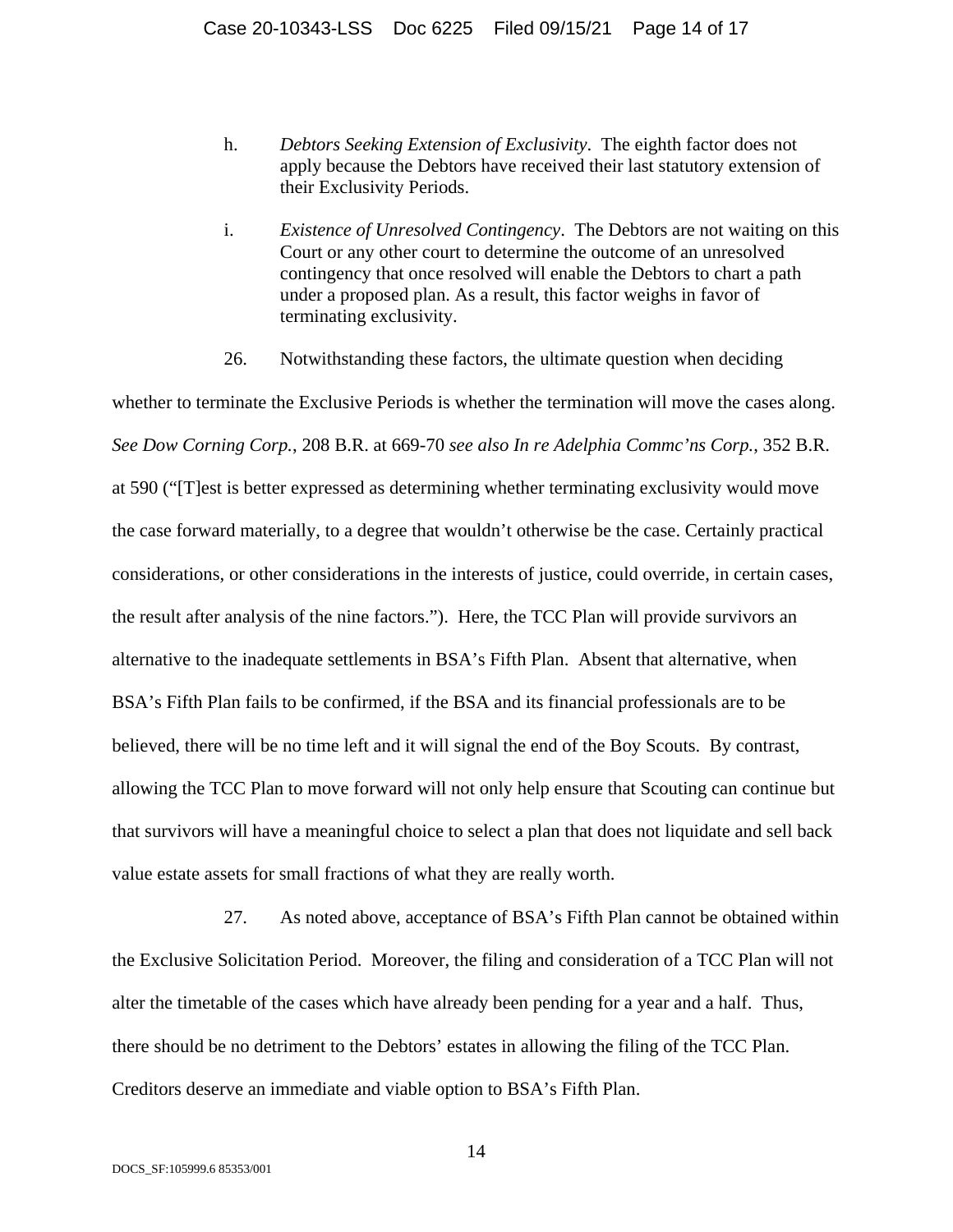## **C. Termination of Exclusivity Benefits the Debtors as Well as Creditors**

28. Courts have recognized that the termination of exclusivity benefits both creditors and the debtor. Increased competition by other parties frequently helps negotiations toward a consensual plan. *See, e.g., In re Public Svc. Co.*, 99 B.R. 155 (Bankr. D.N.H. 1989) (termination of the exclusive period created a level playing field and fostered the negotiation of a consensual plan of reorganization). Indeed, "the ability of a creditor to compare the debtor's proposals against other possibilities is a powerful tool by which to judge the reasonableness of the proposals." *Century Glove, Inc. v. First Am. Bank*, 860 F.2d 94, 102 (3d Cir. 1988); *see also In re Rook Broadcasting of Idaho, Inc.*, 154 B.R. 970, 976 (Bankr. D. Idaho 1993) ("It is in the interest of creditors that they have a choice between competing plans."); *All Seasons Indus.*, 121 B.R. at 1005. At this juncture, it is not necessary for the Court to determine whether or not stakeholders will receive better treatment under alternative proposals; rather, "it is sufficient for [the Court] to recognize and express the judgment that opening up the process to those alternative approaches in this particular case is desirable. The market will tell us the answer and I think that is appropriate on the facts of this case." *In re EUA Power Corp.*, 130 B.R. 118, 119 (Bankr. D.N.H. 1991).

29. No inequity results to a debtor if exclusivity is terminated. *See, e.g., In re Tony Downs Food Co.*, 34 B.R. 405, 407 (Bankr. D. Minn. 1983). As stated by one court that denied the debtors' first request to extend exclusivity, "by denying the extension, the Court does not prejudice the debtors' coexistent right, nor dilute the debtors' duty to file a plan." *In re Southwest Oil Co.*, 84 B.R. 448, 454 (Bankr. W.D. Tex. 1987); *see also In re Grossinger's Assoc.*, 116 B.R. 34, 36 (Bankr. S.D.N.Y. 1990) ("[L]oss of plan exclusivity does not mean that the debtor is foreclosed from promulgating a meaningful plan of reorganization; only that the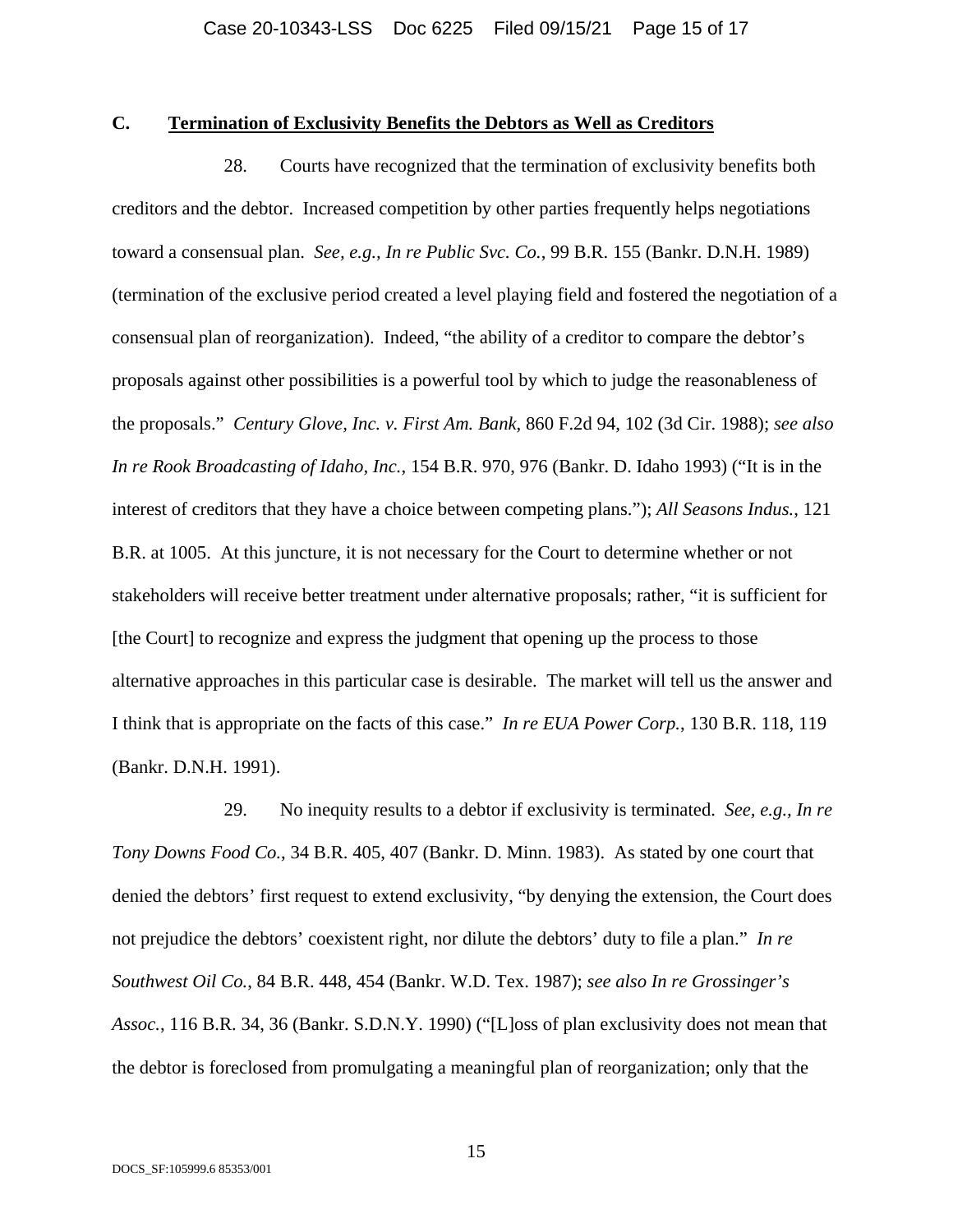#### Case 20-10343-LSS Doc 6225 Filed 09/15/21 Page 16 of 17

right to propose a chapter 11 plan will not be exclusively with the debtor."). If anything, the existence of competing plans results in a higher and more expeditious recovery for the parties. *See, e.g., Bank of Am. v. 302 N. LaSalle Street P'ship*, 526 U.S. 434, 457 (1999) (explaining that allowing competing plans is one method of ensuring that property is exposed to the marketplace and tends to increase creditor dividends); *In re Sound Radio, Inc.*, 93 B.R. 849 (Bankr. D.N.J. 1988). *See In re Akbari-Shahmirzadi*, 2015 U.S. Dist. LEXIS 164737, at \*19-20 (D.N.M. Nov. 25, 2015) (a provisional or draft plan with "important details yet to be figured out" does not qualify as a plan for purposes of extending exclusivity); s*ee, e.g., Hansen, Jones & Leta, P.C. v. Segal*, 220 B.R. 434, 443, 474 (D. Utah 1998) (concurring with the bankruptcy court's finding that an "incomplete and unconfirmable" plan filed just to protect the exclusivity period was not filed in good faith).

30. In these cases, the goal of terminating the Exclusive Periods and filing the TCC Plan is to ensure the reorganization of the Debtors in a manner that maximizes the assets available for survivors and provides a path for scouting to continue.

#### *[Remainder of Page Intentionally Left Blank]*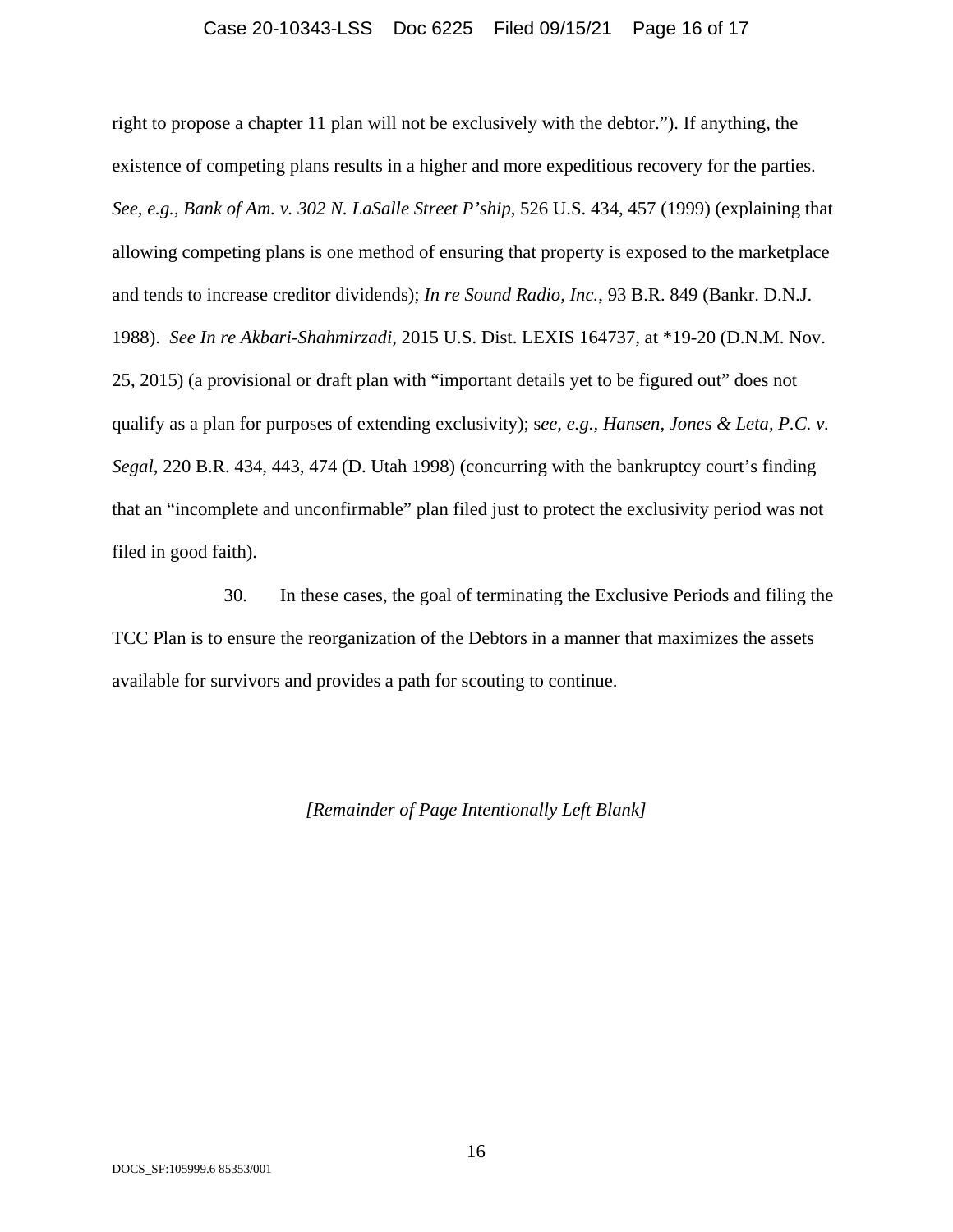#### **CONCLUSION**

31. WHEREFORE, the Tort Claimants' Committee requests that the Court

enter its order (a) terminating the Debtors' Exclusivity Periods pursuant to sections 1121(b) and

1121(c) of the Bankruptcy Code and (b) granting the Tort Claimants' Committee such other

relief as may be appropriate under the circumstances.

Dated: September 15, 2021

#### PACHULSKI STANG ZIEHL & JONES LLP

*/s/ James E. O'Neill* 

James I. Stang (admitted *pro hac vice*) Robert B. Orgel (admitted *pro hac vice*) Iain A.W. Nasatir (admitted *pro hac vice*) James E. O'Neill (DE Bar No. 4042) John W. Lucas (admitted *pro hac vice*) 919 North Market Street, 17th Floor P.O. Box 8705 Wilmington, DE 19899-8705 (Courier 19801) Tele/Fax: (302) 652-4100 / (302) 652-4400 Email: jstang@pszjlaw.com rorgel@pszjlaw.com inasatir@pszjlaw.com joneill@pszjlaw.com jlucas@pszjlaw.com

*Counsel for the Tort Claimants' Committee*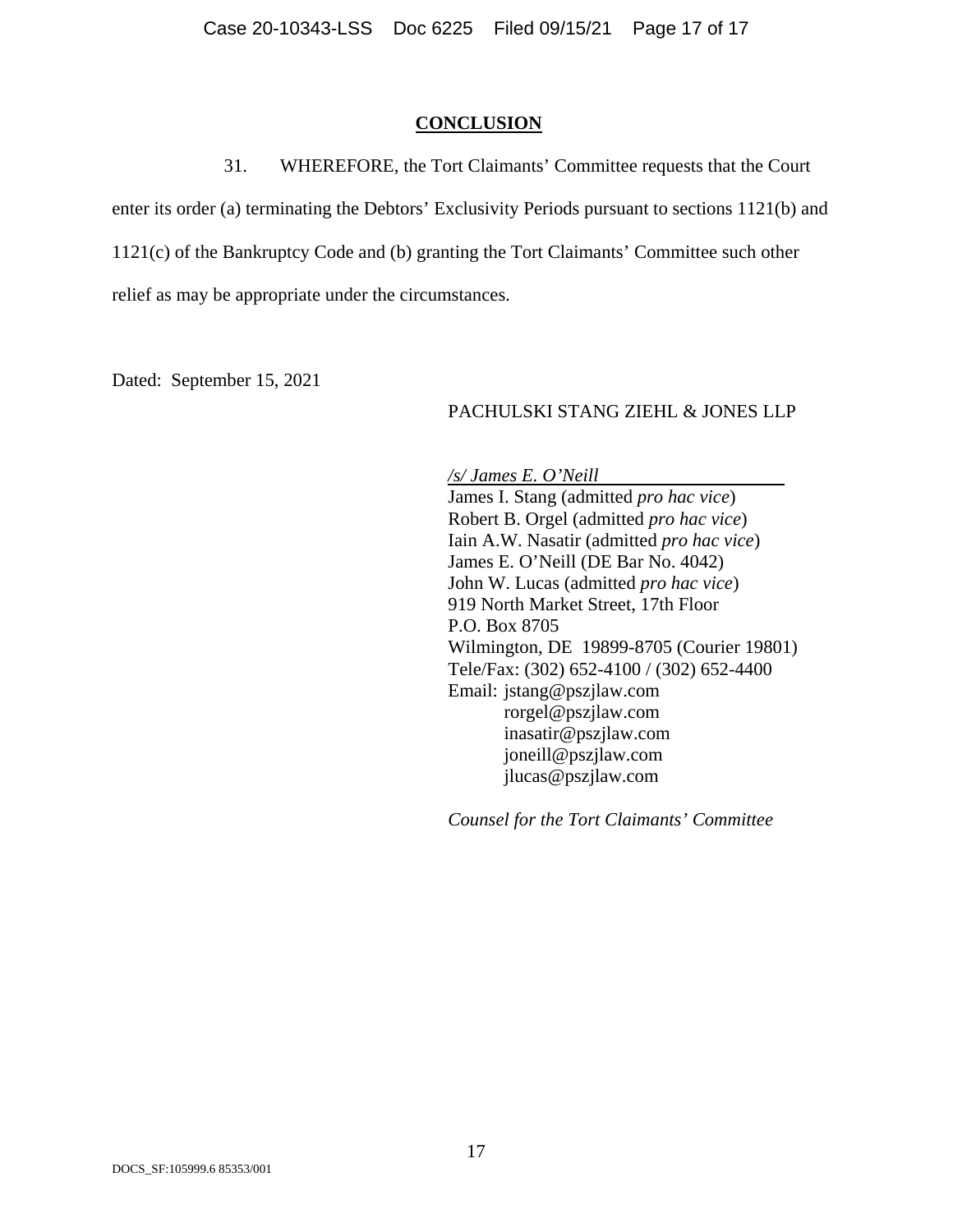**Exhibit "A"** 

# **Proposed Order**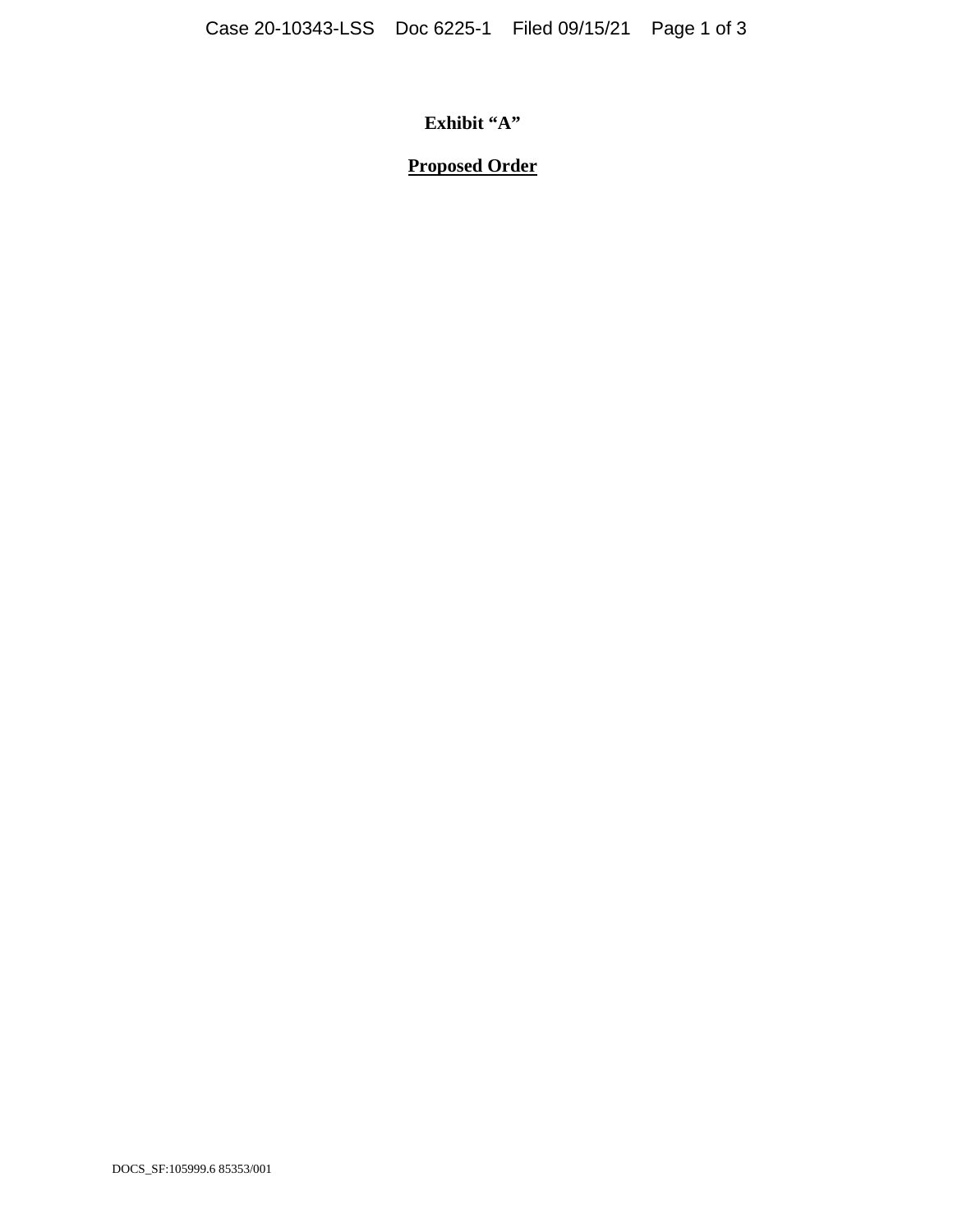#### **IN THE UNITED STATES BANKRUPTCY COURT FOR THE DISTRICT OF DELAWARE**

BOY SCOUTS OF AMERICA AND DELAWARE BSA, LLC,

In re: Chapter 11

Case No. 20-10343 (LSS)

(Jointly Administered)

Debtors.<sup>1</sup>

**Re: Docket No. \_\_\_\_** 

### **ORDER GRANTING MOTION OF OFFICIAL COMMITTEE OF TORT CLAIMANTS FOR ENTRY OF AN ORDER (I) TERMINATING THE DEBTORS' EXCLUSIVE PERIODS TO FILE A PLAN AND SOLICIT ACCEPTANCES THEREOF PURSUANT TO SECTION 1121 OF THE BANKRUPTCY CODE**

Upon consideration of the motion (the "Motion")<sup>2</sup> of the Official Committee of Tort (the "Committee") appointed in the jointly administered bankruptcy cases of the above-captioned debtors and debtors in possession (together, the "Debtors") filed under chapter 11 of title 11 of the United States Code (the "Bankruptcy Code") for entry of an order terminating the Debtors' exclusive periods to file a plan and solicit acceptances thereof pursuant to section 1121 of the Bankruptcy Code and this Court having jurisdiction to consider the Motion and the relief requested therein in accordance with 28 U.S.C. §§ 157(b)(2) and 1334; and consideration of the Motion, the relief requested therein, and the responses thereto being a core proceeding in accordance with 28 U.S.C. § 157(b); and the appearance of all interested parties and all responses and objections, if any, to the Motion having been duly noted in the record of the hearing on the Motion; and upon the record of the hearing, and all other pleadings and

<sup>1</sup> The Debtors in these chapter 11 cases, together with the last four digits of each Debtor's federal tax identification number, are as follows: Boy Scouts of America (6300) and Delaware BSA, LLC (4311). The Debtors' mailing address is 1325 West Walnut Hill Lane, Irving, Texas 75038.

<sup>&</sup>lt;sup>2</sup> Capitalized terms not otherwise defined herein shall have the meanings ascribed to them in the Motion.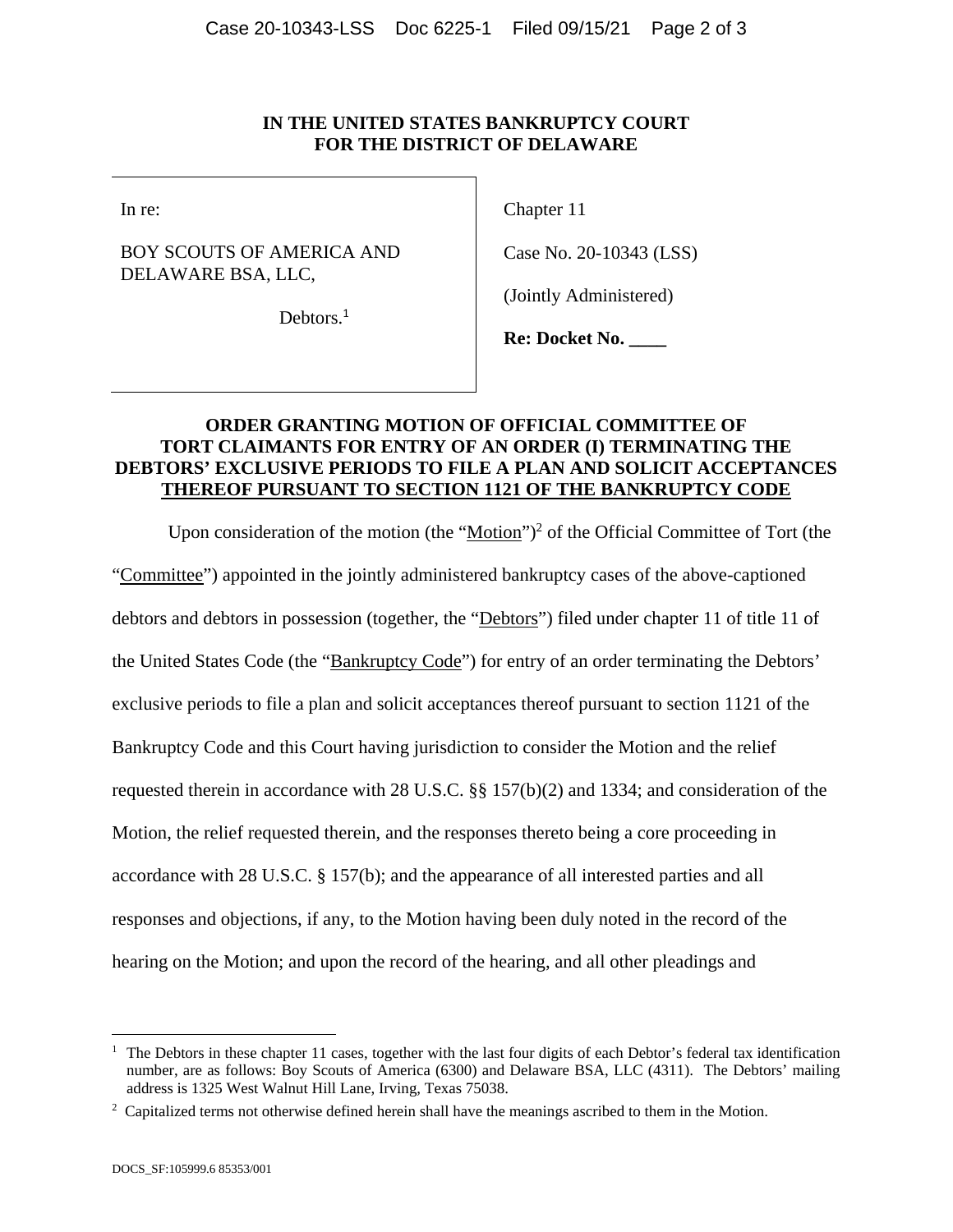#### Case 20-10343-LSS Doc 6225-1 Filed 09/15/21 Page 3 of 3

proceedings in these cases, including the Motion; and it appearing that the relief requested in the Motion is in the best interests of the Debtors' estates; and it further appearing that the relief requested in the Motion is based upon good and sufficient business reasons; and after due deliberation and sufficient cause appearing therefor;

#### IT IS HEREBY ORDERED THAT:

1. The Motion is GRANTED as set forth herein.

2. The Debtors' Exclusive Periods to file and solicit votes on their plan, pursuant to section 1121 of the Bankruptcy Code are hereby terminated.

3. Any party in interest is authorized to file a plan and disclosure statement subject to the requirements under the Bankruptcy Code.

4. Notwithstanding any other Bankruptcy Rules or any other applicable rule or guideline, the terms and conditions of this Order are immediately effective and enforceable upon its entry.

5. The Court shall retain exclusive jurisdiction to hear and determine all matters arising from or related to the implementation, enforcement or interpretation of this Order.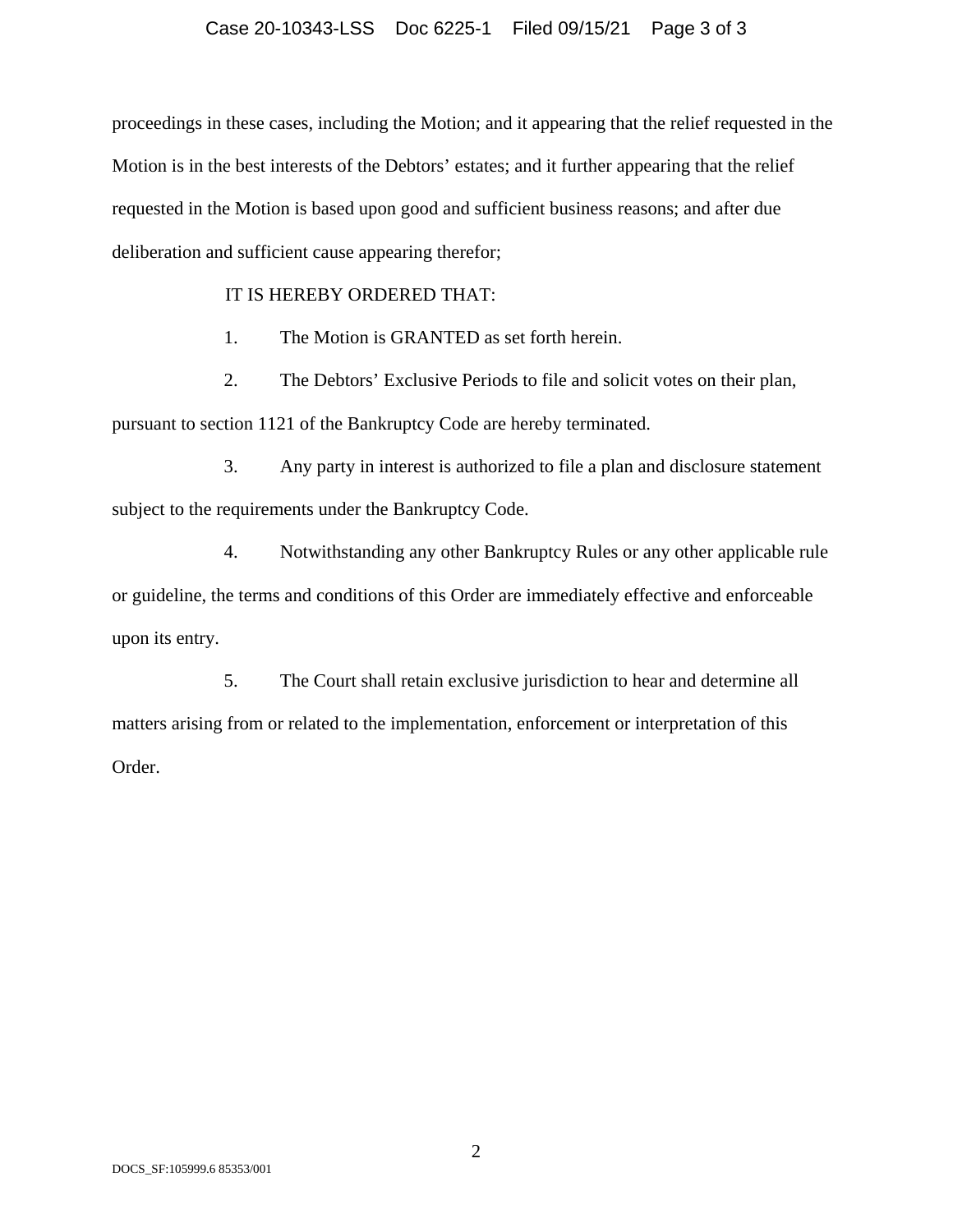#### **IN THE UNITED STATES BANKRUPTCY COURT FOR THE DISTRICT OF DELAWARE**

### BOY SCOUTS OF AMERICA AND DELAWARE BSA, LLC,

In re: Chapter 11

Case No. 20-10343 (LSS)

Debtors.<sup>1</sup>

(Jointly Administered)

## **CERTIFICATE OF SERVICE**

I, James E. O'Neill, hereby certify that on the 15th day of September, 2021, I

caused a copy of the following document(s) to be served on the individual(s) on the attached

service list(s) in the manner indicated:

**Motion of Official Committee of Tort Claimants for Entry of an Order Terminating the Debtors' Exclusive Periods to File a Plan and Solicit Acceptances Thereof Pursuant to Section 1121 of the Bankruptcy Code** 

> */s/ James E. O'Neill*  James E. O'Neill (DE Bar No. 4042)

<sup>&</sup>lt;sup>1</sup> The Debtors in these chapter 11 cases, together with the last four digits of each Debtor's federal tax identification number, are as follows: Boy Scouts of America (6300) and Delaware BSA, LLC (4311). The Debtors' mailing address is 1325 West Walnut Hill Lane, Irving, Texas 75038.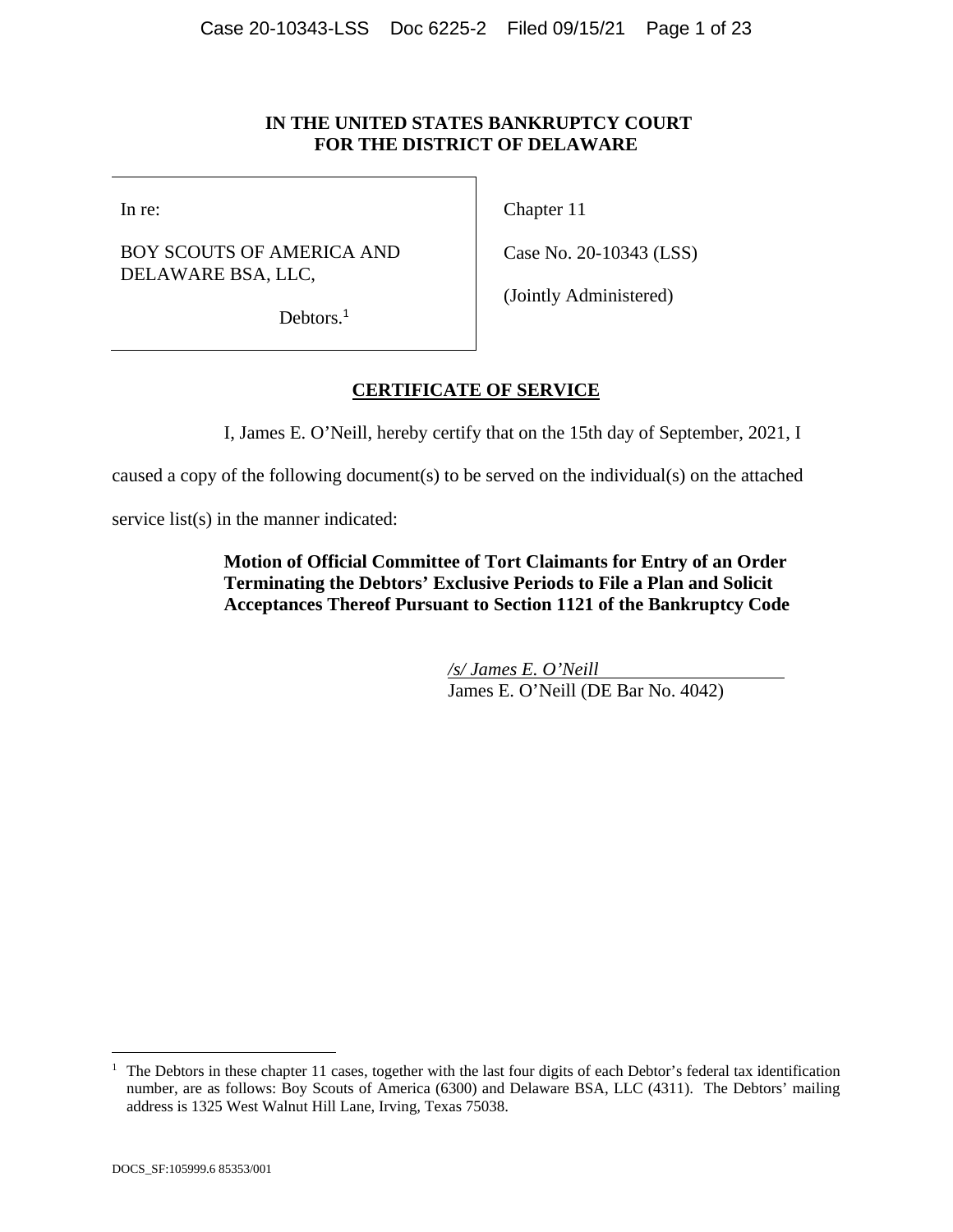Boy Scouts of America and Delaware BSA, LLC 2002 Service List EXPEDITED Case No. 20-10343 (LSS) Document No. 227583.2 003 – Express Mail 005 – Overnight Delivery 263 – Emails

(Counsel to Tort Claimants Committee) James I. Stang, Esq. Robert B. Orgel, Esq. James O'Neill, Esq. John W. Lucas, Esq. John A. Morris, Esq. Linda Cantor, Esq. Kenneth Brown, Esq. Ilan Scharf, Esq. Pachulski Stang Ziehl & Jones LLP 919 North Market Street, 17th Floor Wilmington, DE 19801 **Email:** jstang@pszjlaw.com; jo'neill@pszjlaw.com; rorgel@pszjlaw.com; jlucas@pszjlaw.com; jmorris@pszjlaw.com; lcantor@pszjlaw.com; kbrown@pszjlaw.com; ischarf@pszlaw.com

### **EXPRESS MAIL**

The County Commission of Fayette County Attn: President P.O. Box 307 Fayetteville, WV 25840

#### **EXPRESS MAIL**

Internal Revenue Service Centralized Insolvency Operation P.O. Box 7346 Philadelphia, PA 19101-7346

### **EXPRESS MAIL**

William Russell Hill (#875698) Florida State Prison P.O. Box 800 Raiford, FL 32083-0800

#### **OVERNIGHT DELIVERY**

United States Dept. of Justice 950 Pennsylvania Ave, NW Room 2242 Washington, DC 20530-0001

#### **OVERNIGHT DELIVERY**

John A. Vos 1430 Lincoln Avenue San Rafael, CA 94901

## **OVERNIGHT DELIVERY**

JPMorgan Chase Bank, NA Phil Martin 10 S Dearborn Street Mail Code Il1-1415 Chicago, IL 60603

#### **OVERNIGHT DELIVERY**

(Counsel to Boy Scouts of America San Diego – Imperial Council; Three Harbors Council Inc. Boy Scouts of America) Richard J. Bernard, Esq. Foley & Lardner LLP 90 Park Avenue New York, NY 10016

#### **OVERNIGHT DELIVERY**

(Counsel to Jane Doe) Cindy L. Robinson, Esq. Doug Mahoney, Esq. Robinson Mahoney PLLC 1210 Post Road Fairfield, CT 06824

#### **EMAIL**

(Counsel to Certain Claimants) Tad Thomas, Esq. Louis C. Schneider, Esq. Thomas Law Office, PLLC 9418 Norton Commons Blvd, Suite 200 Louisville, KY 40059 **Email:** tad@thomaslawoffices.com; lou.schneider@thomaslawoffices.com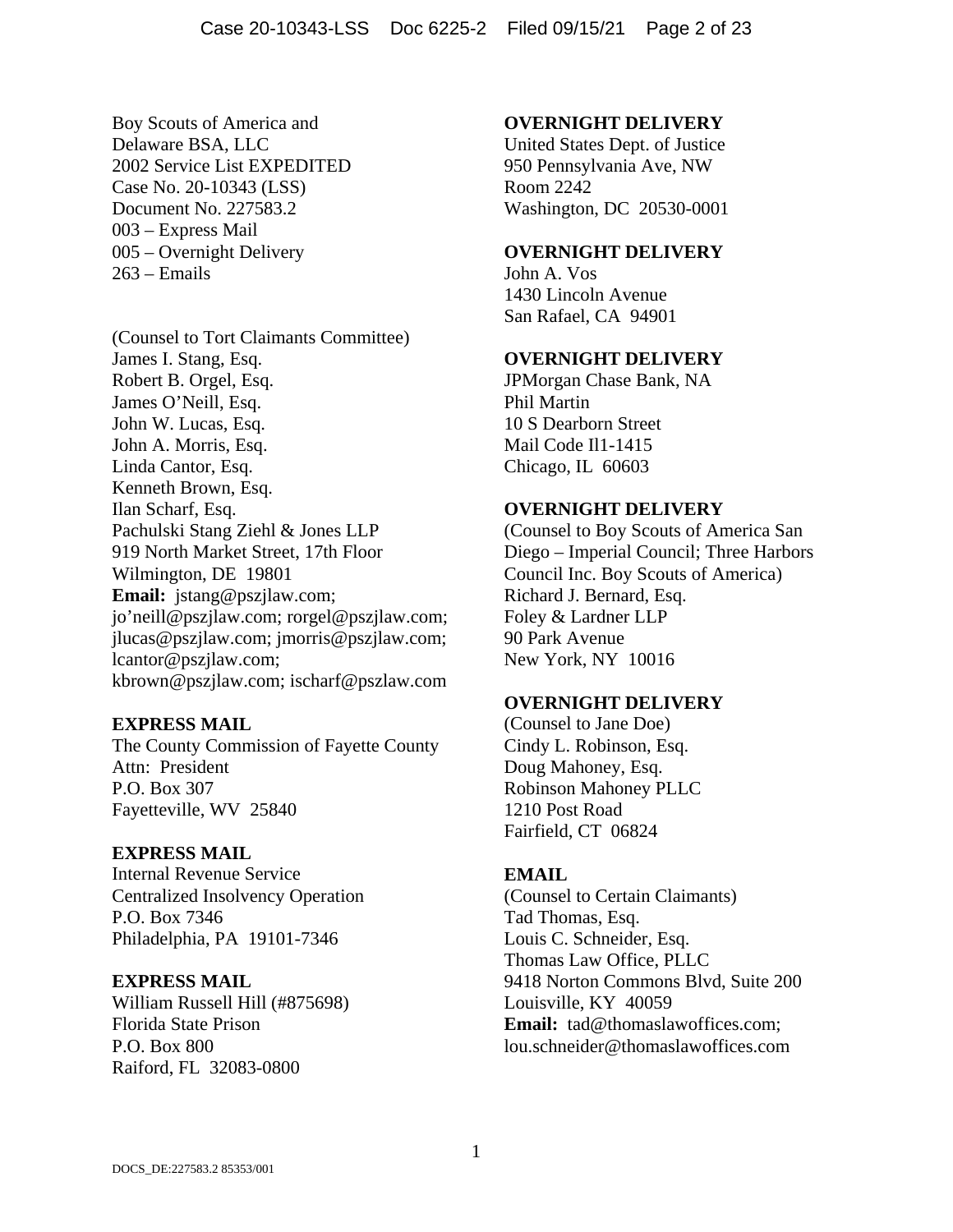Pension Benefit Guaranty Corp Patricia Kelly, CFO Cassandra Burton Craig Fessenden 1200 K Street NW Washington, DC 20005 **Email:** kelly.patricia@pbgc.gov; burton.cassandra@pbgc.gov; fessenden.craig@pbgc.gov

#### **EMAIL**

(Counsel to the Debtors) Derek C. Abbott, Esq. Joseph Charles Barsalona II, Esq. Andrew R. Remming, Esq. Paige Noelle Topper, Esq. Morris, Nichols, Arsht & Tunnell 1201 N. Market Street Wilmington, DE 19899 **Email:** dabbott@mnat.com; jbarsalona@mnat.com; aremming@mnat.com; ptopper@mnat.com

#### **EMAIL**

(Counsel to the Debtors) Thomas A. Labuda, Esq. Karim Basaria, Esq. Sidley Austin One South Dearborn Street Chicago, IL 60603 **Email:** tlabuda@sidley.com; kbasaria@sidley.com

#### **EMAIL**

(Counsel to Sequoia Council of Boy Scouts, Inc.) Jan T. Perkins, Esq. Baker Manock & Jensen, PC 5260 N Palm Ave, Suite 421 Fresno, CA 93704 **Email:** jperkins@bakermanock.com

#### **EMAIL**

(Counsel to National Surety Corporation) Todd C. Jacobs, Esq. John E. Bucheit, Esq. Bradley Riley Jacobs PC 500 W. Madison Street, Suite 1000 Chicago, IL 60661 **Email:** tjacobs@bradleyriley.com; jbucheit@bradleyriley.com

#### **EMAIL**

(Counsel to Chickasaw Council, Boy Scouts of America) Daniel W. Van Horn, Esq. Butler Snow LLP P.O. Box 171443 Memphis, TN 38187-1443 **Email:** danny.vanhorn@butlersnow.com

#### **EMAIL**

(Counsel to Chickasaw Council, Boy Scouts of America) Jason P. Hood, Esq. Davies Hood PLLC 22 N. Front Street, Suite 620 Memphis, TN 38103-2100 **Email:** jason.hood@davieshood.com

#### **EMAIL**

(Counsel to Girl Scouts of the United States of America) Eric Lopez Schnabel, Esq. Alessandra Glorioso, Esq. Dorsey & Whitney LLP 300 Delaware Ave, Suite 1010 Wilmington, DE 19801 **Email:** schnabel.eric@dorsey.com; glorioso.alessandra@dorsey.com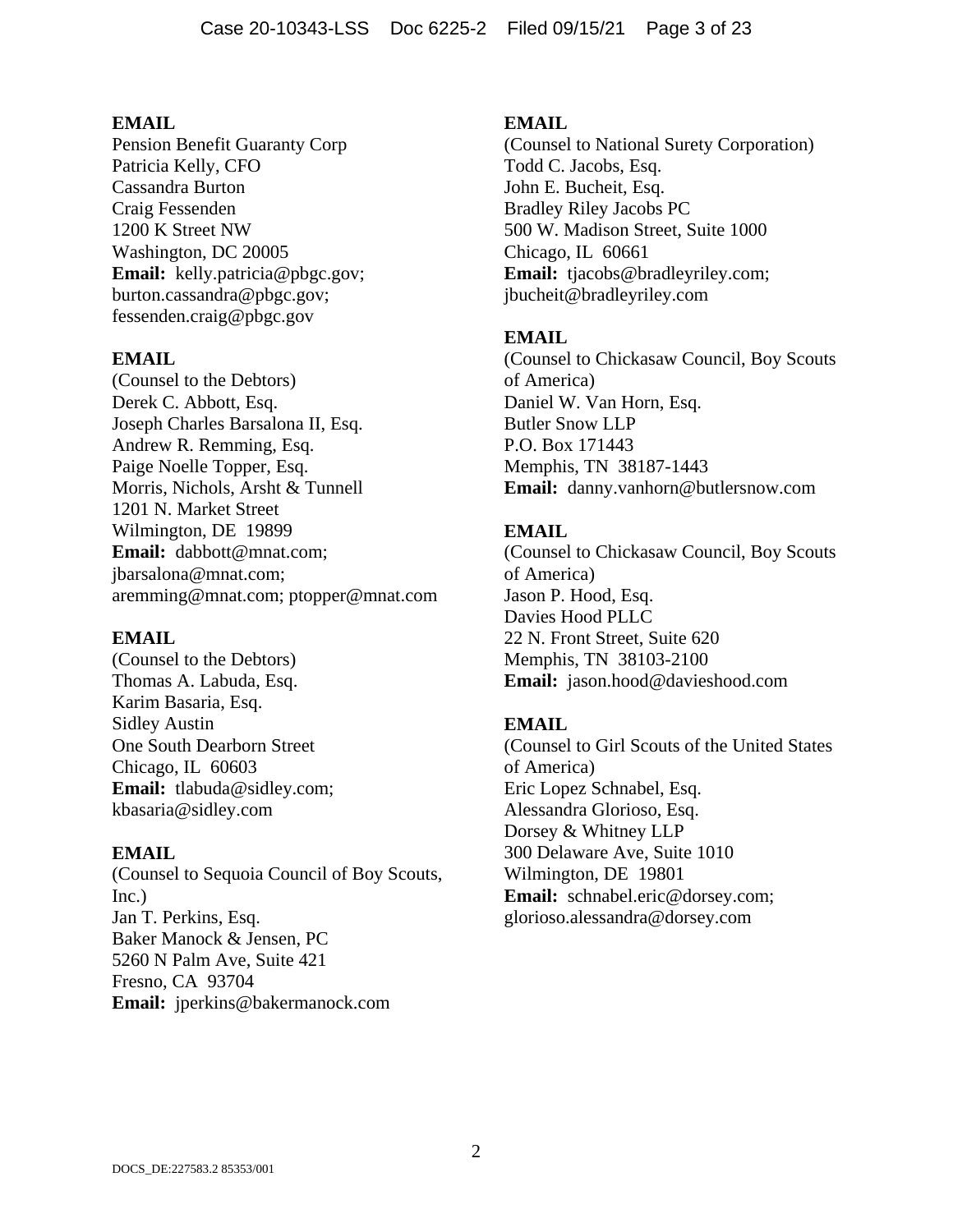(Counsel to Girl Scouts of the United States of America) Bruce R Ewing, Esq. Dorsey & Whitney LLP 51 W 52nd Street New York, NY 10019 **Email:** ewing.bruce@dorsey.com

## **EMAIL**

(Counsel to Old Republic Insurance Company) Margaret M. Anderson, Esq. Fox Swibel Levin & Carroll LLP 200 W Madison Street, Suite 3000 Chicago, IL 60606 **Email:** panderson@foxswibel.com

## **EMAIL**

(Counsel to Certain Claimants, Joseph Kaminski and Other Claimants, Claimant J.M.; Certain Claimants S. H. (SA Claim No. 21108), R. W. (SA Claim No 70996), R. B. (SA Claim No 24629)) Raeann Warner, Esq. Thomas Crumplar, Esq. Jacobs & Crumplar, P.A. 750 Shipyard Drive, Suite 200 Wilmington, DE 19801 **Email:** raeann@jcdelaw.com; tom@jcdelaw.com

### **EMAIL**

(Counsel to Certain Claimants, Joseph Kaminski and Other Claimants, Claimant J.M.; Certain Claimants S. H. (SA Claim No. 21108), R. W. (SA Claim No 70996), R. B. (SA Claim No 24629)) Thomas S. Neuberger, Esq. Stephen J. Neuberger, Esq. The Neuberger Firm 17 Harlech Drive Wilmington, DE 19807 **Email:** tsn@neubergerlaw.com sjn@neubergerlaw.com

## **EMAIL**

(Counsel to JPMorgan Chase Bank, NA) Nora Crawford, Esq. Norton Rose Fulbright US LLP 1301 Avenue of the Americas New York, NY 10019-6022 **Email:** nora.crawford@nortonrosefulbright.com

## **EMAIL**

(Counsel to The Church of Jesus Christ of Latter-day Saints) Jeffrey E Bjork, Esq. Kimberly A Posin, Esq. Nicholas J Messana, Esq. Latham & Watkins LLP 355 S Grand Ave, Suite 100 Los Angeles, CA 90071-1560 **Email:** jeff.bjork@lw.com; kim.posin@lw.com; nicholas.messana@lw.com

## **EMAIL**

(Counsel to The Church of Jesus Christ of Latter-day Saints) Adam J Goldberg, Esq. Latham & Watkins LLP 1271 Avenue of the Americas New York, NY 10020-1401 **Email:** adam.goldberg@lw.com

## **EMAIL**

(Counsel to Houston Liens, Montgomery County, Harris County, Orange County, Cleveland ISD, Fort Bend County) John P. Dillman, Esq. Linebarger Goggan Blair & Sampson, LLP P.O. Box 3064 Houston, TX 77253-3064 **Email:** houston\_bankruptcy@publicans.com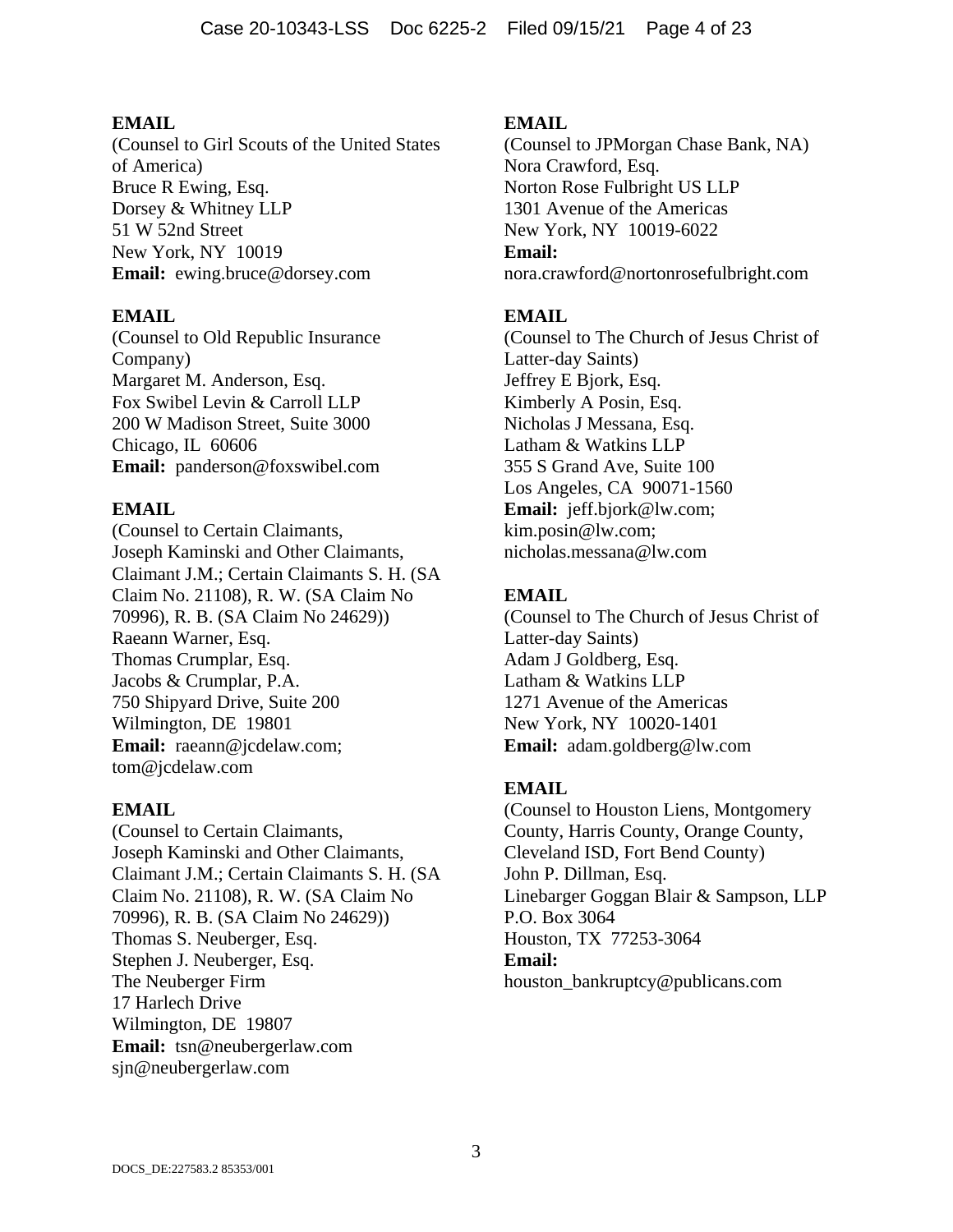(Counsel to Dallas County) Elizabeth Weller, Esq. Linebarger Goggan Blair & Sampson, LLP 2777 N. Stemmons Freeway, Suite 1000 Dallas, TX 75207 **Email:** dallas.bankruptcy@publicans.com

## **EMAIL**

(Counsel to Sun Life Assurance Company of Canada) Paul W Carey, Esq. Mirick, O'Connell, DeMallie & Lougee, LLP 100 Front Street Worcester, MA 01608 **Email:** pcarey@mirickoconnell.com

## **EMAIL**

(Counsel to Sun Life Assurance Company of Canada) Kate P Foley, Esq. Mirick, O'Connell, DeMallie & Lougee, LLP 1800 W Park Drive, Suite 400 Westborough, MA 01581 **Email:** kfoley@mirickoconnell.com

### **EMAIL**

(Counsel to Old Republic Insurance Company) Brya M. Keilson, Esq. Morris James LLP 500 Delaware Ave, Suite 1500 Wilmington, DE 19801 **Email:** bkeilson@morrisjames.com

### **EMAIL**

(Counsel to JPMorgan Chase Bank, NA) Kristian Gluck, Esq. Ryan Manns, Esq. Norton Rose Fulbright US LLP 2200 Ross Ave, Suite 3600 Dallas, TX 75201-7932 **Email:** kristian.gluck@nortonrosefulbright.com;

ryan.manns@nortonrosefulbright.com

## **EMAIL**

Office of the U.S. Trustee David L. Buchbinder, Esq. Hannah Mufson McCollum, Esq. 844 King Street, Suite 2207 Lockbox 35 Wilmington, DE 19801 **Email:** david.l.buchbinder@usdoj.gov; hannah.mccollum@usdoj.gov

## **EMAIL**

(Counsel to National Surety Corporation and Allianz Global Risks US Insurance Company) David M. Fournier, Esq. Marcy J. McLaughlin Smith, Esq. Troutman Pepper Hamilton Sanders LLP 1313 Market Street, Suite 5100 P.O. Box 1709 Wilmington, DE 19899-1709 **Email:** david.fournier@troutman.com; marcy.smith@troutman.com

### **EMAIL**

(Counsel to The Church of Jesus Christ of Latter-day Saints) Michael Merchant, Esq. Brett Haywood, Esq. Richards, Layton & Finger, PA One Rodney Square 920 N King Street Wilmington, DE 19801 **Email:** merchant@rlf.com; haywood@rlf.com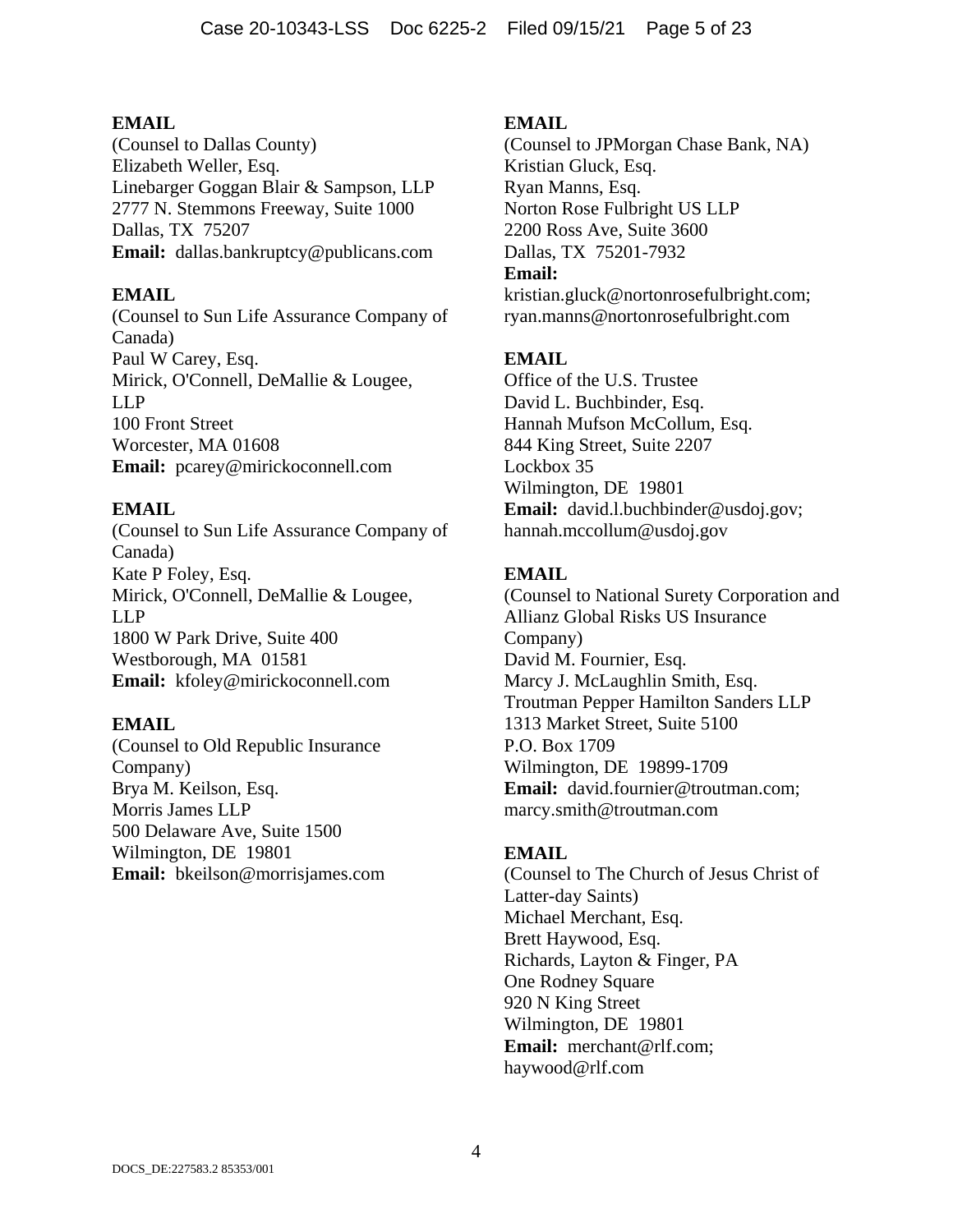Sequoia Counsel of Boy Scouts, Inc. Michael Marchese 6005 N Tamera Ave Fresno, CA 93711 **Email:** michael.marchese@scouting.org

## **EMAIL**

(Counsel to Twin City Fire Insurance Company, First State Insurance Company, Hartford Accident and Indemnity Company) Eric S. Goldstein, Esq. Shipman & Goodwin LLP One Constitution Plaza Hartford, CT 06103-1919 **Email:** egoldstein@goodwin.com; bankruptcy@goodwin.com; bankruptcyparalegal@goodwin.com

## **EMAIL**

Synchrony Bank c/o PRA Receivables Management, LLC Valerie Smith PO Box 41021 Norfolk, VA 23541 **Email:** claims@recoverycorp.com

## **EMAIL**

(Counsel to The County Commission Of Fayette County) John Stump, Esq. Steptoe & Johnson PLLC Chase Tower - Eighth Floor 707 Virginia Street E. Charleston, WV 25301 **Email:** john.stump@steptoe-johnson.com

## **EMAIL**

(Counsel to National Surety Corporation and Allianz Global Risks US Insurance Company) Harris B. Winsberg, Esq. Troutman Pepper Hamilton Sanders LLP 600 Peachtree Street NE, Suite 3000 Atlanta, GA 30308 **Email:** harris.winsberg@troutman.com

## **EMAIL**

US Attorney for Delaware David C. Weiss, Esq. Hercules Building 1313 N. Market Street, Suite 400 Wilmington, DE 19801 **Email:** usade.ecfbankruptcy@usdoj.gov

## **EMAIL**

(Counsel to Ad Hoc Committee of Local Councils of the Boy Scouts of America) Richard Mason, Esq. Douglas Mayer, Esq. Joseph C. Celentino, Esq. Wachtell, Lipton, Rosen & Katz 51 W 52nd Street New York, NY 10019 **Email:** rgmason@wlrk.com; dkmayer@wlrk.com; jccelentino@wlrk.com

## **EMAIL**

(Counsel to Sequoia Council of Boy Scouts, Inc.) Riley C. Walter, Esq. Wanger Jones Helsley, PC. 265 E River Park Circle, Suite 310 Fresno, CA 93720 **Email:** rwalter@wjhattorneys.com

## **EMAIL**

(Counsel to JPMorgan Chase Bank, NA) Matthew Ward, Esq. Morgan Patterson, Esq. Womble Bond Dickinson (US) LLP 1313 N Market Street, Suite 1200 Wilmington, DE 19801 **Email:** matthew.ward@wbd-us.com; morgan.patterson@wbd-us.com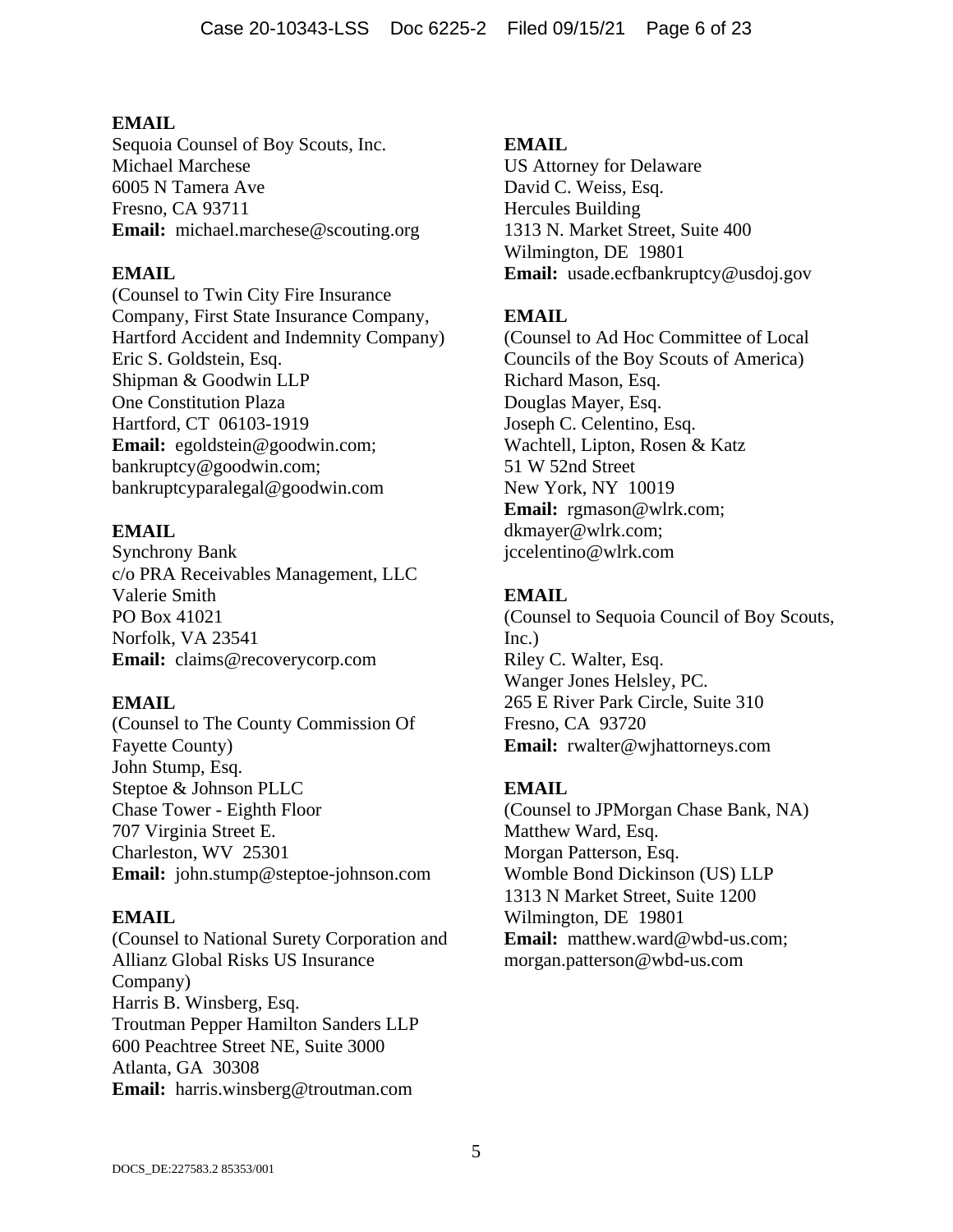James L. Patton, Jr., Esq. Robert Brady, Esq. Edwin Harron, Esq. Young Conaway Stargatt & Taylor Rodney Square 1000 N King Street Wilmington, DE 19801 **Email:** jpatton@ycst.com; rbrady@ycst.com; eharron@ycst.com

## **EMAIL**

(Counsel to Boy Scouts of America San Diego – Imperial Council; Three Harbors Council Inc. Boy Scouts of America) Victor Vilaplana, Esq. Foley & Lardner LLP 3579 Valley Centre Drive, Suite 300 San Diego, CA 92130 **Email:** vavilaplana@foley.com

#### **EMAIL**

Steven A. Ginther, Esq. Missouri Department of Revenue Bankruptcy Unit General Counsel's Office 301 W. High Street, Room 670 PO Box 475 Jefferson, City, MO 65105-0475 **Email:** deecf@dor.mo.gov

### **EMAIL**

(Counsel to Chief Seattle Council, Boy Scouts of America) Bruce W. Leaverton, Esq. Karr Tuttle Campbell, P.S. 701 Fifth Avenue, Suite 3300 Seattle, WA 98104 **Email:** bleaverton@karrtuttle.com

## **EMAIL**

(Counsel to Marco Romero, Jr. and Audrey Romero; The Roman Catholic Diocese of Brooklyn, New York and The Roman Catholic Archbishop of Los Angeles) Patrick A. Jackson, Esq. Faegre Drinker Biddle & Reath LLP 222 Delaware Avenue, Suite 1410 Wilmington, DE 19801-1621 **Email:** patrick.jackson@faegredrinker.com

## **EMAIL**

Deb Secrest Commonwealth of Pennsylvania Department of Labor and Industry Collections Support Unit 651 Boas Street, Room 925 Harrisburg, PA 17121 **Email:** ra-li-ucts-bankrupt@state.pa.us

## **EMAIL**

(Counsel to Pearson Education, Inc.; NCS Pearson, Inc.) Jeffrey R. Waxman, Esq. Eric J. Monzo, Esq. Morris James LLP 500 Delaware Ave, Suite 1500 Wilmington, DE 19801 **Email:** jwaxman@morrisjames.com; emonzo@morrisjames.com

### **EMAIL**

(Counsel to Pearson Education, Inc.; NCS Pearson, Inc.) Angela Z. Miller, Esq. Phillips Lytle LLP One Canalside 125 Main Street Buffalo, NY 14203 **Email:** amiller@phillipslytle.com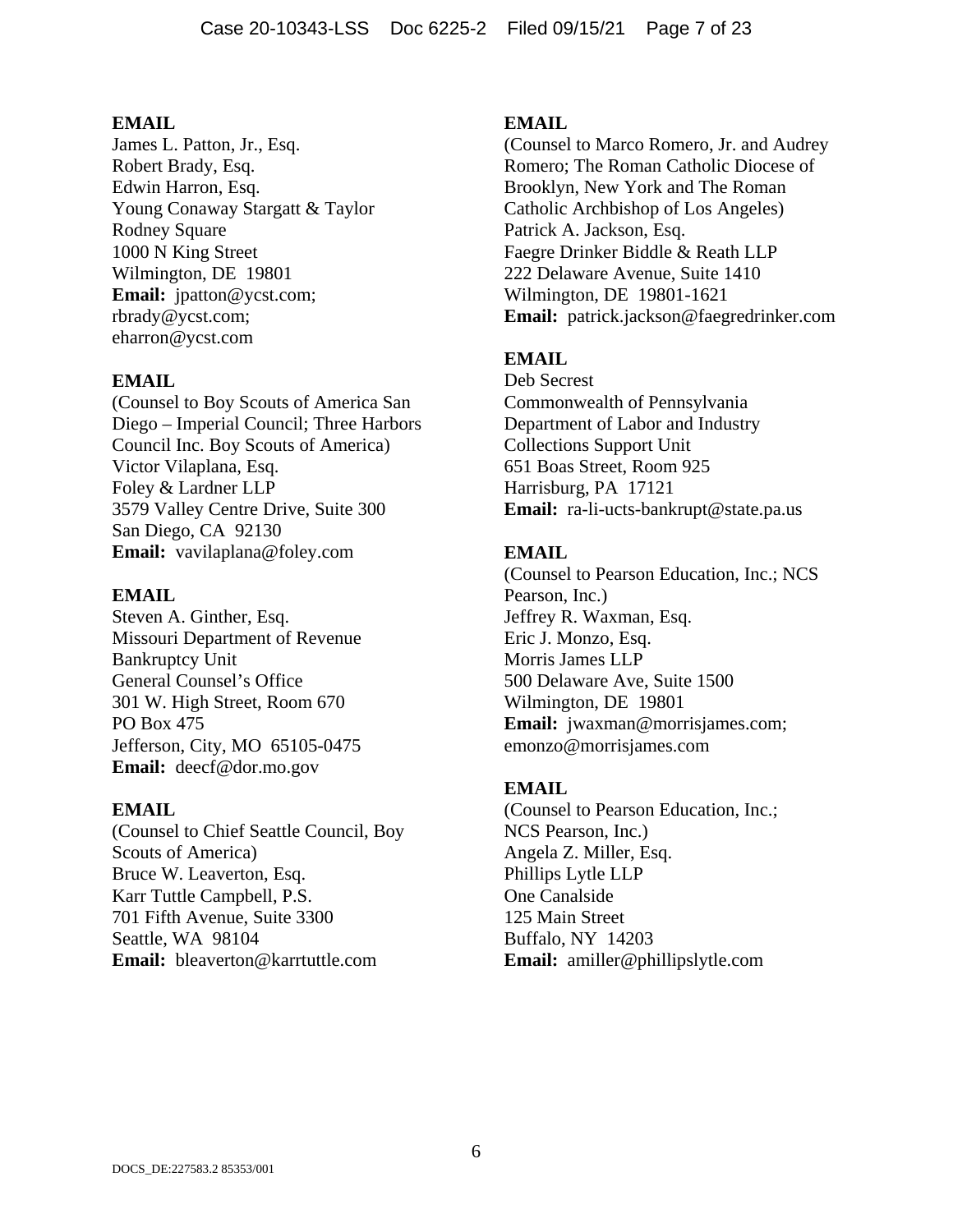(Counsel to Waste Management; and Coalition of Abused Scouts for Justice) Rachel B. Mersky, Esq. Monzack Mersky Browder and Hochman, P.A 1201 N. Orange Street, Suite 400 Wilmington, DE 19801 **Email:** rmersky@monlaw.com

### **EMAIL**

(Counsel to Twin City Fire Insurance Company, First State Insurance Company, Hartford Accident and Indemnity Company) James P. Ruggeri, Esq. Joshua D. Weinberg, Esq. Abigail W. Williams, Esq. Shipman & Goodwin LLP 1875 K Street, NW, Suite 600 Washington, DC 20006-1251 **Email:** jruggeri@goodwin.com; jweinberg@goodwin.com; awilliams@goodwin.com; bankruptcy@goodwin.com; bankruptcyparalegal@goodwin.com

### **EMAIL**

(Counsel to The County of Anderson Texas; The County of Denton, Texas; Harrison Central Appraisal District; The County of Harrison, Texas; The County of Henderson, Texas; Midland Central Appraisal District; The County of Milam, Texas; Terry County Appraisal District; The County of Williamson, Texas) Tara LeDay, Esq. McCreary, Veselka, Bragg & Allen, P.C. PO Box 1269 Round Rock, TX 78680 **Email:** tleday@mvbalaw.com

### **EMAIL**

(Counsel to National Union Fire Insurance Company of Pittsburgh, PA; Lexington Insurance Company; Landmark Insurance Company; The Insurance Company of the State of Pennsylvania) Deirdre M. Richards, Esq. Fineman Krekstein & Harris P.C. 1300 N. King Street Wilmington, DE 19801 **Email:** drichards@finemanlawfirm.com

## **EMAIL**

(Counsel to National Union Fire Insurance Company of Pittsburgh, PA; Lexington Insurance Company; Landmark Insurance Company; The Insurance Company of the State of Pennsylvania) Susan N.K. Gummow, Esq. Foran Glennon Palandech Ponzi & Rudloff, P.C. 222 N. LaSalle Street, Suite 1400 Chicago, IL 60614 **Email:** sgummow@fgppr.com

## **EMAIL**

(Counsel to East Carolina Council BSA, Inc.) Paul A. Fanning, Esq. Ward and Smith, P.A. PO Box 8088 Greenville, NC 27835-8088 **Email:** paf@wardandsmith.com

### **EMAIL**

(Counsel to Jack Doe, creditor and defendant) Bradley L. Rice, Esq. Nagel and Rice LLP 103 Eisenhower Parkway Roseland, NJ 07068 **Email:** brice@nagelrice.com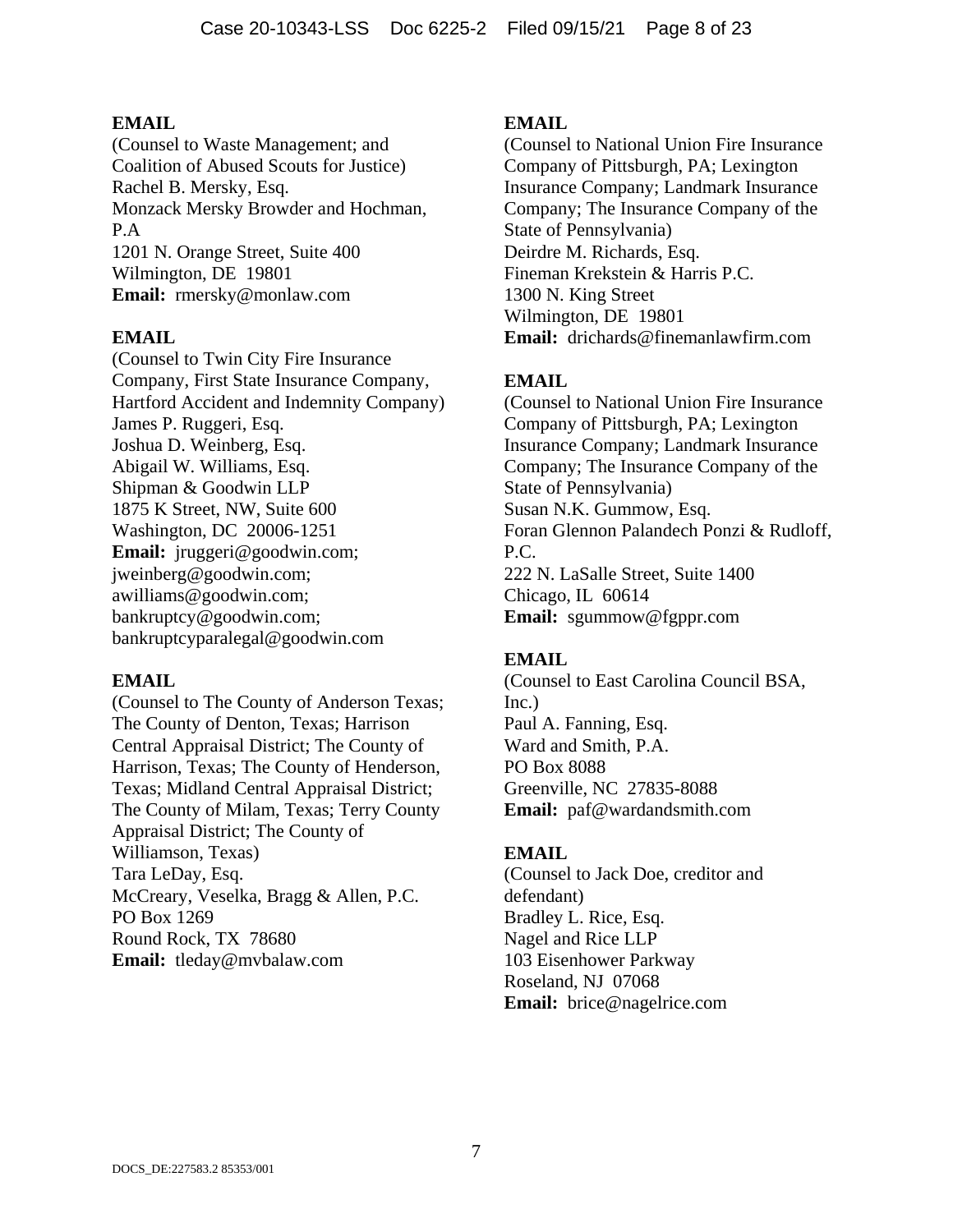(Counsel to Jane Doe) Mark L. Desgrosseilliers, Esq. Chipman, Brown, Cicero & Cole, LLP Hercules Plaza 1313 North Market Street, Suite 5400 Wilmington, DE 19801 **Email:** desgross@chipmanbrown.com

#### **EMAIL**

(Counsel to the Official Committee of Unsecured Creditors) Thomas Moers Mayer, Esq. Rachael Ringer, Esq. David E. Blabey, Jr., Esq. Jennifer R. Sharret, Esq. Megan M. Wasson, Esq. Kramer Levin Naftalis & Frankel LLP 1177 Avenue of the Americas New York, NY 10036 **Email:** tmayer@kramerlevin.com; rringer@kramerlevin.com; dblabey@kramerlevin.com; jsharret@kramerlevin.com; mwasson@kramerlevin.com

#### **EMAIL**

(Counsel to the Official Committee of Unsecured Creditors) Kurt F. Gwynne, Esq. Mark W. Eckard, Esq. Reed Smith LLP 1201 N. Market Street, Suite 1500 Wilmington, DE 19801 **Email:** kgwynne@reedsmith.com; meckard@reedsmith.com

#### **EMAIL**

(Counsel to R.L. and C.L., his wife (Plaintiffs in State Court action pending in the Superior Court of New Jersey, Essex County, Docket No. ESX-L-63-20)) Joseph H. Lemkin, Esq. Stark & Stark, P.C. PO Box 5315 Princeton, NJ 08543 **Email:** jlemkin@stark-stark.com

## **EMAIL**

(Counsel to Claimant, J.M.; Certain Claimants S. H. (SA Claim No. 21108), R. W. (SA Claim No 70996), R. B. (SA Claim No 24629)) Gerald D. Jowers, Jr., Esq. Janet, Janet & Scuggs, LLC 500 Taylor Street, Suite 301 Columbia, SC 29201 **Email:** gjowers@jjsjustice.com

### **EMAIL**

(Counsel to The Roman Catholic Archbishop of Los Angeles) Ian J. Bambrick, Esq. Faegre Drinker Biddle & Reath LLP 222 Delaware Ave., Suite 1410 Wilmington, DE 19801-1621 **Email:** ian.bambrick@faegredrinker.com

### **EMAIL**

(Counsel to The Roman Catholic Diocese of Brooklyn, New York and The Roman Catholic Archbishop of Los Angeles) Michael P. Pompeo, Esq. Faegre Drinker Biddle & Reath LLP 1177 Avenue of the Americas,  $41<sup>st</sup>$  Floor New York, NY 10036-2714 **Email:** michael.pompeo@faegredrinker.com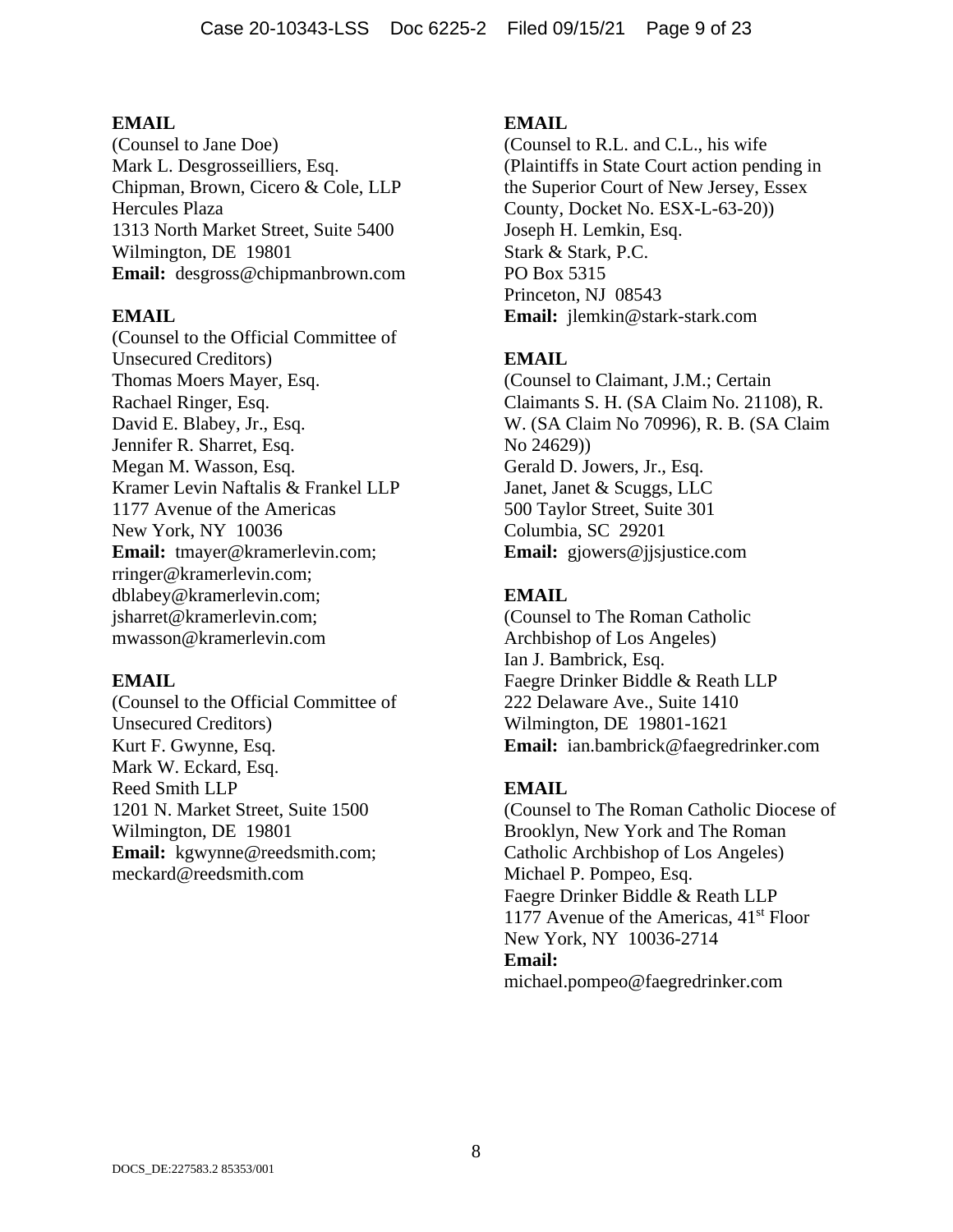(Counsel to Jane Doe) Mark L. Desgrosseilliers, Esq. Chipman, Brown, Cicero & Cole, LLP Hercules Plaza 1313 North Market Street, Suite 5400 Wilmington, DE 19801 **Email:** desgross@chipmanbrown.com

#### **EMAIL**

(Counsel to Various Tort Claimants) David M. Klauder, Esq. Bielli & Klauder, LLC 1204 N. King Street Wilmington, DE 19801 **Email:** dklauder@bk-legal.com

#### **EMAIL**

(Counsel to Various Tort Claimants) Michael T. Pfau, Esq. Jason P. Amala, Esq. Vincent T. Nappo, Esq. Pfau Cochran Vertetis Amala PLLC 403 Columbia Street, Suite 500 Seattle, WA 98104 **Email:** michael@pcvalaw.com; jason@pcvalaw.com; vnappo@pcvalaw.com

### **EMAIL**

(Counsel to IRC Burnsville Crossing, L.L.C. and The Episcopal Church) Karen C. Bifferato, Esq. Kelly M. Conlan, Esq. Jeffrey C. Wisler, Esq. Connolly Gallagher LLP 1201 N. Market Street, 20<sup>th</sup> Floor Wilmington, DE 19801 **Email:** kbifferato@connollygallagher.com; kconlan@connollygallagher.com; jwisler@connollygallagher.com

#### **EMAIL**

(Counsel to Del-Mar-Va Council, Inc., Boy Scouts of America) Bill Bowden, Esq. Ashby & Geddes, P.A. 500 Delaware Avenue, 8<sup>th</sup> Floor P.O. Box 1150 Wilmington, DE 19899-1150 **Email:** wbowden@ashbygeddes.com

## **EMAIL**

(Counsel to AmTrust North America, Inc. on behalf of Wesco Insurance Company) Alan C. Hochheiser, Esq. Maurice Wutscher, LLP 23611 Chagrin Blvd., Suite 207 Beachwood, OH 44122 **Email:** ahochheiser@mauricewutscher.com

## **EMAIL**

(Counsel to current or future personal injury claimants represented by the law firm of Andrews & Thornton) Anthony M. Saccullo, Esq. Mary E. Augustine, Esq. A.M. Saccullo Legal, LLC 27 Crimson King Drive Bear, DE 19701 **Email:** ams@saccullolegal.com; meg@saccullolegal.com

### **EMAIL**

(Counsel to current or future personal injury claimants represented by the law firm of Andrews & Thornton) Anne Andrews, Esq. John C. Thornton, Esq. Andrews & Thornton 4701 Von Karman Avenue, Suite 300 Newport Beach, CA 92660 **Email:** aa@andrewsthornton.com; jct@andrewsthornton.com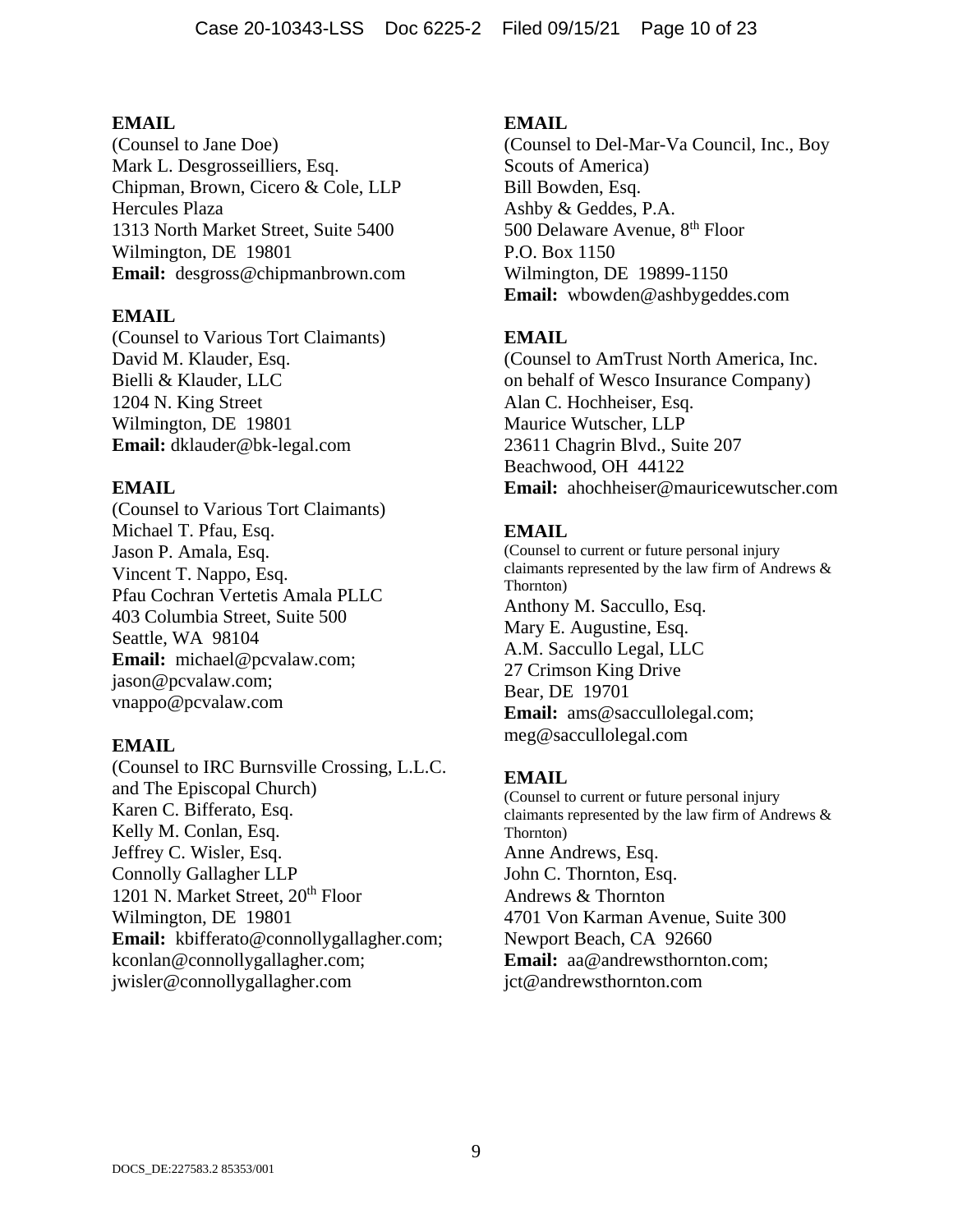(Counsel to Allianz Global Risks US Insurance Company) Matthew S. Sorem, Esq. Nicolaides Fink Thorpe Michaelides Sullivan LLP 10 S. Wacker Drive, 21st Floor Chicago, IL 60606 **Email:** msorem@nicolaidesllp.com

### **EMAIL**

(Counsel to Allianz Global Risks US Insurance Company) Ryan S. Smethurst, Esq. Margaret H. Warner, Esq. McDermott Will & Emery LLP The McDermott Building 500 North Capitol Street, NW Washington, DC 20001-1531 **Email:** rsmethurst@mwe.com; mwarner@mwe.com;

#### **EMAIL**

(Counsel to Oracle America, Inc.) Shawn M. Christianson, Esq. Buchalter, A Professional Corporation 55 Second Street, 17th Floor San Francisco, CA 94105-3493 **Email:** schristianson@buchalter.com

### **EMAIL**

(Counsel to Robert Hernandez Hunter) David A. Lebowitz, Esq. Kaufman Lieb Lebowitz & Frick LLP 10 East 40th Street, Suite 3307 New York, NY 10016 **Email:** dlebowitz@kllf-law.com

## **EMAIL**

(Counsel to Century Indemnity Company, as successor to CCI Insurance Company, as successor to Insurance Company of North America and Indemnity, et al., Chubb Group Holdings Inc.) Stamatios Stamoulis, Esq. Richard C. Weinblatt, Esq. Stamoulis & Weinblatt LLC 800 N. West Street, Suite 800 Wilmington, DE 19801 **Email:** stamoulis@swdelaw.com weinblatt@swdelaw.com

## **EMAIL**

(Counsel to Century Indemnity Company, as successor to CCI Insurance Company, as successor to Insurance Company of North America and Indemnity, et al) Tancred Schiavnoi, Esq. Janine Panchok-Berry, Esq. O'Melveny & Myers LLP Times Square Tower 7 Times Square New York, NY 10036-6537 **Email:** tschiavoni@omm.com; jpanchokberry@omm.com

## **EMAIL**

(Counsel to Arrowood Indemnity Company) Michael J. Joyce, Esq. The Law Offices of Joyce, LLC 1225 King St., Suite 800 Wilmington, DE 19801 **Email:** mjoyce@mjlawoffices.com

### **EMAIL**

(Counsel to Arrowood Indemnity Company) Britton C. Lewis, Esq. Carruthers & Roth, P.A. 235 N. Edgeworth St. Greensboro, NC 27401 **Email:** bcl@crlaw.com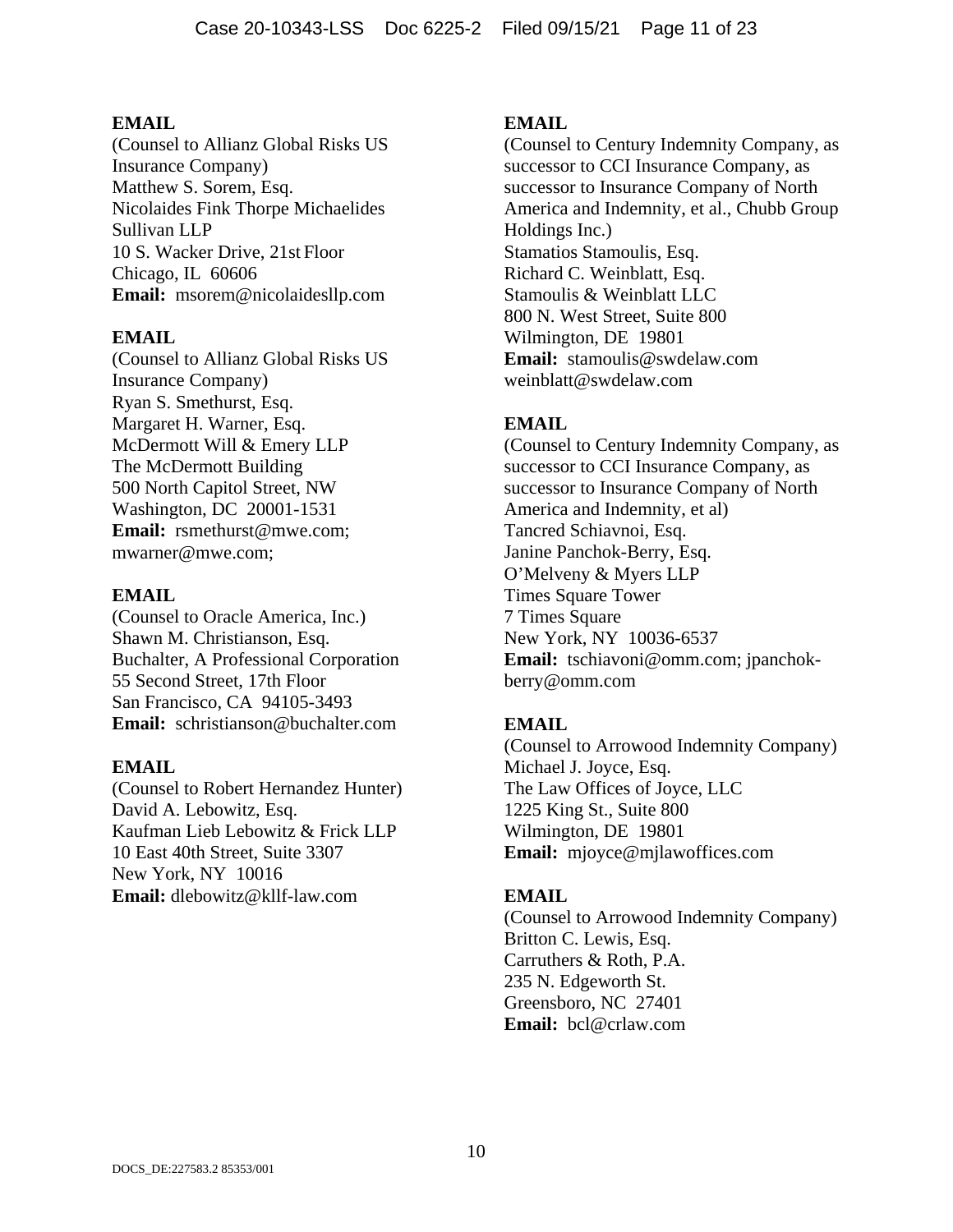(Counsel to Arrowood Indemnity Company) Kevin Coughlin, Esq. Lorraine Armenti, Esq. Michael Hrinewski, Esq. Coughlin Duffy, LLP 350 Mount Kemble Ave. Morristown, NJ 07960 Email: kcoughlin@coughlinduffy.com; larmenti@coughlinduffy.com; mhrinewski@coughlinduffy.com

## **EMAIL**

(Counsel to Baltimore Area Council Boy Scouts of America, Inc.) Todd M. Brooks, Esq. Whiteford Taylor & Preston LLP Seven Saint Paul Street, 15th Floor Baltimore, MD 21202-1626 **Email:** tbrooks@wtplaw.com

## **EMAIL**

(Counsel to Baltimore Area Council Boy Scouts of America, Inc.) Richard W. Riley, Esq. Whiteford Taylor & Preston LLP The Renaissance Centre 405 North King Street, Suite 500 Wilmington, DE 19801 **Email:** rriley@wtplaw.com

### **EMAIL**

(Counsel to Texas Workforce Commission) Texas Attorney General's Office Bankruptcy & Collections Division Christopher S. Murphy, Assistant AG c/o Sherri K. Simpson, Paralegal P.O. Box 12548 Austin, TX 78711-2548 **Email:** christopher.murphy@oag.texas.gov; sherri.simpson@oag.texas.gov

## **EMAIL**

(Counsel to Liberty Mutual Insurance Company) R. Karl Hill, Esq. Seitz, Van Ogtrop & Green, P.A. 222 Delaware Avenue, Suite 1500 Wilmington, DE 19801 **Email:** khill@svglaw.com

## **EMAIL**

(Counsel to Liberty Mutual Insurance Company) Douglas R Gooding, Esq. Jonathan D. Marshall, Esq. Michael J. Foley, Jr., Esq. Choate, Hall & Stewart LLP Two International Place Boston, MA 02110 **Email:** dgooding@choate.com; jmarshall@choate.com; mjfoley@choate.com

## **EMAIL**

(Counsel to Liberty Mutual Insurance Company) Kim V. Marrkand, Esq. Nancy D. Adams, Esq. Laura Bange Stephens, Esq. Mintz, Levin, Corn, Ferris, Glovsky and Popeo, P.C. One Financial Center Boston, MA 02111 **Email:** kmarrkand@mintz.com; ndadams@mintz.com; lbstephens@mintz.com

## **EMAIL**

(Counsel to Ventura County Council of Boy Scouts of America) William E. Winfield, Esq. Nelson Comis Kettle & Kinney LLP 300 E. Esplanade Drive, Suite 1170 Oxnard, CA 93036 **Email:** wwinfield@calattys.com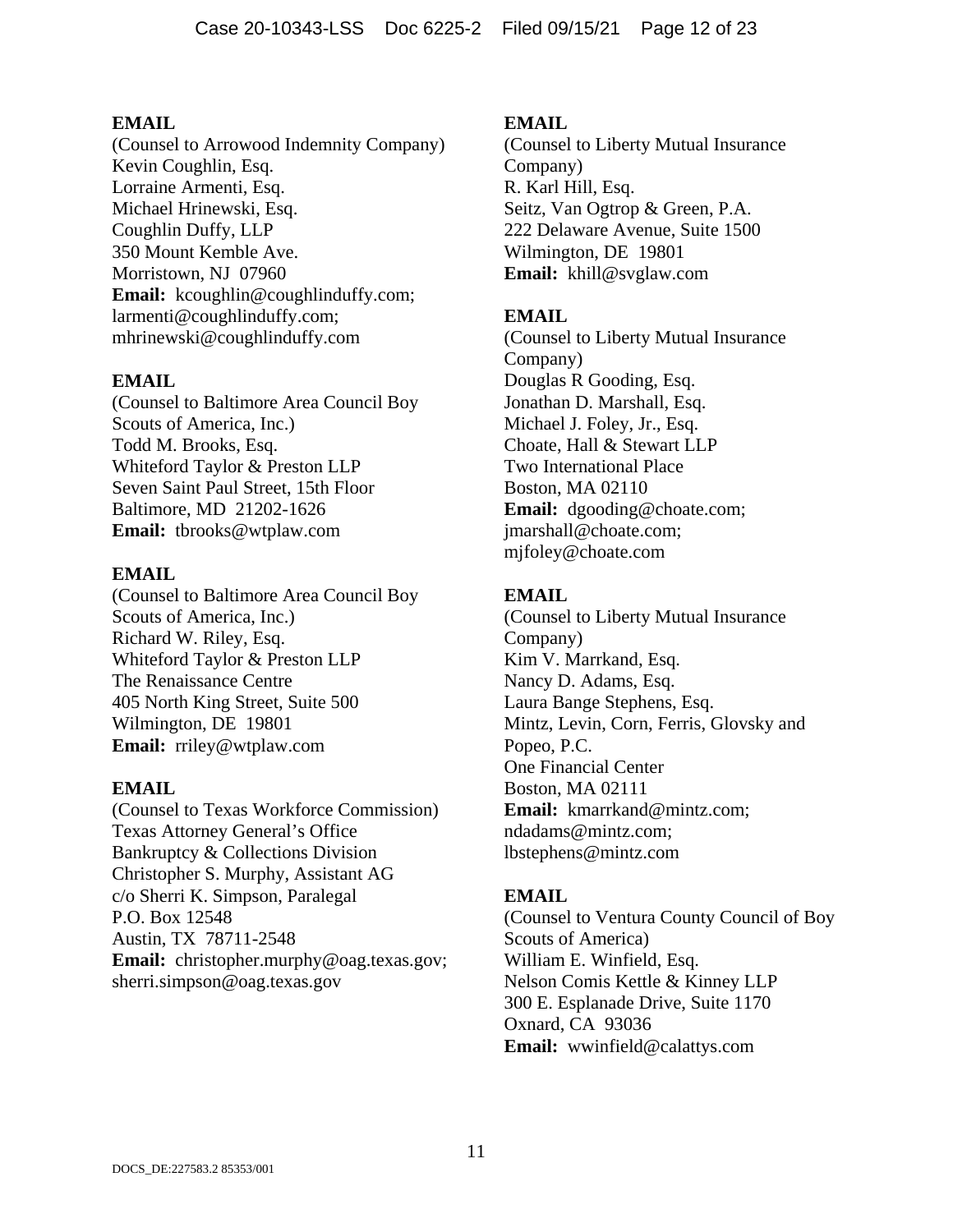(Counsel to Courtney and Stephen Knight, Jointly as the Surviving Parents of E.J.K., a Minor Child, and Stephen Knight as the Personal Representative of the Estate of E.J.K.; Margaret Henderson, Personal Representative of the Estate of N.G.H.) Richard A. Barkasy, Esq. Kristi J. Doughty, Esq. Schnader Harrison Segal & Lewis LLP 824 N. Market Street, Suite 800 Wilmington, DE 19801-4939 Email: rbarkasy@schnader.com; kdoughty@schnader.com

### **EMAIL**

(Counsel to Chickasaw Council, Boy Scouts of America, Inc.) Henry C. Shelton, III, Esq. Adams and Reese LLP 6075 Poplar Avenue, Suite 700 Memphis, TN 38119 **Email:** henry.shelton@arlaw.com

#### **EMAIL**

(Counsel to Hartford Accident and Indemnity Company, First State Insurance Company, and Twin City Fire Insurance Company) Erin R. Fay, Esq. Gregory J. Flasser, Esq. Bayard, P.A. 600 N. King Street, Suite 400 Wilmington, DE 19801 **Email:** efay@bayardlaw.com; gflasser@bayardlaw.com

### **EMAIL**

(Counsel to Nichole Erickson and Mason Gordon, a minor by his mother Nichole Erickson; and Betti & Associates Claimants) James Tobia, Esq. The Law Office of James Tobia, LLC 1716 Wawaset Street Wilmington, DE 19806 **Email:** jtobia@tobialaw.com

#### **EMAIL**

(Counsel to Great American Assurance Company, f/k/a Agricultural Insurance Company; Great American E&S Insurance Company, f/k/a Agricultural Excess and Surplus Insurance Company; and Great American E&S Insurance Company) Bruce W. McCullough, Esq. Bodell Bové, LLC 1225 N. King Street, Suite 1000 Wilmington, DE 19801 **Email:** bmccullough@bodellbove.com

## **EMAIL**

(Counsel to Jorge Vega and Various Abuse Victims) Domenic E. Pacitti, Esq. Klehr Harrison Harvey Branzburg LLP 919 Market Street, Suite 1000 Wilmington, DE 19801 **Email:** dpacitti@klehr.com

## **EMAIL**

(Counsel to Various Abuse Victims) Morton R. Branzburg, Esq. Klehr Harrison Harvey Branzburg LLP 1835 Market Street, Suite 1400 Philadelphia, PA 19103 **Email:** mbranzburg@klehr.com

## **EMAIL**

(Counsel to Various Abuse Victims) Stephen Crew, Esq. Peter Janci, Esq. Crew Janci LLP 1200 NW Naito Parkway, Suite 500 Portland, OR 97209 **Email:** steve@crewjanci.com; peter@crewjanci.com

### **EMAIL**

(Counsel to Eric Pai, as Administrator of the Estate of J. Pai) William D. Sullivan, Esq. Sullivan Hazeltine Allinson LLC 919 N. Market Street, Suite 420 Wilmington, DE 19801 **Email:** bsullivan@sha-llc.com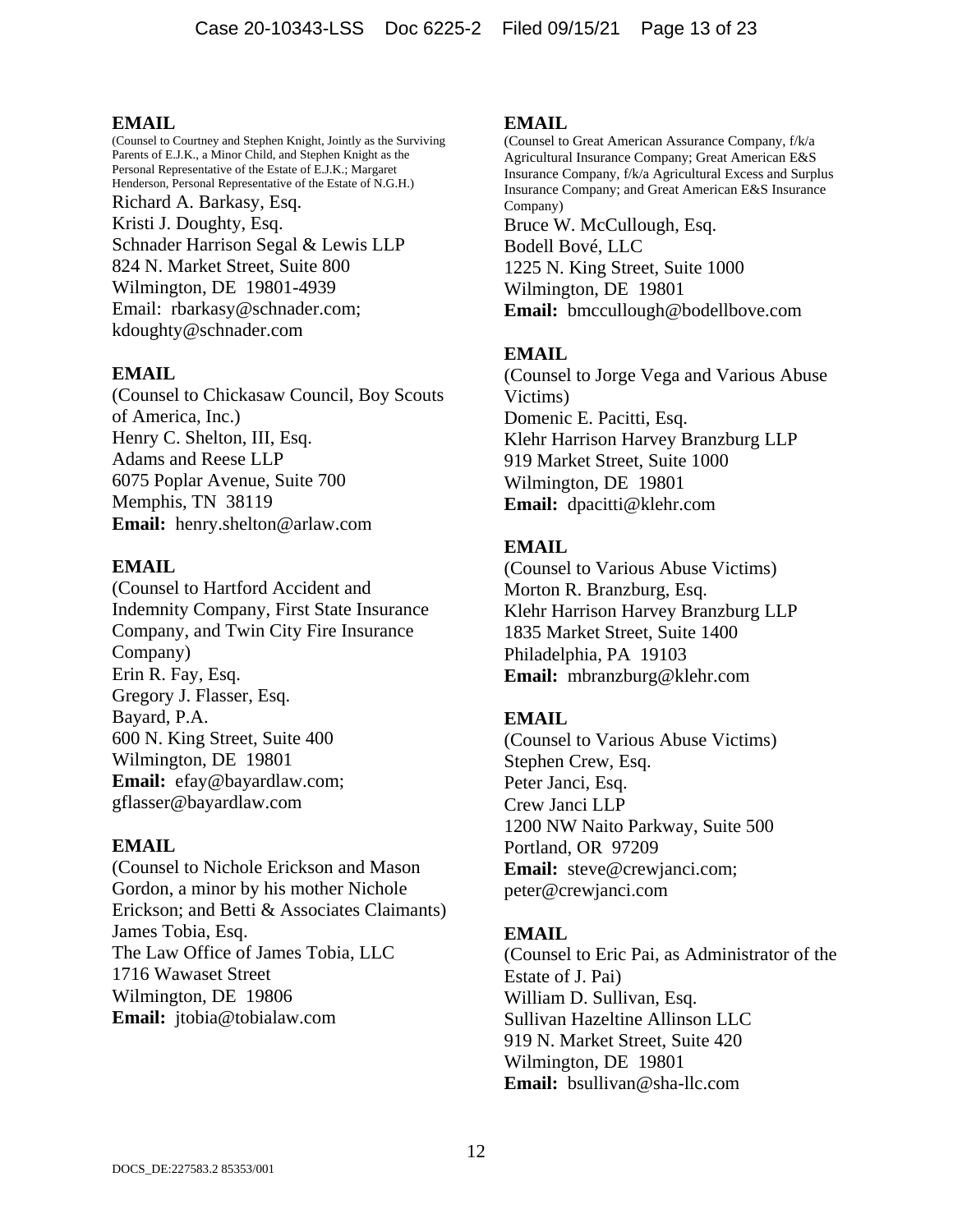(Counsel to Collin County Tax Assessor/Collector) Larry R. Boyd, Esq. Chad Timmons, Esq. Emily M. Hahn, Esq. Abernathy, Roeder, Boyd & Hullett, P.C. 1700 Redbud Blvd, Suite 300 McKinney, TX 75069 **Email:** lboyd@abernathy-law.com; ctimmons@abernathy-law.com; ehahn@abernathy-law.com; bankruptcy@abernathy-law.com

### **EMAIL**

(Counsel to Buffalo Trail Council, Inc.) Michael G. Kelly, Esq. Kelly, Morgan, Dennis, Corzine & Hansen, P.C. PO Box 1311 Odessa, TX 79760-1311 **Email:** mkelly@kmdfirm.com

## **EMAIL**

(Counsel to Maricopa County Treasurer) Peter Muthig, Esq. Maricopa County Attorney's Office Civil Services Division 225 W. Madison Street Phoenix, AZ 85003 **Email:** muthigk@mcao.maricopa.gov

### **EMAIL**

(Counsel to Oracle America, Inc.) Amish R. Doshi, Esq. Doshi Legal Group, P.C. 1979 Marcus Avenue, Suite 210E Lake Success, NY 11042 **Email:** amish@doshilegal.com

### **EMAIL**

(Special Insurance Counsel to the Future Claimants' Representative) Kami Quinn, Esq. Emily Grim, Esq. Meredith Neely, Esq. Jasmine Chalashtori, Esq. Rachel Jennings, Esq. Kyle Dechant, Esq. Gilbert LLP 700 Pennsylvania Avenue, SE, Suite 400 Washington, DC 20003 **Email:** quinnk@gilbertlegal.com; grime@gilbertlegal.com; neelym@gilbertlegal.com; chalashtorij@gilbertlegal.com; jenningsr@gilbertlegal.com; dechantk@gilbertlegal.com

## **EMAIL**

(Counsel to Ector CAD) Don Stecker, Esq. Linebarger Goggan Blair & Sampson, LLP 112 E. Pecan Street, Suite 2200 San Antonio, TX 78205 **Email:** sanantonio.bankruptcy@publicans.com

## **EMAIL**

(Counsel to Trennie L. Williams and Kiwayna H. Williams) Flordia M. Henderson, Esq. PO Box 30604 Memphis, TN 38130-0604 **Email:** flordia@fhendersonlaw.net

## **EMAIL**

(Counsel to the TN Dept of Labor – Bureau of Unemployment Insurance) Laura L. McCloud, Esq. c/o TN Attorney General's Office, Bankruptcy Division PO Box 20207 Nashville, TN 37202-0207 **Email:** agbankdelaware@ag.tn.gov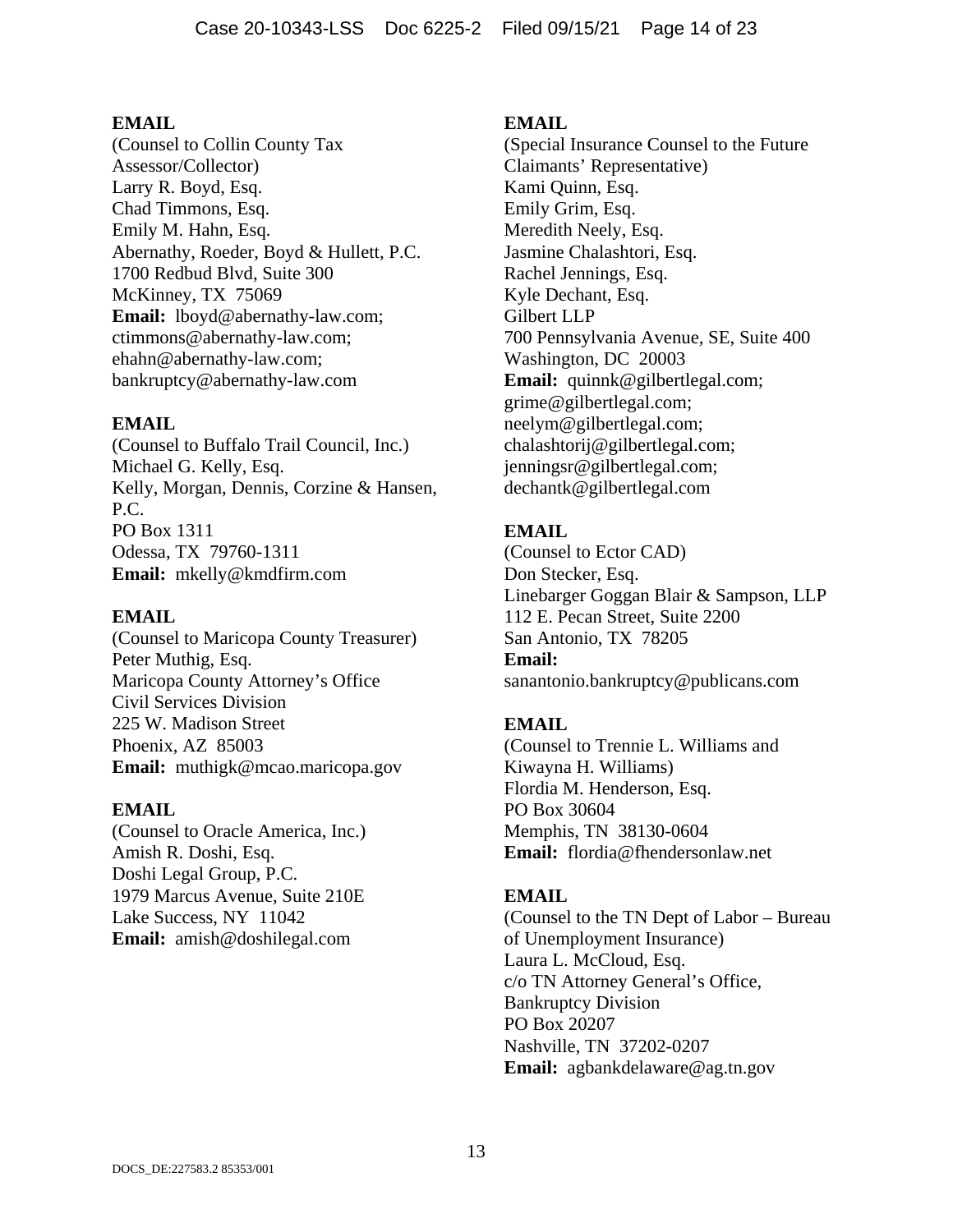(Counsel to Coalition of Abused Scouts for Justice) David J. Molton, Esq. Brown Rudnick LLP Seven Times Square New York, NY 10036 **Email:** dmolton@brownrudnick.com

## **EMAIL**

(Counsel to Coalition of Abused Scouts for Justice) Sunni P. Beville, Esq. Tristan G. Axelrod, Esq. Brown Rudnick LLP One Financial Center Boston, MA 02111 **Email:** sbeville@brownrudnick.com; taxelrod@brownrudnick.com

## **EMAIL**

(Counsel to Stryker Medical) Danielle Mason Anderson, Esq. Miller, Canfield, Paddock and Stone, P.L.C. 277 S. Rose Street, Suite 5000 Kalamazoo, MI 49007 **Email:** andersond@millercanfield.com

### **EMAIL**

(Counsel for The Waite and Genevieve Phillips Foundation) Jason C. Powell, Esq. Thomas Reichert, Esq. The Powell Firm, LLC 1201 N. Orange Street, Suite 500 Wilmington, DE 19801 **Email:** jpowell@delawarefirm.com; treichert@delawarefirm.com

## **EMAIL**

(Counsel to Certain Sexual Abuse Survivor Claimants) Stephen W. Spence, Esq. Baird Mandalas Brockstedt, LLC 1413 Savannah Road, Suite 1 Lewes, DE 19958 **Email:** sws@bmbde.com

## **EMAIL**

(Counsel to American Zurich Insurance Company) Mark D. Plevin, Esq. Crowell & Moring LLP Three Embarcadero Center, 26th Floor San Francisco, CA 94111 **Email:** mplevin@crowell.com

## **EMAIL**

(Counsel to American Zurich Insurance Company) Tacie H. Yoon, Esq. Crowell & Moring LLP 1001 Pennsylvania Ave., N.W. Washington, DC 20004 **Email:** tyoon@crowell.com

## **EMAIL**

(Counsel to Certain Tort Claimants) Leander L. James, Esq. Craig K. Vernon, Esq. R. Charlie Beckett, Esq. James, Vernon & Weeks, P.A. 1626 Lincoln Way Coeur d'Alene, ID 83815 **Email:** ljames@jvwlaw.net; cvernon@jvwlaw.net; rbeckett@jvwlaw.net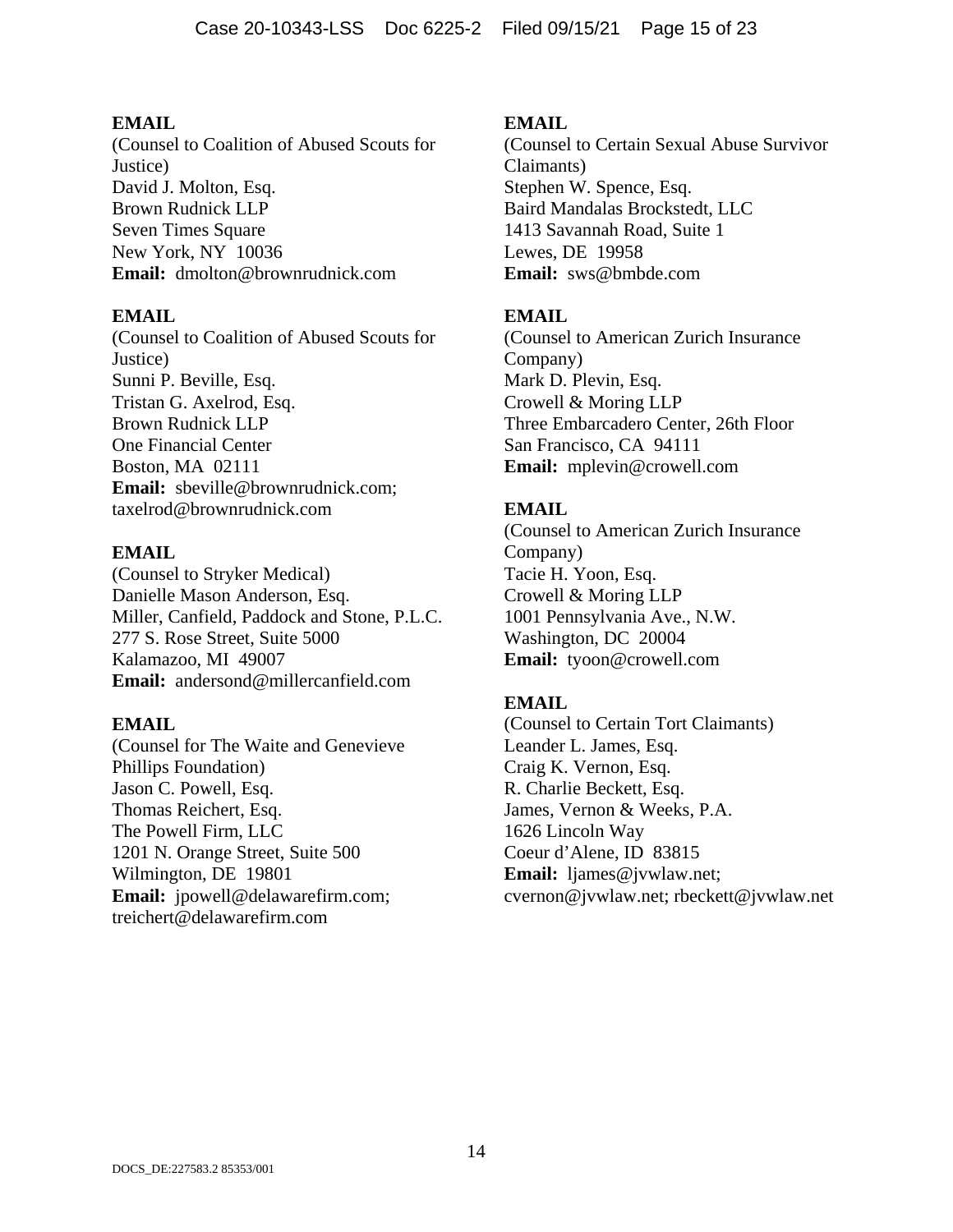(Counsel to Burleson County Tax Office; Luling ISD Tax Office; Colorado County Tax Office; Fayette County Tax Office; Milano ISD Tax Office; Gause ISD Tax Office) John T. Banks, Esq. Perdue, Brandon, Fielder, Collins & Mott, L.L.P. 3301 Northland Drive, Suite 505 Austin, TX 78731 **Email:** jbanks@pbfcm.com

## **EMAIL**

(Counsel to Claimant J.M.) R. Joseph Hrubiec, Esq. Napoli Shkolnik PLLC 919 N. Market Street, Suite 1801 Wilmington, DE 19801 **Email:** rhrubiec@napolilaw.com

## **EMAIL**

(Counsel to Andrew Van Arsdale and Timothy Kosnoff) David E. Wilks, Esq. Wilks Law, LLC 4250 Lancaster Pike, Suite 200 Wilmington, DE 19805 **Email:** dwilks@wilks.law

## **EMAIL**

(Counsel to Jorge Vega) Paul Mones, Esq. Paul Mones PC 13101 Washington Blvd. Los Angeles, CA 90066 **Email:** paul@paulmones.com

### **EMAIL**

(Fee Examiner) Justin Rucki Rucki Fee Review, LLC 1111 Windon Drive Wilmington, DE 19803 **Email:** justinrucki@ruckifeereview.com

## **EMAIL**

(Counsel to Boy Scouts of America, Hawaii and Guam Chapter (Aloha Council)) Jerrold K. Guben, Esq. O'Connor Playdon Guben & Inouye LLP Makai Tower, 24th Floor 733 Bishop Street Honolulu, HI 96813 **Email:** jkg@opgilaw.com

## **EMAIL**

(Counsel to Bay-Lakes Council) Erin A. West, Esq. Godfrey & Kahn, S.C. One East Main Street, Suite 500 P.O. Box 2719 Madison, WI 53701-2719 **Email:** ewest@gklaw.com

## **EMAIL**

(Counsel to Bay-Lakes Council) Timothy F. Nixon, Esq. Godfrey & Kahn, S.C. 200 South Washington Street, Suite 100 Green Bay, WI 54301-4298 Email: tnixon@gklaw.com

## **EMAIL**

(Counsel to the Debtors) Jessica C.K. Boelter, Esq. White & Case LLP 1221 Avenue of the Americas New York, NY 10020-1095 **Email:** jessica.boelter@whitecase.com

### **EMAIL**

(Counsel to the Debtors) Michael C. Andolina, Eq. Matthew E. Linder, Esq. White & Case LLP 111 South Wacker Drive Suite 5100 Chicago, IL 60606-4302 **Email:** mandolina@whitecase.com; mlinder@whitecase.com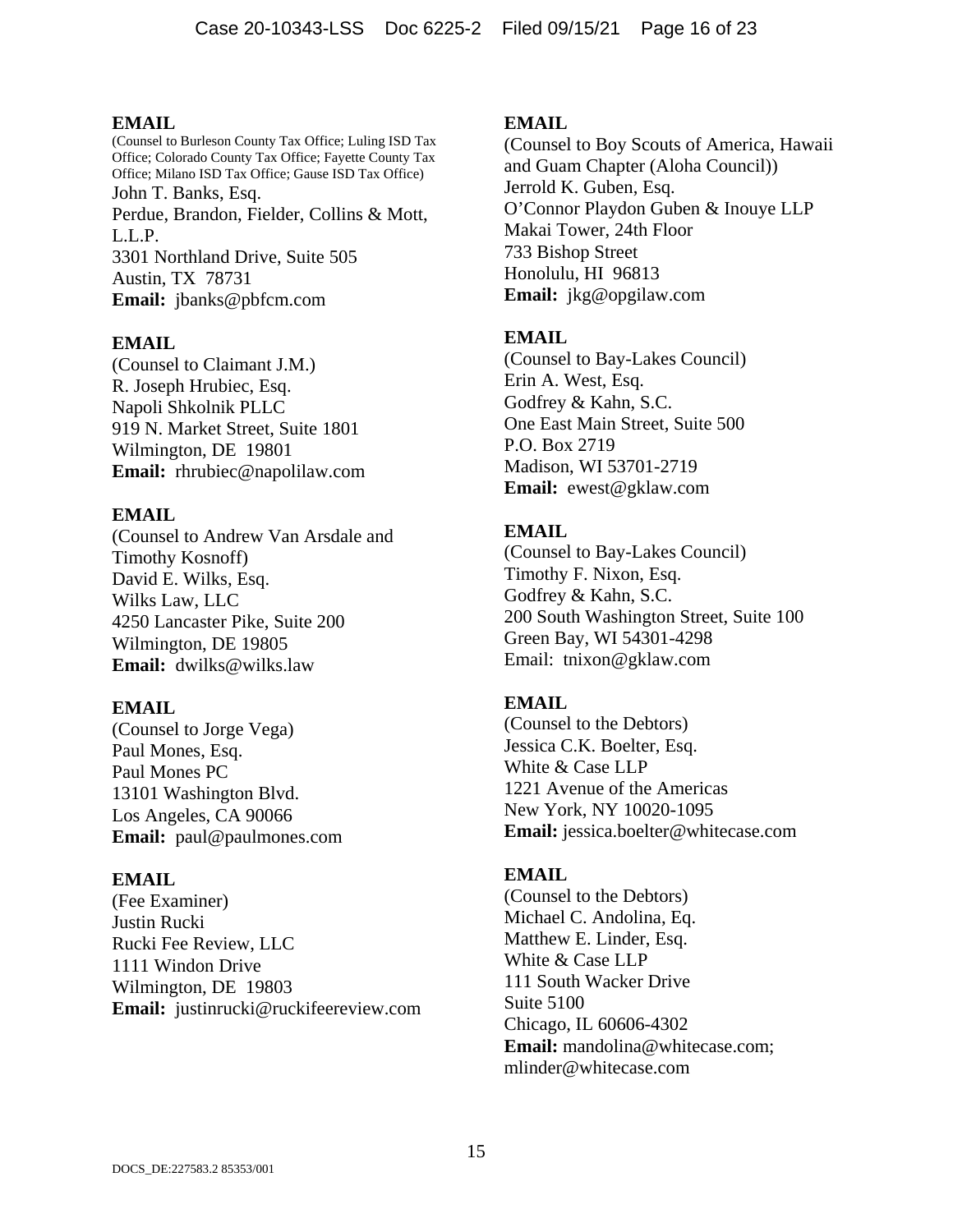(Counsel to the Debtors) Derek C. Abbott, Esq. Andrew R. Remming, Esq. Paige N. Topper, Esq. Morris Nichols Arsht & Tunnell LLP 1201 North Market Street, 16th Floor Wilmington, Delaware 19801 **Email:** dabbott@mnat.com; aremming@mnat.com; ptopper@mnat.com

## **EMAIL**

(Counsel to Old Republic Insurance Company) Stephen M. Miller, Esq. Carl N. Kunz, III, Esq. Brya M. Keilson, Esq. Morris James LLP 500 Delaware Ave, Suite 1500 Wilmington, DE 19801 **Email:** smiller@morrisjames.com; ckunz@morrisjames.com; bkeilson@morrisjames.com

### **EMAIL**

(Counsel to various child sexual abuse tort claimants) Daniel R. Lapinski, Esq. Motley Rice LLC Woodland Falls Corporate Park 210 Lake Drive East, Suite 101 Cherry Hill, NJ 08002 **Email**: dlapinski@motleyrice.com

### **EMAIL**

(Counsel to various child sexual abuse tort claimants) Joseph F. Rice, Esq. Motley Rice LLC 28 Bridgeside Blvd. Mount Pleasant, SC 29464 **Email:** jrice@motleyrice.com

## **EMAIL**

(Counsel to various child sexual abuse tort claimants) Kevin D. Swenson, Esq. Swenson & Shelly, PLLC 107 South 1470 East, Suite 201 St. George, UT 84790 **Email:** kevin@swensonshelley.com

## **EMAIL**

(Counsel to Florida Conference of the United Methodist Church; Various Churches in the Conference that are Chartered Organizations; United Methodist Ad Hoc Committee) Edwin G. Rice, Esq. Elizabeth Brusa, Esq. Bradley Arant Boult Cummings LLP 100 N. Tampa St, Suite 2200 Tampa, FL 33602 **Email:** erice@bradley.com; ebrusa@bradley.com; ddecker@bradley.com

## **EMAIL**

(Counsel to Florida Conference of the United Methodist Church and Various Churches in the Conference that are Chartered Organizations) David N. Rutt, Esq. Scott G. Wilcox, Esq. Moore & Rutt, P.A. The Mill 1007 North Orange Street, Suite 446 Wilmington, DE 19801 **Email:** dnrutt@mooreandrutt.com; swilcox@mooreandrutt.com

### **EMAIL**

(Counsel to Florida Conference of the United Methodist Church and Various Churches in the Conference that are Chartered Organizations) David N. Rutt, Esq. Scott G. Wilcox, Esq. Moore & Rutt, P.A. 122 N. Market St. PO Box 554 Georgetown, DE 19947 **Email:** dnrutt@mooreandrutt.com; swilcox@mooreandrutt.com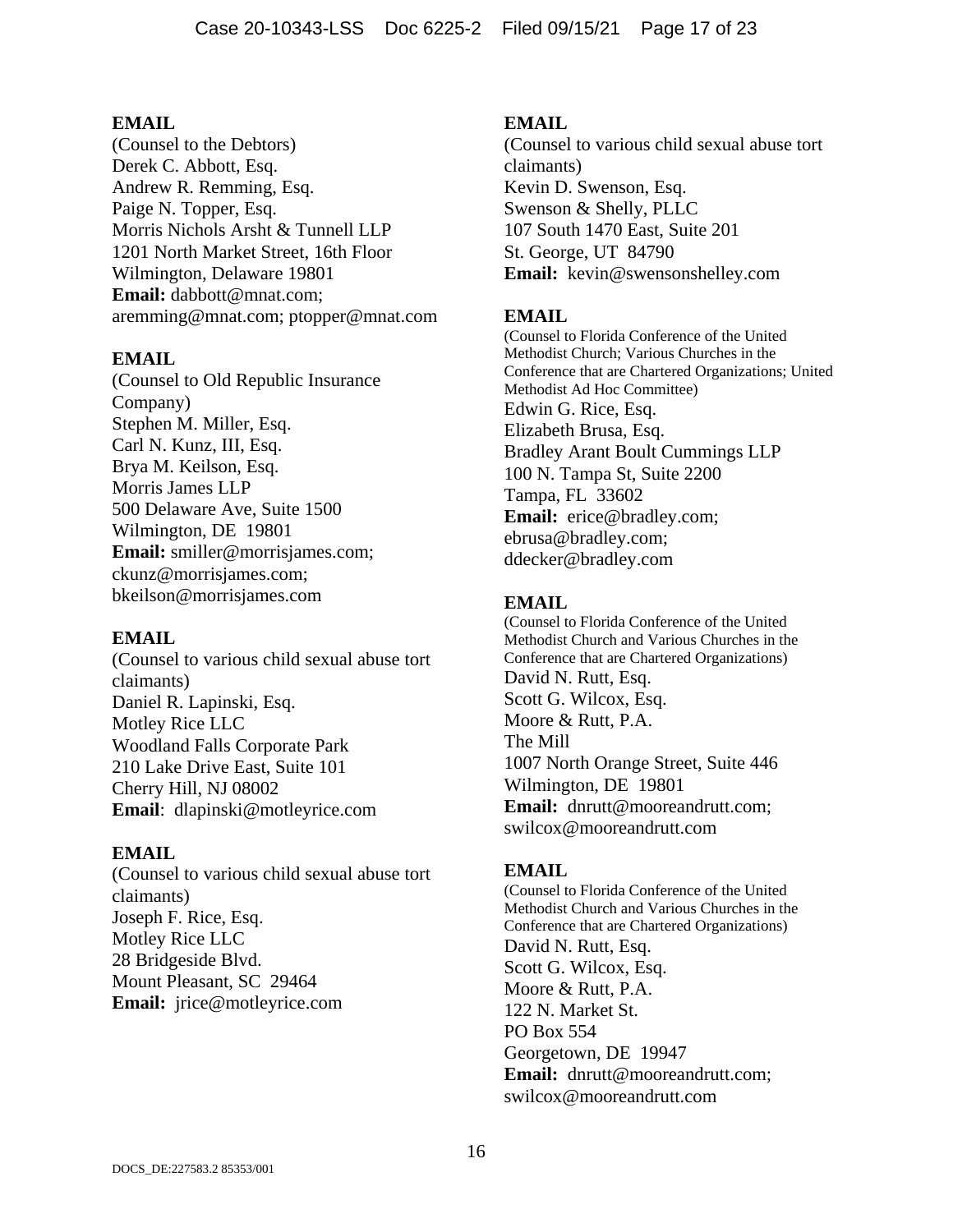(Counsel to Simon Kenton Council) John D. McLaughlin, Jr., Esq. Ferry Joseph, P.A. 824 North Market Street, Suite 1000 Wilmington, DE 19801 **Email:** jmclaughlin@ferryjoseph.com

### **EMAIL**

(Counsel to Simon Kenton Council) Daniel R. Swetnam, Esq. Ice Miller Arena District 250 West Street Columbus, OH 43215 **Email:** daniel.swetnam@icemiller.com

## **EMAIL**

(Counsel to Indian Waters Council) David Barnes, Jr., Esq. Nelson Mullins Riley & Scarborough LLP 101 Constitution Ave., NW, Suite 900 Washington, DC 20001 **Email:** david.barnes@nelsonmullins.com

### **EMAIL**

(Counsel to The Domestic and Foreign Missionary Society of the Protestant Episcopal Church in the United States of America) Travis A. McRoberts, Esq. Squire Patton Boggs (US) LLP 2000 McKinney Ave., Suite 1700 Dallas, TX 75201 **Email:** travis.mcroberts@squirepb.com

## **EMAIL**

(Counsel to The Domestic and Foreign Missionary Society of the Protestant Episcopal Church in the United States of America and The Episcopal Church) Mark A. Salzberg, Esq. Squire Patton Boggs (US) LLP 2550 M Street, NW Washington, DC 20037 **Email:** mark.salzberg@squirepb.com

## **EMAIL**

(Counsel to The Episcopal Church) Jihyun Park, Esq. Squire Patton Boggs (US) LLP 1211 Avenue of the Americas, 26th Floor New York, NY 10136 **Email:** jihyun.park@squirepb.com

## **EMAIL**

(Counsel to Unidentified Sexual Abuse Survivor) Joseph P. Rusnak, Esq. Tune, Entrekin & White, P.C. UBS Tower, Suite 1700 315 Deaderick Street Nashville, TN 37238 **Email:** jrusnak@tewlawfirm.com

## **EMAIL**

(Counsel to Chapelwood United Methodist Church) Steven A. Leyh, Esq. Hoover & Slovacek, LLP Galleria Tower II 5051 Westheimer, Suite 1200 Houston, TX 77056 **Email**: leyh@hooverslovacek.com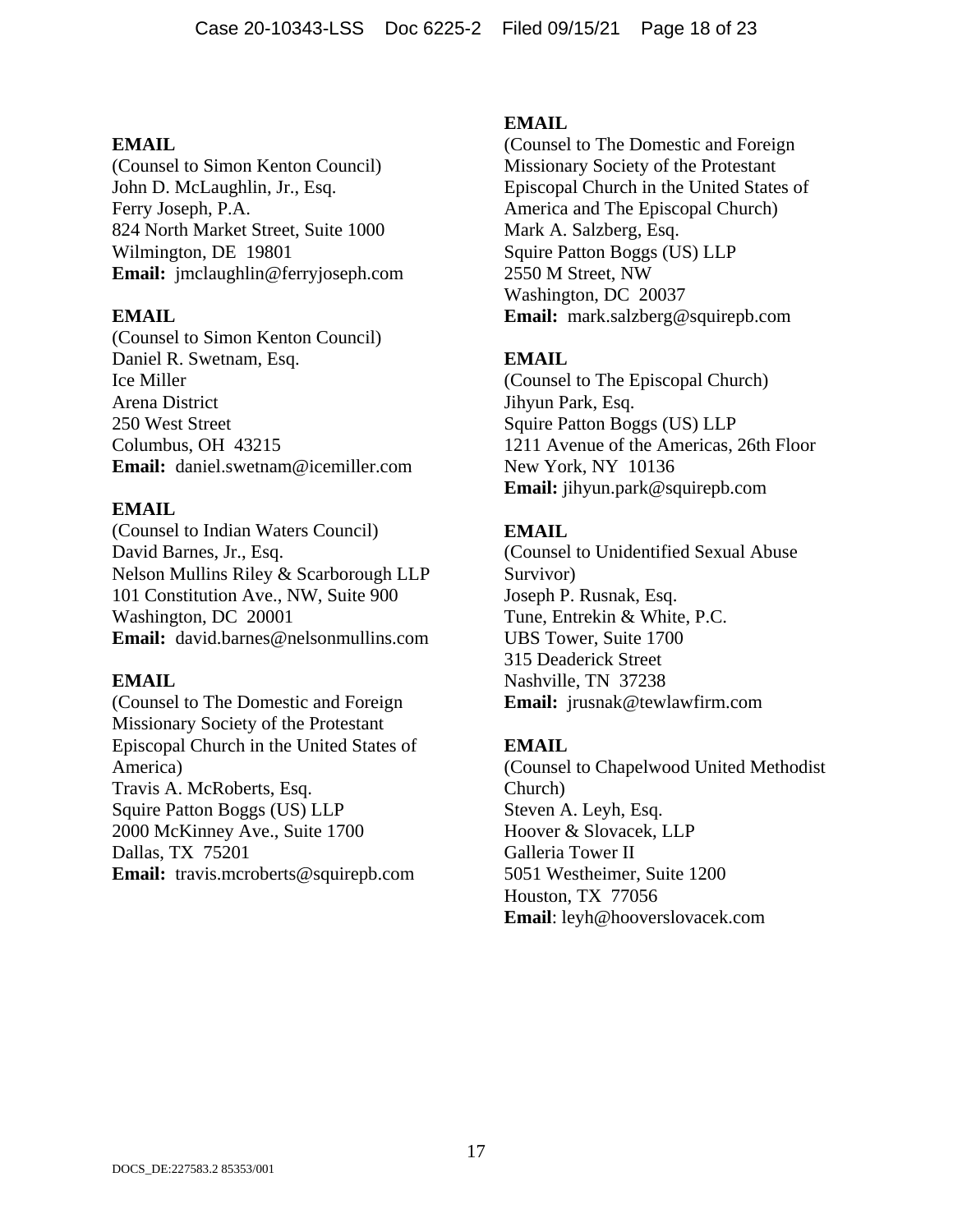(Counsel to St. Stephen's Episcopal Church) Robert L. Rattet, Esq. James B. Glucksman, Esq. Davidoff Hutcher & Citron LLP 605 Third Avenue New York, NY 10158 **Email:** rlr@dhclegal.com; jbg@dhclegal.com

### **EMAIL**

(Counsel to Various Child Sexual Abuse Tort Claimants) Joel M. Walker, Esq. Nye, Stirling, Hale & Miller LLP 1145 Bower Hill Road, Suite 104 Pittsburgh, PA 15243 **Email:** jmwalker@nshmlaw.com

## **EMAIL**

(Counsel to Clarendon America Insurance Company; Maryland Casualty Company, Maryland American General Group, and American General Fire & Casualty Company) Matthew G. Summers, Esq. Chantelle D. McClamb, Esq. Ballard Spahr LLP 919 N. Market Street, 11th Floor Wilmington, DE 19801-3034 **Email:** summersm@ballardspahr.com; mcclambc@ballardspahr.com

## **EMAIL**

(Counsel to Clarendon America Insurance Company; Maryland Casualty Company, Maryland American General Group, and American General Fire & Casualty Company) Harry Lee, Esq. John O'Connor, Esq. Brett Grindrod, Esq. Steptoe & Johnson LLP 1330 Connecticut Avenue, N.W. Washington, DC 20036 **Email:** hlee@steptoe.com; joconnor@steptoe.com; bgrindrod@steptoe.com

## **EMAIL**

(Counsel to Presbyterian Church of Lakehurst) Daniel E. Straffi, Jr., Esq. Straffi & Straffi, LLC 670 Commons Way Toms River, NJ 08755 **Email:** bkclient@straffilaw.com

## **EMAIL**

(Counsel to The Episcopal Diocese of San Diego) James P. Hill, Esq. Sullivan Hill Rez & Engel, PLC 600 B Street, Suite 1700 San Diego, CA 92101 **Email:** hill@sullivanhill.com

## **EMAIL**

(Counsel to Various Child Sexual Abuse Tort Claimants) J. Chad Edwards, Esq. Ichor Consulting, LLC 3626 N. Hall Street (Two Oak Lawn), Suite 610 Dallas, TX 75219 **Email:** chad@ichorconsulting.com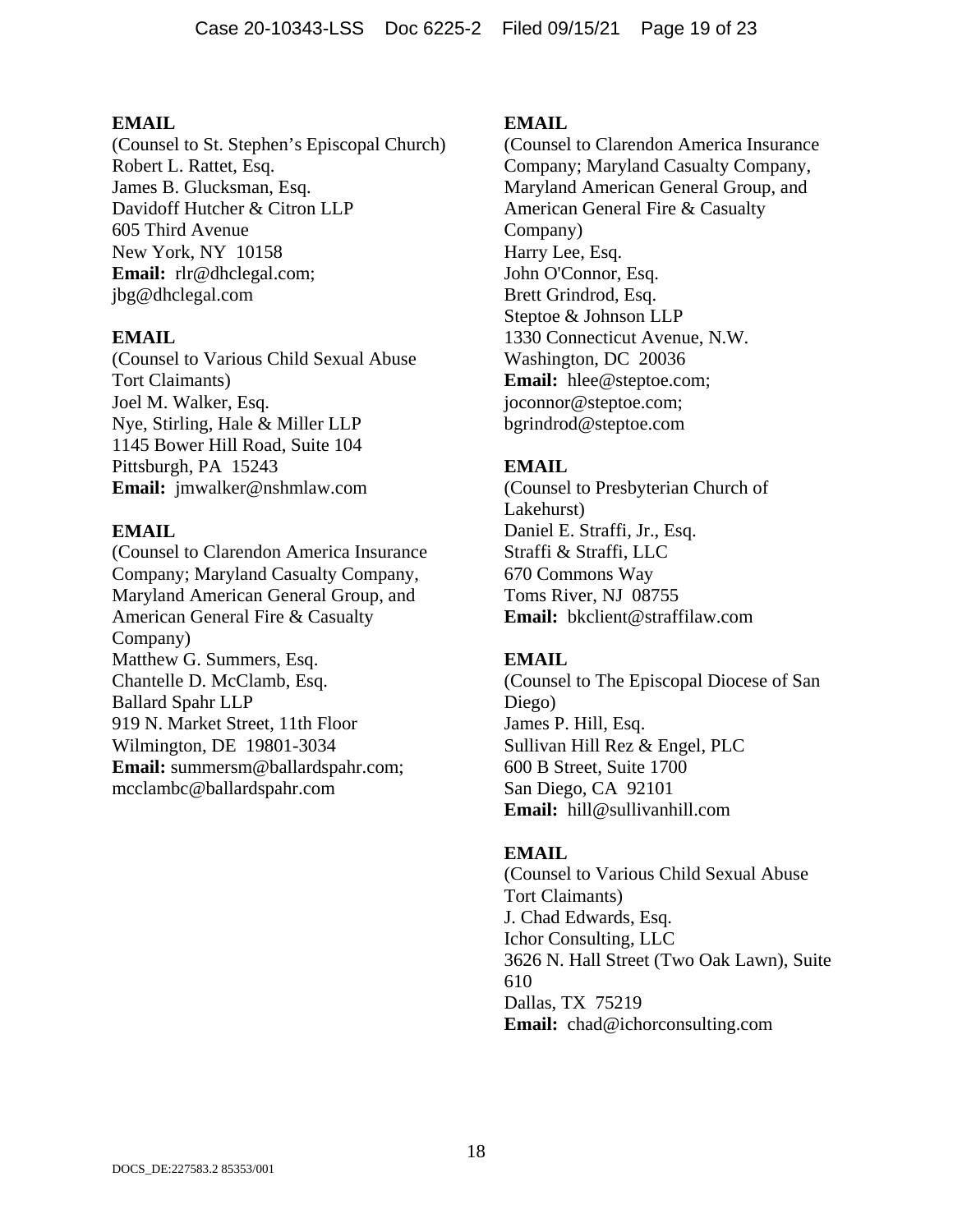(Counsel to United Methodist Ad Hoc Committee; Catholic Mutual Relief Society of America; and Roman Catholic Ad Hoc Committee) Jeremy W. Ryan, Esq. D. Ryan Slaugh, Esq. Potter Anderson & Corroon LLP 1313 N. Market Street, 6th Floor Wilmington, DE 19801-6108 **Email:** jryan@potteranderson.com; rslaugh@potteranderson.com

## **EMAIL**

(Counsel to Eisenbeng, Rothweiler, Winkler, Eisenberg & Jeck, P.C.) Daniel K. Hogan, Esq. Garvan F. McDaniel, Esq. Hogan McDaniel 1311 Delaware Avenue Wilmington, DE 19806 **Email:** dkhogan@dkhogan.com; gfmcdaniel@dkhogan.com

### **EMAIL**

(Counsel to Junell & Associates, PLLC) John B. Thomas, Esq. Allison Fisher, Esq. Hicks Thomas LLP 700 Louisiana Street, Suite 2300 Houston, TX 77002 Email: jthomas@hicks-thomas.com; afisher@hicks-thomas.com

### **EMAIL**

(Counsel to Junell & Associates, PLLC) Scott D. Cousins, Esq. Cousins Law LLC Brandywine Plaza West 1521 W. Concord Pike, Suite 301 Wilmington, DE 19803 **Email:** scott.cousins@cousins-law.com

### **EMAIL**

(Counsel to Bailey Cowan Heckaman PLLC) Ian Connor Bifferato, Esq. The Bifferato Firm, P.A. 1007 N. Orange Street, 4th Floor Wilmington, DE 19801 **Email:** cbifferato@tbf.legal

## **EMAIL**

(Counsel to D. Miller & Associates PLLC) Daniel Miller, Esq. Walden Macht & Haran LLP 2532 Justin Lane Wilmington, DE 19810 **Email:** dmiller@wmhlaw.com

## **EMAIL**

(Counsel to Various Child Sexual Abuse Tort Claimants) Aimee H. Wagstaff, Esq. Andrus Wagstaff, PC 7171 W. Alaska Drive Lakewood, CO 80226 **Email:** aimee.wagstaff@andruswagstaff.com

## **EMAIL**

(Counsel to Catholic Mutual Relief Society of America and Roman Catholic Ad Hoc Committee) Everett Cygal, Esq. David Spector, Esq. Joseph Mark Fisher, Esq. Neil Lloyd, Esq. Daniel Schufreider, Esq. Jin Yan, Esq. Schiff Hardin LLP 233 S. Wacker Drive, Suite 7100 Chicago, IL 60606 **Email:** ecygal@schiffhardin.com; dspector@schiffhardin.com; mfisher@schiffhardin.com; nlloyd@schiffhardin.com; dschufreider@schiffhardin.com; jyan@schiffhardin.com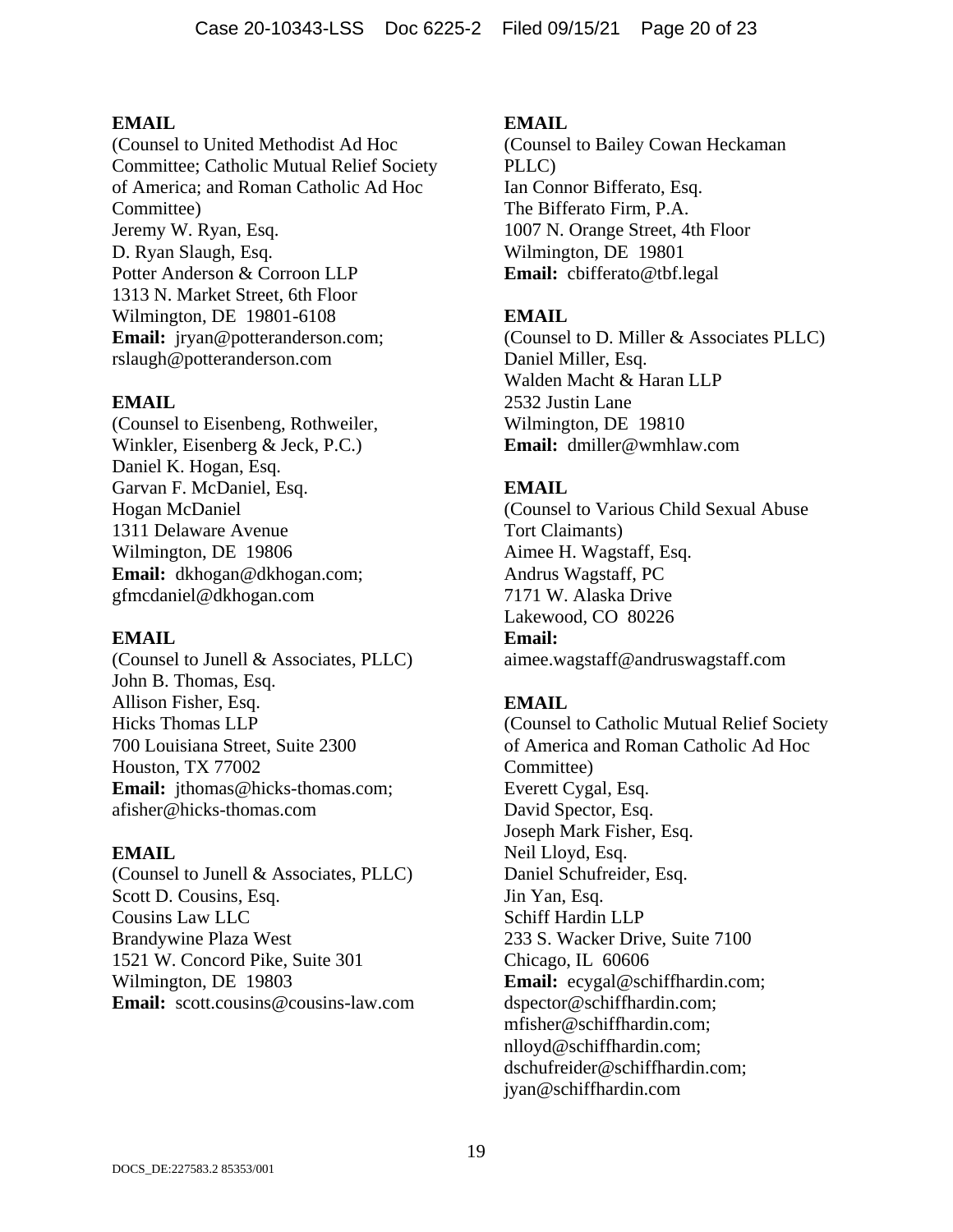(Counsel to Certain Sexual Abuse Claimants) Bill Kelleher, Esq. Fournaris & Mammarella, P.A. 1925 Lovering Avenue Wilmington, DE 19806 **Email:** bkelleher@gfmlaw.com

#### **EMAIL**

(Counsel to Certain Sexual Abuse Claimants) Irwin Zalkin, Esq. Devin Storey, Esq. Kristian Roggendorf, Esq. The Zalkin Law Firm, P.C. 10590 W. Ocean Air Drive, #125 San Diego, CA 92130 **Email:** irwin@zalkin.com; dms@zalkin.com; kristian@zalkin.com

#### **EMAIL**

(Counsel to American Zurich Insurance Company) Robert D. Cecil, Jr., Esq. Tybout, Redfearn & Pell 501 Carr Road, Suite 300 PO Box 2092 Wilmington, DE 19899-2092 (Courier 19809) **Email:** rcecil@trplaw.com

### **EMAIL**

(Counsel to Great American Assurance Company, f/k/a Agricultural Insurance Company; Great American E&S Insurance Company, f/k/a Agricultural Excess and Surplus Insurance Company; and Great American E&S Insurance Company) Bruce D. Celebrezze, Esq. Clyde & Co US LLP Four Embarcadero Center, Suite 1350 San Francisco, CA 94111 **Email:** bruce.celebrezze@clydeco.us

#### **EMAIL**

(Counsel to Great American Assurance Company, f/k/a Agricultural Insurance Company; Great American E&S Insurance Company, f/k/a Agricultural Excess and Surplus Insurance Company; and Great American E&S Insurance Company) Konrad R. Krebs, Esq. Clyde & Co US LLP 200 Campus Drive, Suite 300 Florham Park, NJ 07932 **Email:** konrad.krebs@clydeco.us

## **EMAIL**

(Counsel to Great American Assurance Company, f/k/a Agricultural Insurance Company; Great American E&S Insurance Company, f/k/a Agricultural Excess and Surplus Insurance Company; and Great American E&S Insurance Company) David Christian, Esq. David Christian Attorneys LLC 105 W. Madison St., Suite 1400 Chicago, IL 60602 **Email:** dchristian@dca.law

## **EMAIL**

(Counsel to Certain Claimants) Sommer D. Luther, Esq. Andrus Wagstaff, PC 7171 W. Alaska Drive Lakewood, CO 80226 **Email:** sluther@wagstafflawfirm.com

## **EMAIL**

(Counsel to Certain Claimants) Kimberly A. Dougherty, Esq. Justice Law Collaborative, LLC 19 Belmont Street South Easton, MA 02375 **Email:** kim@justicelc.com

### **EMAIL**

(Counsel to the Betti & Associates Claimants) Michele M. Betti, Esq. Law Offices of Betti & Associates 30 Wall Street, 8th Floor New York, NY 10005 **Email:** mbettilaw@gmail.com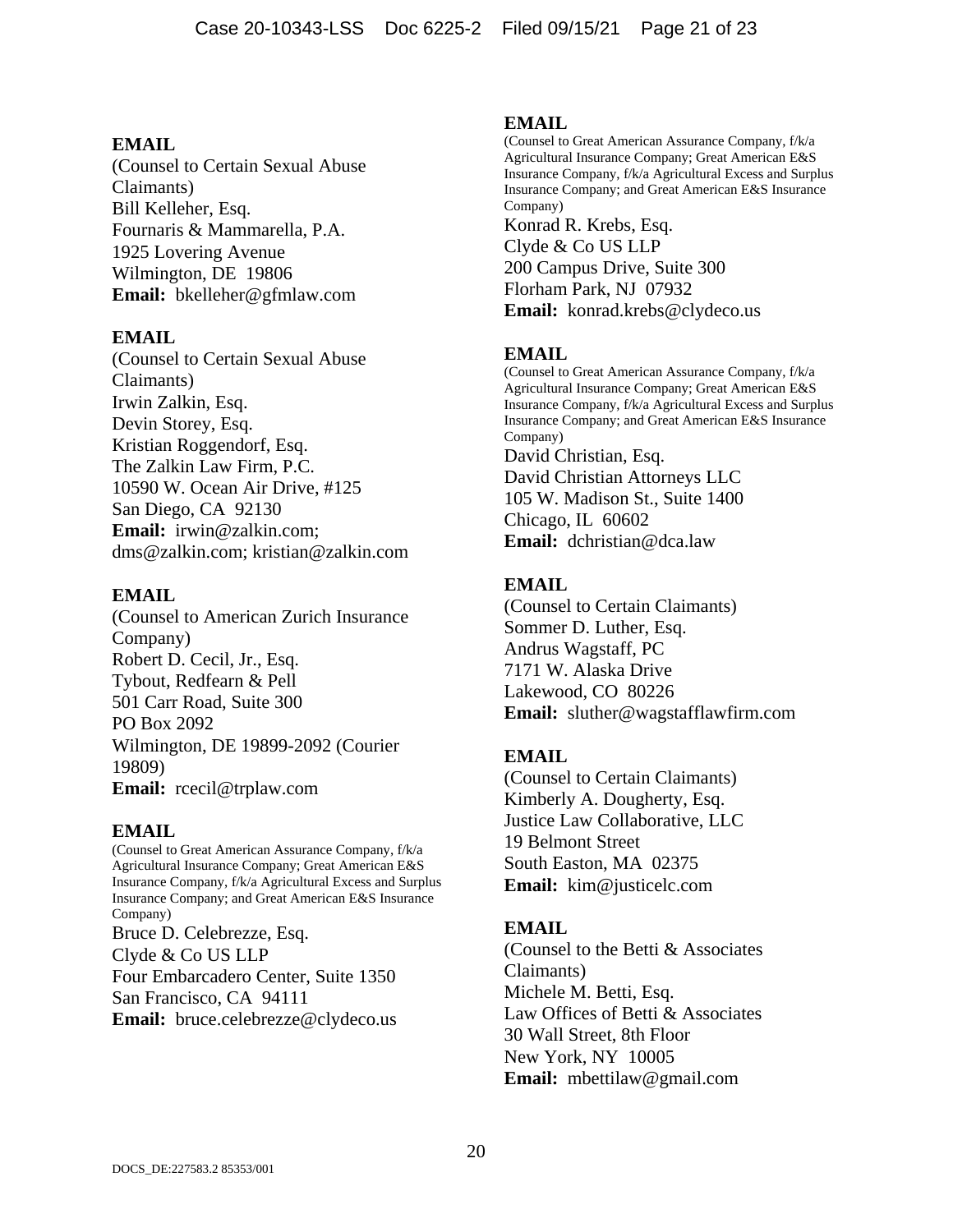(Counsel to Argonaut Insurance Company and Colony Insurance Company) Paul Logan, Esq. Post & Schell, P.C. 300 Delaware Avenue, Suite 1380 Wilmington, DE 19801 **Email:** plogan@postschell.com

## **EMAIL**

(Counsel to the Roman Catholic Archbishop of San Francisco) Iain A. Macdonald, Esq. Macdonald | Fernandez LLP 221 Sansome Street, 3rd Floor San Francisco, CA 94104-2323 **Email:** imac@macfern.com

## **EMAIL**

(Counsel to Indian Harbor Insurance Company, on behalf of itself and as successor in interest to Catlin Specialty Insurance Company) Kathleen M. Miller, Esq. Smith, Katzenstein & Jenkins LLP 1000 West Street, Suite 1501 Wilmington, DE 19801 **Email:** kmiller@skjlaw.com

### **EMAILf**

(Counsel to Indian Harbor Insurance Company, on behalf of itself and as successor in interest to Catlin Specialty Insurance Company) Lloyd A. Gura, Esq. Mound Cotton Wollan & Greengrass LLP One New York Plaza, 44th Floor New York, NY 10004 **Email:** lgura@moundcotton.com

## **EMAIL**

(Counsel to Indian Harbor Insurance Company, on behalf of itself and as successor in interest to Catlin Specialty Insurance Company) Pamela J. Minetto, Esq. Mound Cotton Wollan & Greengrass LLP 30A Vreeland Road, Suite 210 Florham Park, NJ 07932 **Email:** pminetto@moundcotton.com

## **EMAIL**

(*Pro Per*) David L. Lynch, Esq. The Law Office of David L. Lynch, PC 72877 Dinah Shore Drive, Suite 103-126 Rancho Mirage, CA 92270 **Email:** dlynch@desertelderlaw.com

## **EMAIL**

(Counsel to Arch Insurance Company) Matthew A. Hamermesh, Esq. Hangley Aronchick Segal Pudlin & Schiller One Logan Square, 27th Floor Philadelphia, PA 19103 **Email:** mhamermesh@hangley.com

## **EMAIL**

(Counsel Munich Reinsurance America, Inc., formerly known as American Re-Insurance Company) Thaddeus J. Weaver, Esq. Dilworth Paxson LLP 704 King Street, Suite 500 Wilmington, DE 19899-1031 **Email:** tweaver@dilworthlaw.com